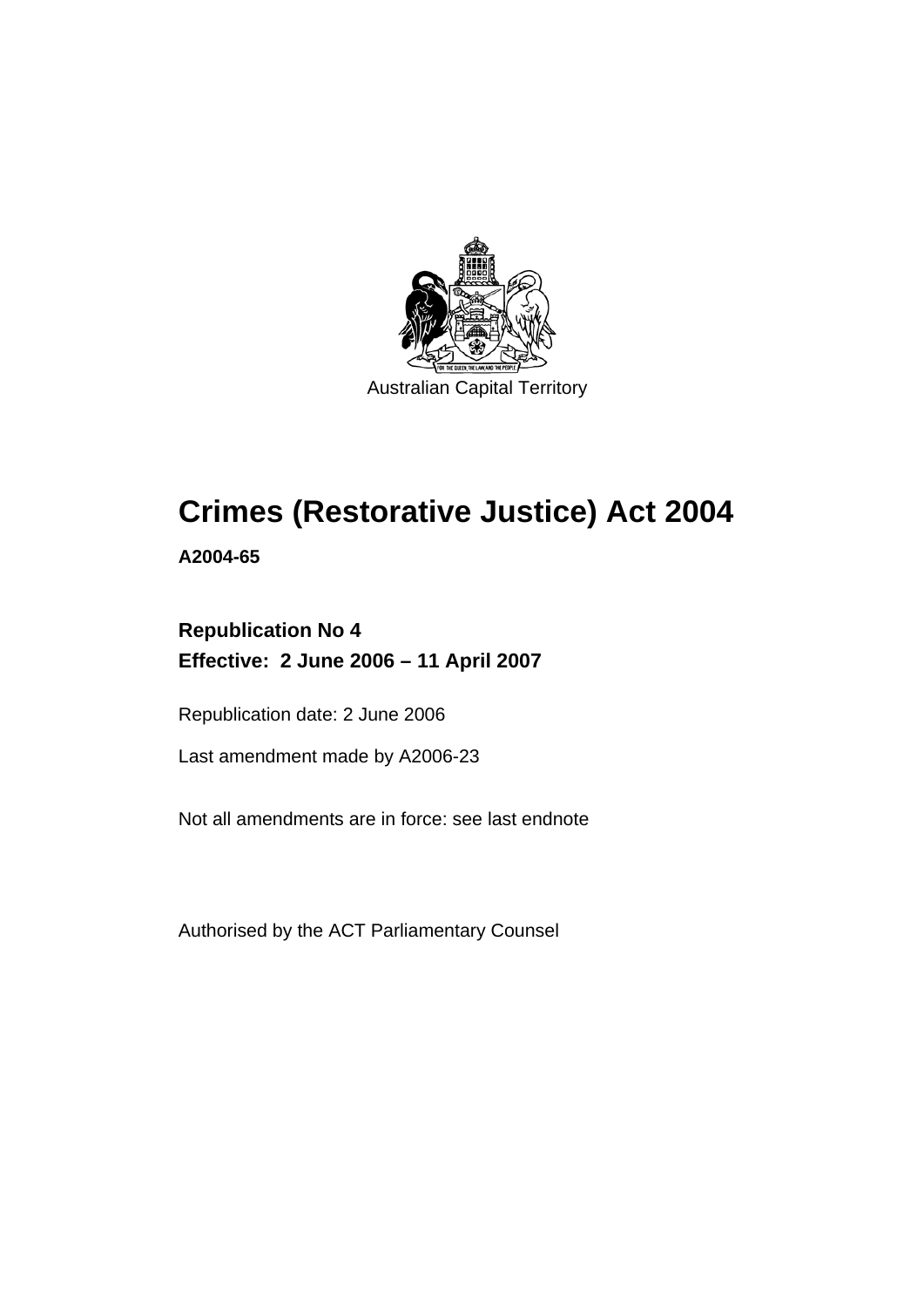## **About this republication**

#### **The republished law**

This is a republication of the *Crimes (Restorative Justice) Act 2004* (including any amendment made under the *Legislation Act 2001*, part 11.3 (Editorial changes)) as in force on 2 June 2006*.*  It also includes any amendment, repeal or expiry affecting the republished law to 2 June 2006.

The legislation history and amendment history of the republished law are set out in endnotes 3 and 4.

#### **Kinds of republications**

The Parliamentary Counsel's Office prepares 2 kinds of republications of ACT laws (see the ACT legislation register at www.legislation.act.gov.au):

- authorised republications to which the *Legislation Act 2001* applies
- unauthorised republications.

The status of this republication appears on the bottom of each page.

#### **Editorial changes**

The *Legislation Act 2001*, part 11.3 authorises the Parliamentary Counsel to make editorial amendments and other changes of a formal nature when preparing a law for republication. Editorial changes do not change the effect of the law, but have effect as if they had been made by an Act commencing on the republication date (see *Legislation Act 2001*, s 115 and s 117). The changes are made if the Parliamentary Counsel considers they are desirable to bring the law into line, or more closely into line, with current legislative drafting practice.

This republication does not include amendments made under part 11.3 (see endnote 1).

#### **Uncommenced provisions and amendments**

If a provision of the republished law has not commenced or is affected by an uncommenced amendment, the symbol  $\mathbf{U}$  appears immediately before the provision heading. The text of the uncommenced provision or amendment appears only in the last endnote.

#### **Modifications**

If a provision of the republished law is affected by a current modification, the symbol  $\mathbf{M}$ appears immediately before the provision heading. The text of the modifying provision appears in the endnotes. For the legal status of modifications, see *Legislation Act 2001*, section 95.

#### **Penalties**

The value of a penalty unit for an offence against this republished law at the republication date is—

- (a) if the person charged is an individual—\$100; or
- (b) if the person charged is a corporation—\$500.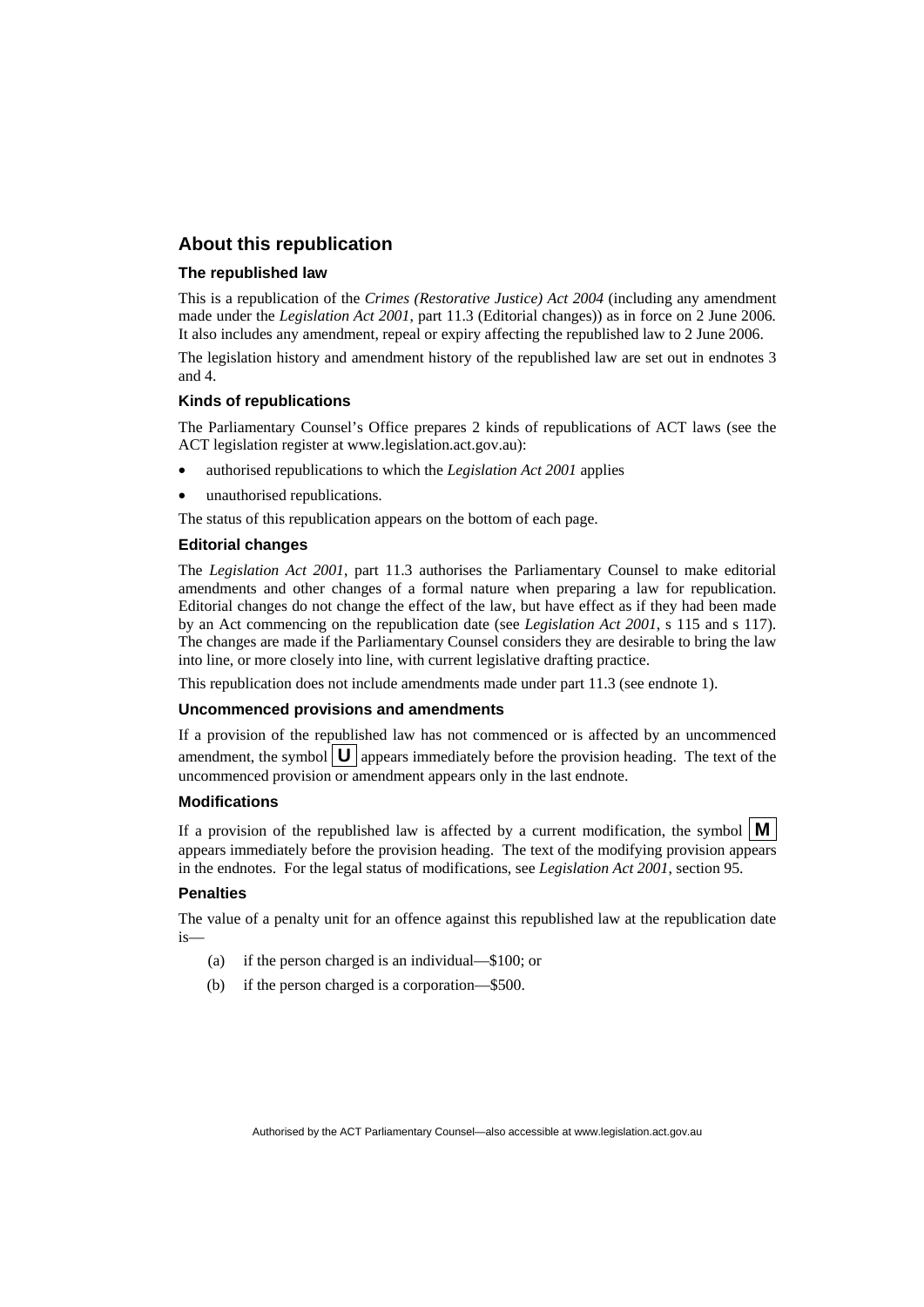

# **Crimes (Restorative Justice) Act 2004**

# **Contents**

|                            |                                                                       | Page       |  |
|----------------------------|-----------------------------------------------------------------------|------------|--|
| Part 1                     | <b>Preliminary</b>                                                    |            |  |
| 1                          | Name of Act                                                           | 2          |  |
| 3                          | Dictionary                                                            | 2          |  |
| 4                          | <b>Notes</b>                                                          | 2          |  |
| 5                          | Offences against Act-application of Criminal Code etc                 |            |  |
| Part 2                     | Underlying principles                                                 |            |  |
| 6                          | Objects of Act                                                        | 4          |  |
| $\overline{7}$             | Application of restorative justice                                    | 4          |  |
| 8                          | When restorative justice is available<br>5                            |            |  |
| 9                          | No obligation to participate<br>6                                     |            |  |
| Part 3                     | Key concepts                                                          |            |  |
| 10                         | Definitions-restorative justice                                       | 7          |  |
| R <sub>4</sub><br>02/06/06 | Crimes (Restorative Justice) Act 2004<br>Effective: 02/06/06-11/04/07 | contents 1 |  |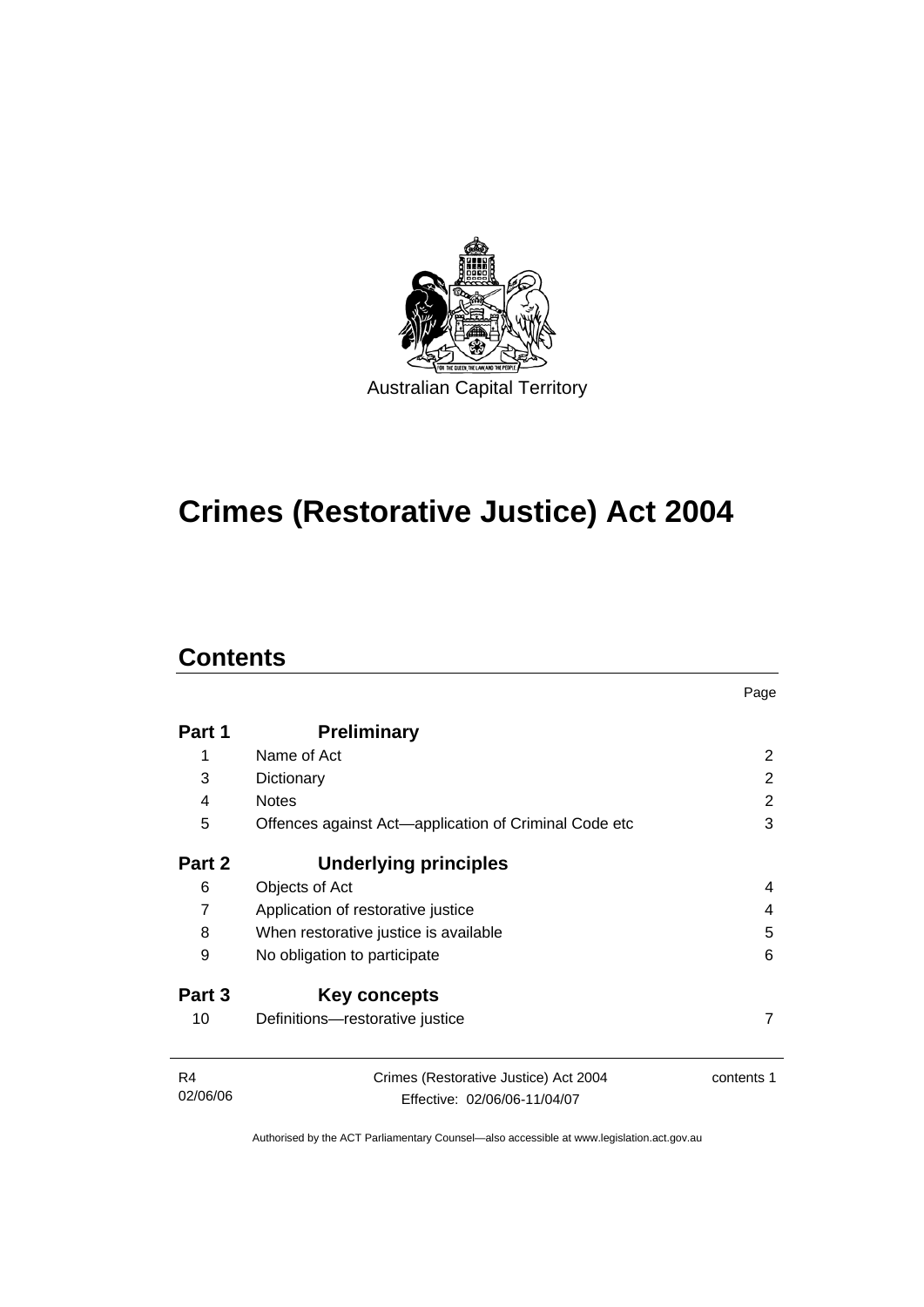| Contents |
|----------|
|          |

|                     |                                                                            | Page     |  |
|---------------------|----------------------------------------------------------------------------|----------|--|
| 11                  | Definitions-child victim, parent and victim                                | 8        |  |
| 12                  | Definitions-offences and offenders                                         | 8        |  |
| 13                  | Definition-sentence-related order                                          | 10       |  |
| Part 4              | <b>Application of Act</b>                                                  |          |  |
| 14                  | Application of Act-young offenders and less serious offences               | 11       |  |
| 15                  | Application of Act-generally                                               | 12       |  |
| 16                  | Application of Act-domestic violence offences                              | 13       |  |
| Part 5              | <b>Eligibility for restorative justice</b>                                 |          |  |
| 17                  | Eligible victims                                                           | 15       |  |
| 18                  | Eligible parents                                                           | 16       |  |
| 19                  | Eligible offenders                                                         | 17       |  |
| 20                  | Accepting responsibility for offences                                      | 17       |  |
| Part 6              | Referral for restorative justice                                           |          |  |
| <b>Division 6.1</b> | Preliminary                                                                |          |  |
| 21                  | Definitions-referral                                                       | 19       |  |
| <b>Division 6.2</b> | General                                                                    |          |  |
| 22                  | Referring entities                                                         | 19       |  |
| 23                  | Referral-procedure                                                         | 23       |  |
| 24                  | Referral power                                                             | 23       |  |
| 25                  | Explanation of restorative justice                                         | 24       |  |
| 26                  | Referral by DPP-domestic violence offences committed by young<br>offenders | 25       |  |
| <b>Division 6.3</b> | <b>Referral by courts</b>                                                  |          |  |
| 27                  | Referral during court proceeding                                           | 26       |  |
| 28                  | Court referral orders-reports                                              |          |  |
| Part 7              | <b>Suitability for restorative justice</b>                                 |          |  |
| 29                  | Meaning of personal characteristics for pt 7                               | 30       |  |
| 30                  | Suitability-eligibility requirement                                        |          |  |
| 31                  | Finding of eligibility by referring entity                                 |          |  |
| 32                  | Suitability-decision                                                       |          |  |
| contents 2          | Crimes (Restorative Justice) Act 2004                                      | R4       |  |
|                     | Effective: 02/06/06-11/04/07                                               | 02/06/06 |  |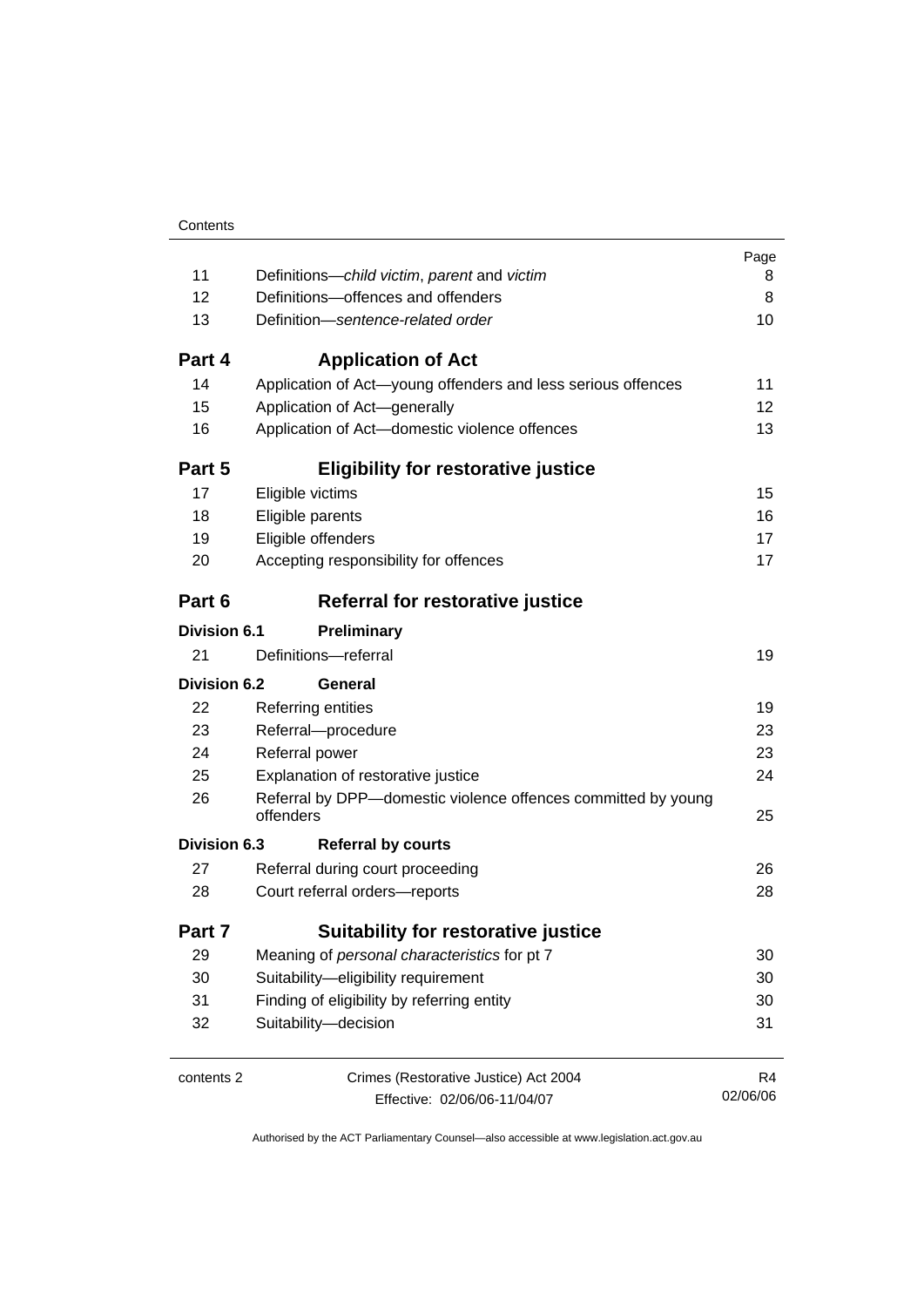|                            |                                                                       | Page       |
|----------------------------|-----------------------------------------------------------------------|------------|
| 33                         | Suitability-general considerations                                    | 31         |
| 34                         | Suitability-victims                                                   | 33         |
| 35                         | Suitability-eligible parents                                          | 33         |
| 36                         | Suitability-offenders                                                 | 34         |
| Part 8                     | Restorative justice conferences and agreements                        |            |
| <b>Division 8.1</b>        | General                                                               |            |
| 37                         | Definitions-pt 8                                                      | 35         |
| 38                         | Meaning of referring entity-pt 8                                      | 35         |
| 39                         | Decision to call conference                                           | 35         |
| <b>Division 8.2</b>        | <b>Convenors</b>                                                      |            |
| 40                         | Appointment of convenors                                              | 36         |
| 41                         | What a convenor does                                                  | 37         |
| <b>Division 8.3</b>        | <b>Conduct of conference</b>                                          |            |
| 42                         | Required participants                                                 | 38         |
| 43                         | Substitute participants                                               | 38         |
| 44<br>Invited participants |                                                                       | 38         |
| 45                         | <b>Explanation for participants</b>                                   | 40         |
| 46                         | Form of conference                                                    | 41         |
| 47                         | Discontinuance of restorative justice                                 | 42         |
| 48                         | Report to referring entity about outcome                              | 42         |
| <b>Division 8.4</b>        | <b>Restorative justice agreements</b>                                 |            |
| 49                         | Application-div 8.4                                                   | 43         |
| 50                         | Agreement as object of conference                                     | 43         |
| 51                         | Nature of agreement                                                   | 43         |
| 52                         | Form of agreement                                                     | 44         |
| 53                         | Explanation of effect of agreement                                    | 45         |
| 54                         | Notice of agreement                                                   | 46         |
| 55                         | Amendment of agreement                                                | 46         |
| <b>Division 8.5</b>        | Monitoring compliance with restorative justice<br>agreements          |            |
| 56                         | Application-div 8.5                                                   | 48         |
| 57                         | Monitoring compliance—chief executive (restorative justice)           | 48         |
| R4<br>02/06/06             | Crimes (Restorative Justice) Act 2004<br>Effective: 02/06/06-11/04/07 | contents 3 |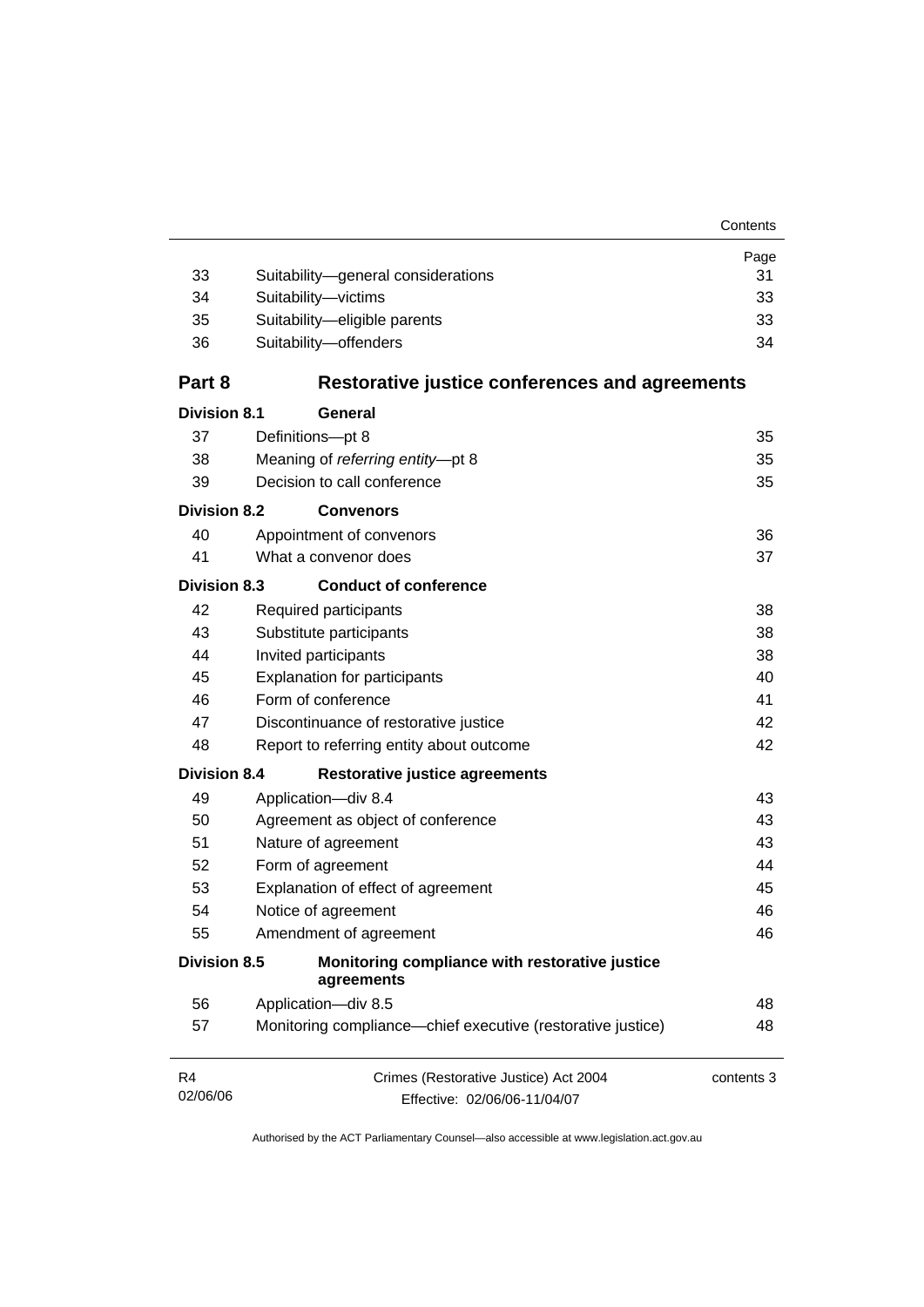### **Contents**

| 58                  | Monitoring compliance—referring entities            | Page<br>49 |
|---------------------|-----------------------------------------------------|------------|
| <b>Division 8.6</b> | Evidence of statements made at conferences          |            |
| 59                  | Evidence of offences                                | 50         |
| 60                  | Evidence of future offences                         | 51         |
| Part 9              | <b>Administration</b>                               |            |
| <b>Division 9.1</b> | <b>General administration</b>                       |            |
| 61                  | Restorative justice guidelines                      | 52         |
| 62                  | Police participation in restorative justice         | 53         |
| 63                  | Information sharing                                 | 53         |
| 64                  | Secrecy                                             | 53         |
| 65                  | Secrecy about information acquired under other Acts | 55         |
| 66                  | Protection from liability                           | 56         |
| Division 9.2        | <b>Reporting and records</b>                        |            |
| 67                  | Meaning of referring entity-div 9.2                 | 56         |
| 68                  | Quarterly reporting by chief executive              | 56         |
| 69                  | Record-keeping by referring entities                | 58         |
| 70                  | Record-keeping by chief executive                   | 58         |
| 71                  | Restorative justice database                        | 59         |
| Part 10             | <b>Miscellaneous</b>                                |            |
| 72                  | Exercise of functions by chief executive            | 60         |
| 73                  | Approved forms                                      | 61         |
| 74                  | Regulation-making power                             | 61         |
| 75                  | <b>Ministerial reviews</b>                          | 62         |
|                     |                                                     |            |
| <b>Dictionary</b>   |                                                     | 63         |
| <b>Endnotes</b>     |                                                     |            |
| 1                   | About the endnotes                                  | 66         |
| $\overline{2}$      | Abbreviation key                                    | 66         |
| 3                   | Legislation history                                 | 67         |
|                     |                                                     |            |

| contents 4 |  |
|------------|--|
|------------|--|

Crimes (Restorative Justice) Act 2004 Effective: 02/06/06-11/04/07

R4 02/06/06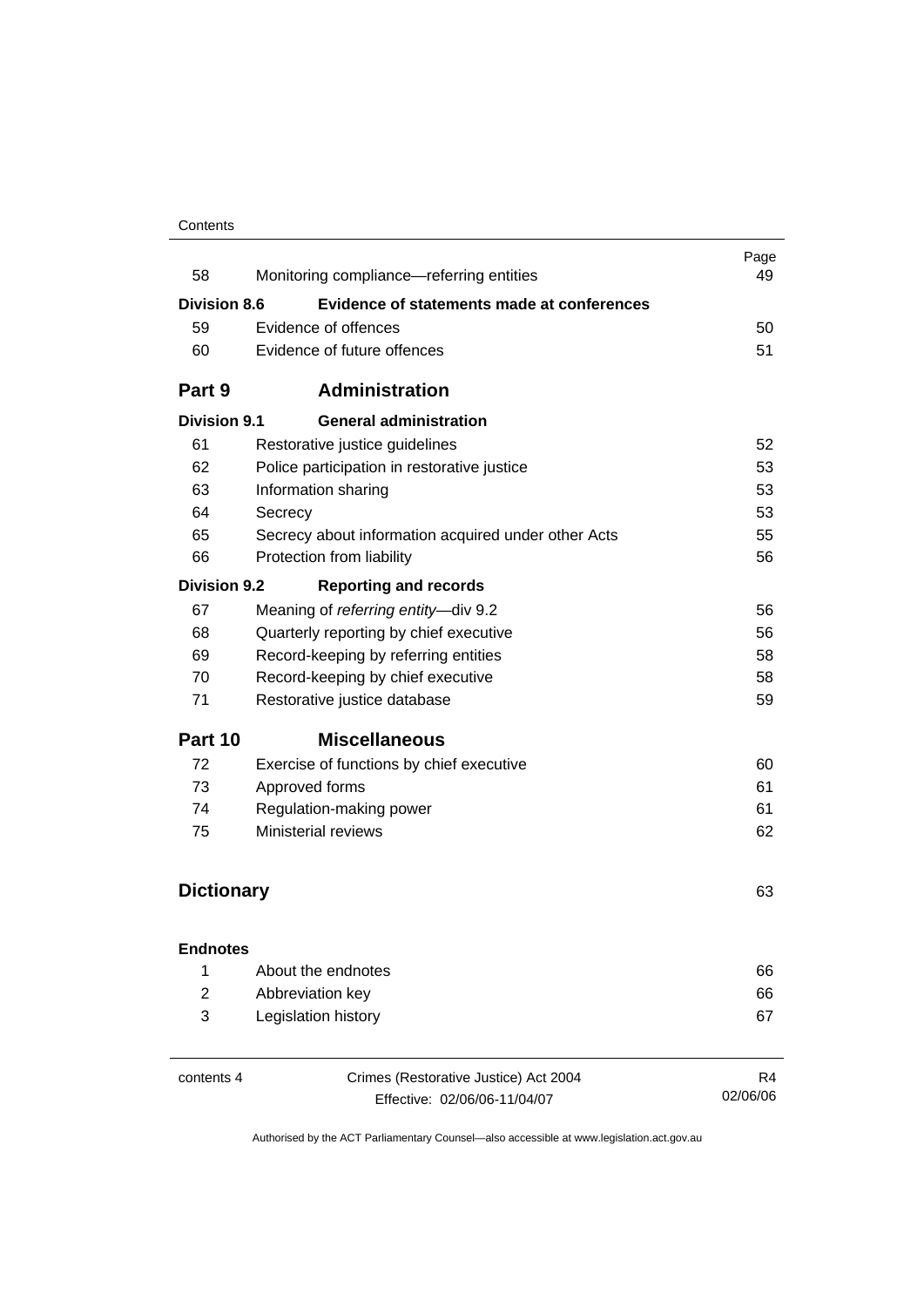|   |                        | Contents |
|---|------------------------|----------|
|   |                        | Page     |
| 4 | Amendment history      | 67       |
| 5 | Earlier republications | 69       |
| 6 | Uncommenced amendments | 69       |

R4 02/06/06 Crimes (Restorative Justice) Act 2004 Effective: 02/06/06-11/04/07

contents 5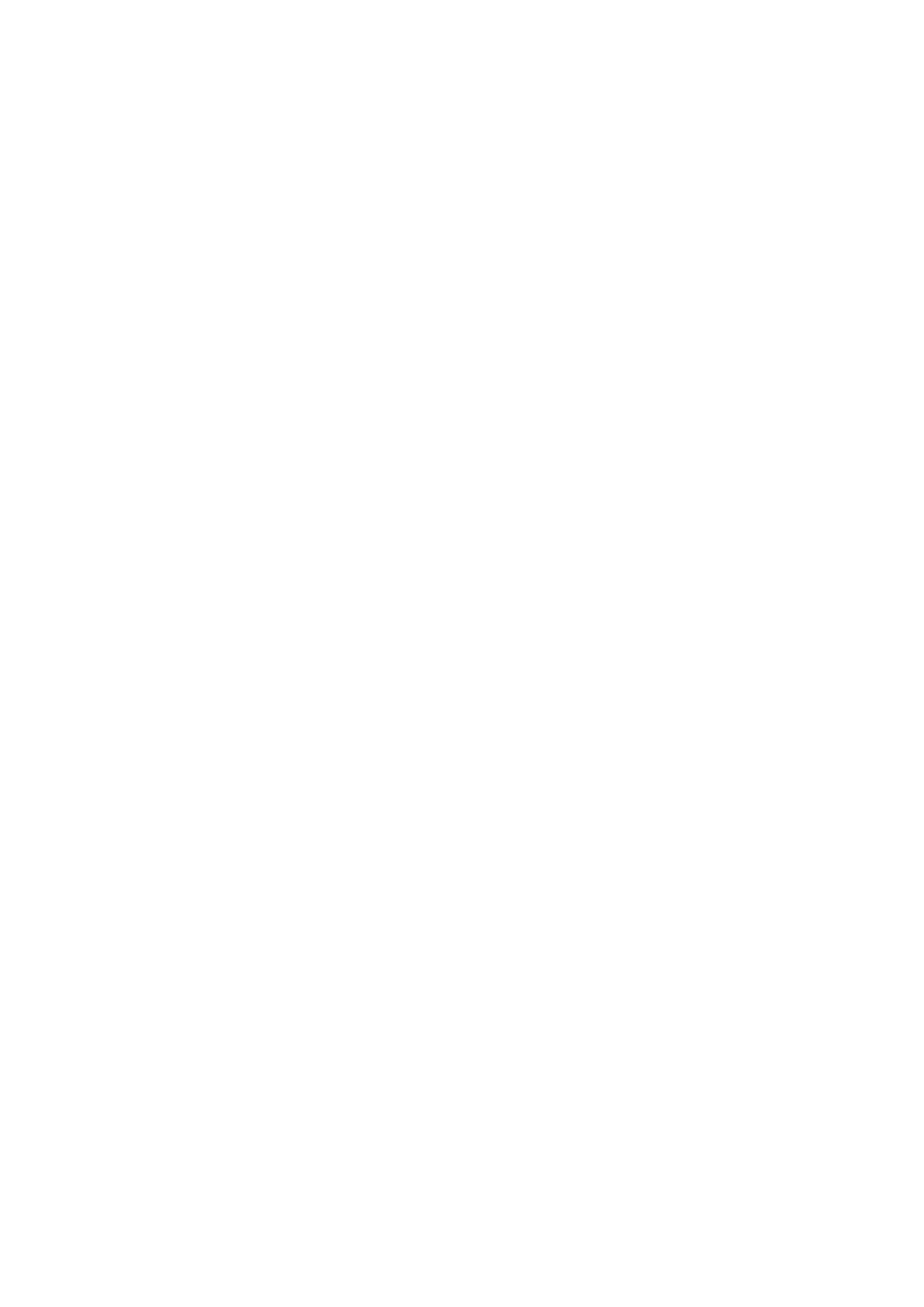

# **Crimes (Restorative Justice) Act 2004**

An Act to provide a process of restorative justice for victims, offenders and the community, and for other purposes

R4 02/06/06

l

Crimes (Restorative Justice) Act 2004 Effective: 02/06/06-11/04/07

page 1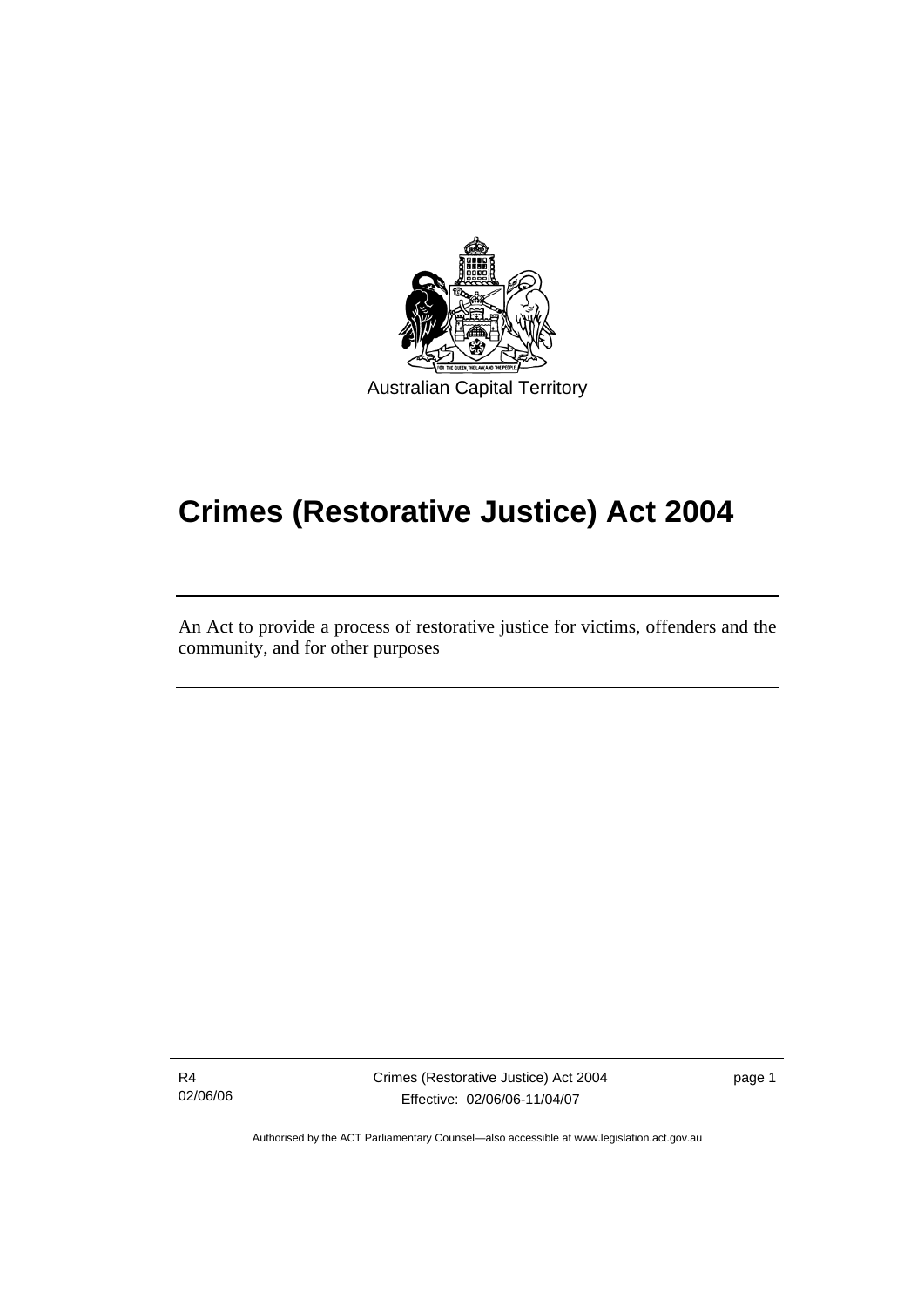#### Part 1 **Preliminary**

Section 1

# **Part 1** Preliminary

### **1 Name of Act**

This Act is the *Crimes (Restorative Justice) Act 2004*.

# **3 Dictionary**

The dictionary at the end of this Act is part of this Act.

*Note 1* The dictionary at the end of this Act defines certain terms used in this Act, and includes references (*signpost definitions*) to other terms defined elsewhere in this Act.

> For example, the signpost definition '*adult offender*—see section 12.' means that the term 'adult offender' is defined in s 12.

*Note 2* A definition in the dictionary (including a signpost definition) applies to the entire Act unless the definition, or another provision of the Act, provides otherwise or the contrary intention otherwise appears (see Legislation Act, s 155 and s 156 (1)).

#### **4 Notes**

A note included in this Act is explanatory and is not part of this Act.

*Note* See Legislation Act, s 127 (1), (4) and (5) for the legal status of notes.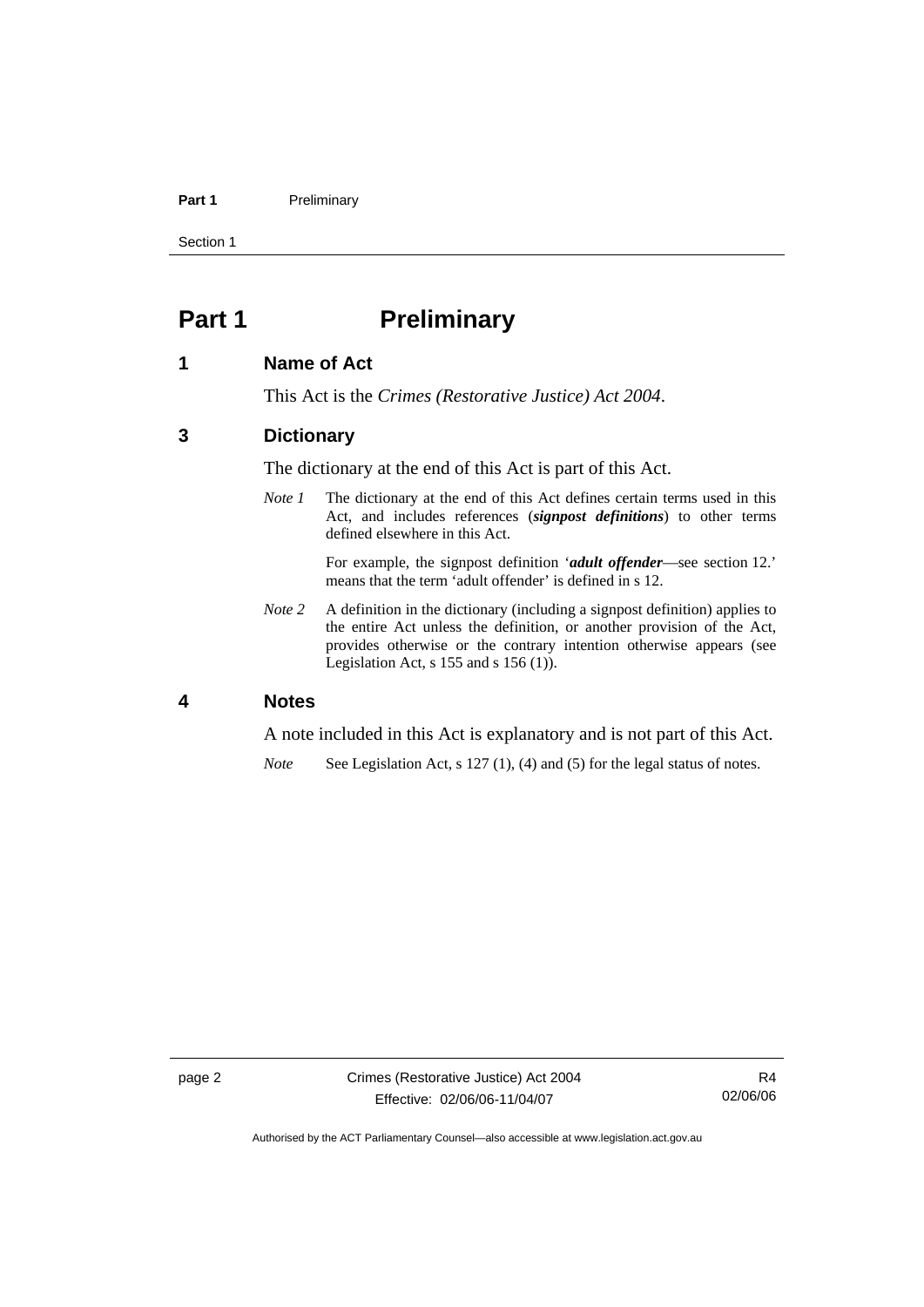# **5 Offences against Act—application of Criminal Code etc**

Other legislation applies in relation to offences against this Act.

*Note 1 Criminal Code*

The Criminal Code, ch 2 applies to all offences against this Act (see Code, pt 2.1).

The chapter sets out the general principles of criminal responsibility (including burdens of proof and general defences), and defines terms used for offences to which the Code applies (eg *conduct*, *intention*, *recklessness* and *strict liability*).

*Note 2 Penalty units* 

The Legislation Act, s 133 deals with the meaning of offence penalties that are expressed in penalty units.

R4 02/06/06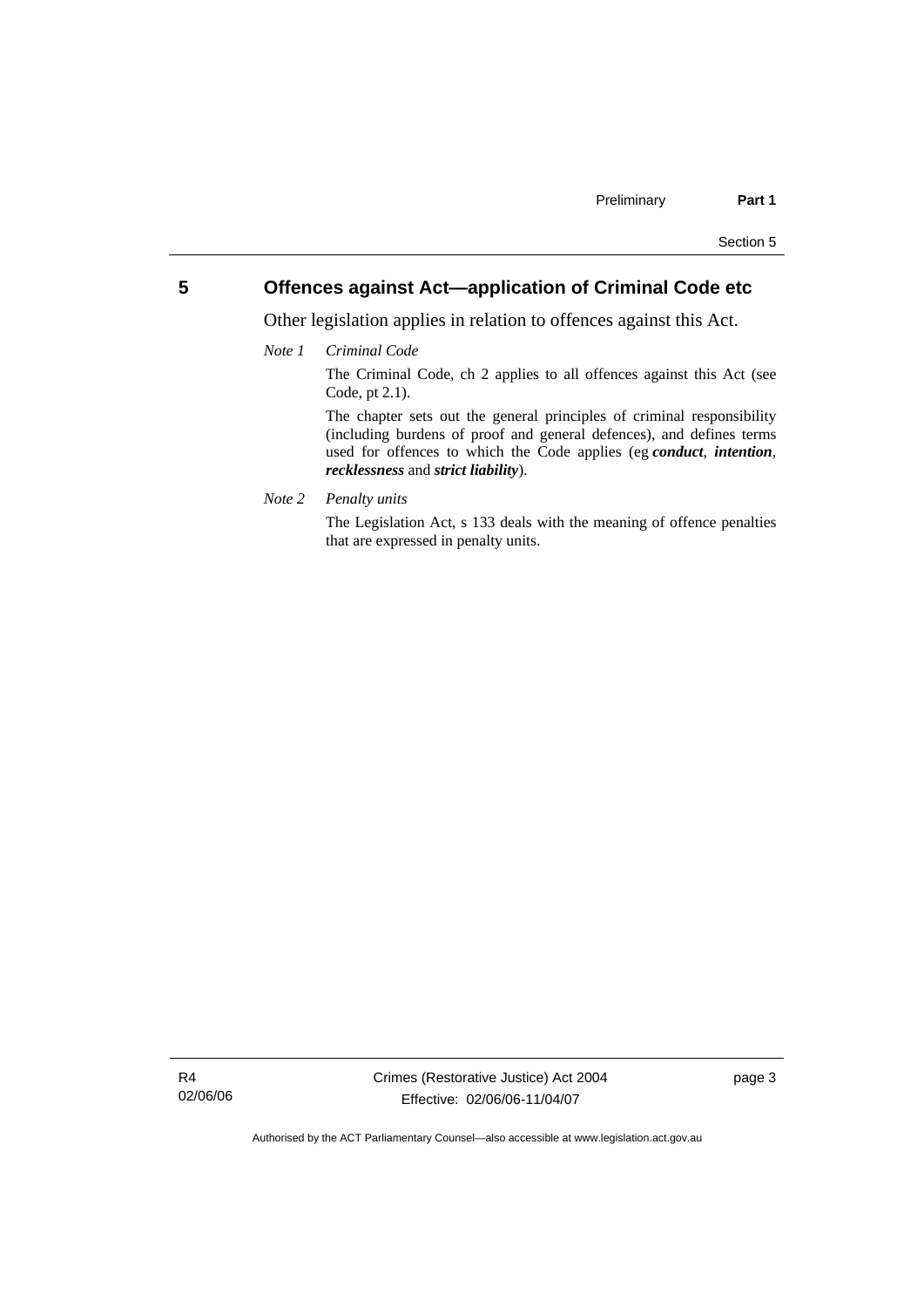#### **Part 2** Underlying principles

Section 6

# **Part 2 Underlying principles**

#### **6 Objects of Act**

The objects of this Act are as follows:

- (a) to enhance the rights of victims of offences by providing restorative justice as a way of empowering victims to make decisions about how to repair the harm done by offences;
- (b) to set up a system of restorative justice that brings together victims, offenders and their personal supporters in a carefully managed, safe environment;
- (c) to ensure that the interests of victims of offences are given high priority in the administration of restorative justice under this Act;
- (d) to enable access to restorative justice at every stage of the criminal justice process without substituting for the criminal justice system or changing the normal process of criminal justice;
- (e) to enable agencies that have a role in the criminal justice system to refer offences for restorative justice.
- *Note Offence* includes an offence that is alleged to have been committed, but has not yet been tried in court, or proven (see s 12).

# **7 Application of restorative justice**

- (1) In deciding how to deal with an offence, a referring entity may consider whether it is appropriate to refer the offence for restorative justice before considering other action.
	- *Note Referring entities* are listed at table 22. They represent the agencies responsible for the various stages of the criminal justice process in relation to an offence.

R4 02/06/06

Authorised by the ACT Parliamentary Counsel—also accessible at www.legislation.act.gov.au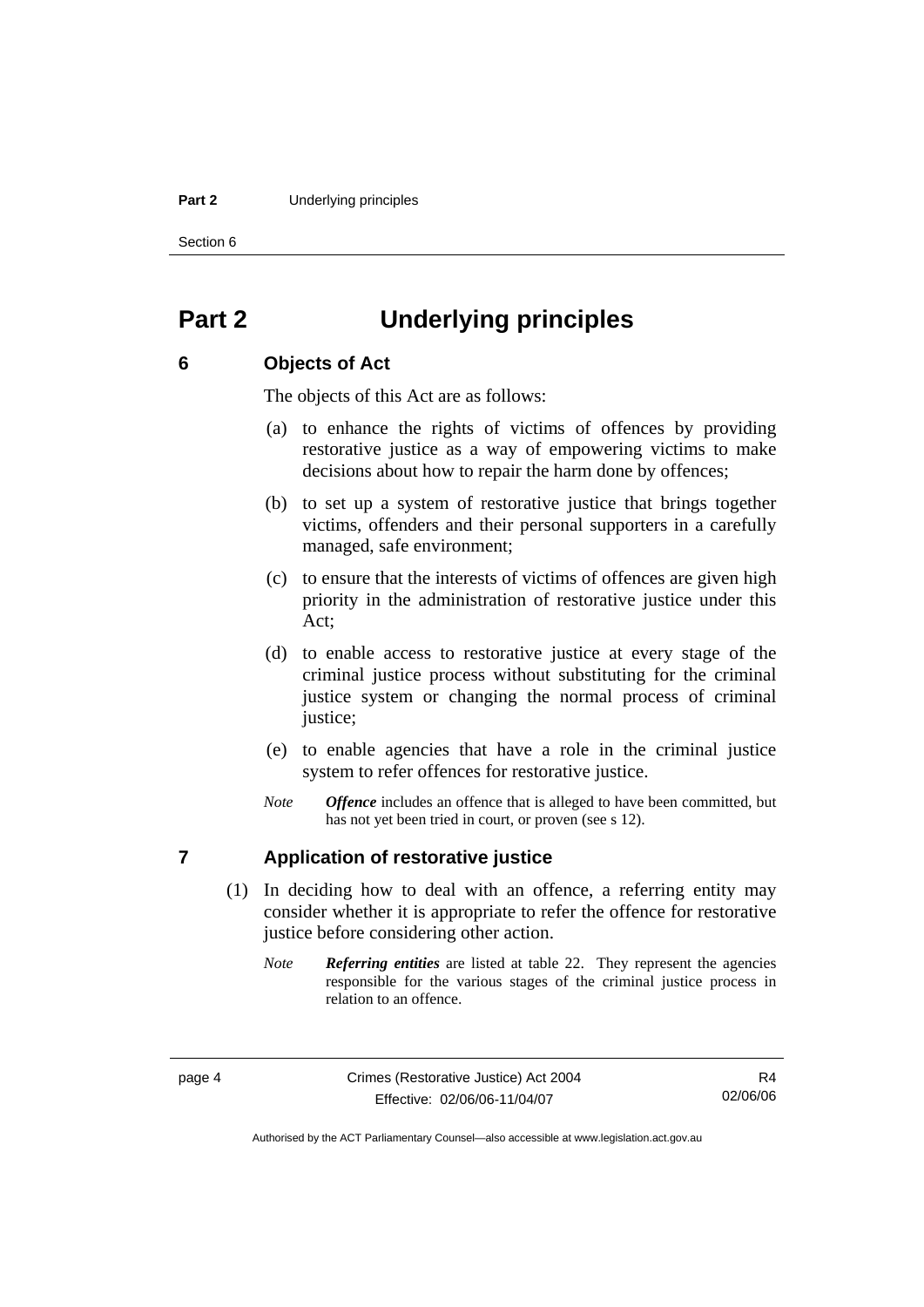(2) However, if an offence is referred for restorative justice, the referral is to have no effect on any other action or proposed action in relation to the offence or the offender by the referring entity.

#### **Example**

Sían is arrested and charged with an offence. The chief police officer refers the offence for restorative justice. The referral of the offence does not prevent Sían being required to attend court to answer the charge.

*Note* An example is part of the Act, is not exhaustive and may extend, but does not limit, the meaning of the provision in which it appears (see Legislation Act, s 126 and s 132).

### **8 When restorative justice is available**

Restorative justice is available for an offence if all of the following requirements are satisfied:

- (a) there is an eligible victim or eligible parent in relation to the offence;
- (b) the offender is an eligible offender;
- (c) the offence is referred for restorative justice by a referring entity;
- (d) the chief executive decides that restorative justice is suitable for the offence.
- *Note 1* Victims, parents and offenders are *eligible* for restorative justice if they qualify under part 5.
- *Note 2* The chief executive may only decide that restorative justice is *suitable*  for an offence according to the requirements of pt 7 (see s 10, def).

*Note 3* The restorative justice process is provided for by this Act as follows:

- pt 5 (Eligibility for restorative justice) deals with eligibility of victims (or their parents) and offenders for restorative justice
- pt 6 (Referral for restorative justice) deals with the referral of offences for restorative justice
- pt 7 (Suitability for restorative justice) deals with the suitability of restorative justice for an offence.

| R4       | Crimes (Restorative Justice) Act 2004<br>page 5 |  |
|----------|-------------------------------------------------|--|
| 02/06/06 | Effective: 02/06/06-11/04/07                    |  |

Authorised by the ACT Parliamentary Counsel—also accessible at www.legislation.act.gov.au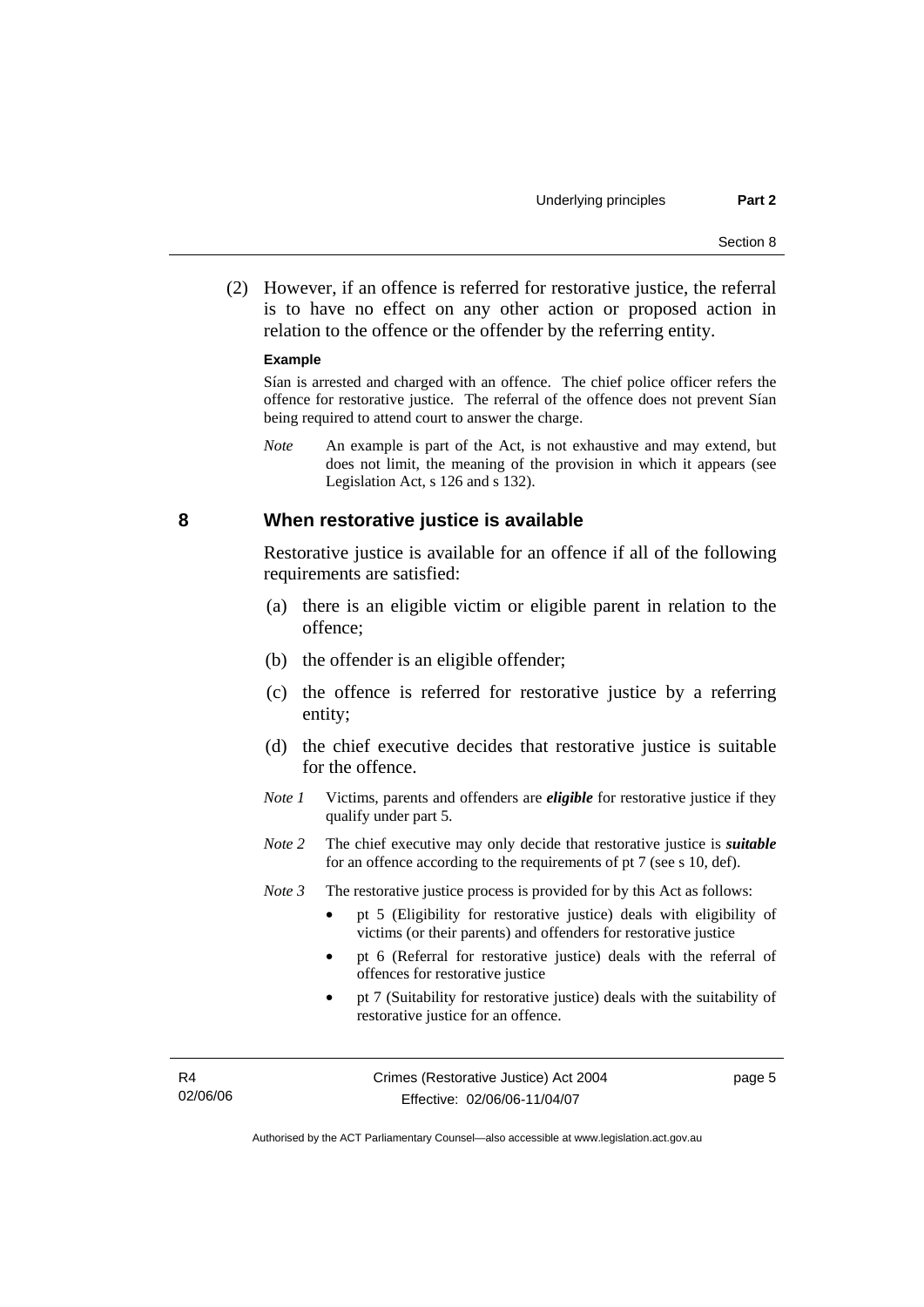#### **Part 2** Underlying principles

Section 9

• pt 8 (Restorative justice conferences and agreements) deals with the calling of restorative justice conferences and the making of restorative justice agreements for an offence

#### **9 No obligation to participate**

There is no obligation on a victim, a parent of a child victim or an offender—

- (a) to take part in restorative justice; or
- (b) to continue to take part in restorative justice after it has started.
- *Note* Victims (or their parents) and offenders must be given clear explanations of the purpose and procedures involved in the restorative justice process before agreeing to take part. In addition, the legal status of the process and the legal effect of entering into a restorative justice agreement must be clearly explained to victims (or their parents) and offenders. See the following:
	- s 25 (Explanation of restorative justice)
	- s 45 (Explanation for participants)
	- s 53 (Explanation of effect of agreement).

page 6 Crimes (Restorative Justice) Act 2004 Effective: 02/06/06-11/04/07

R4 02/06/06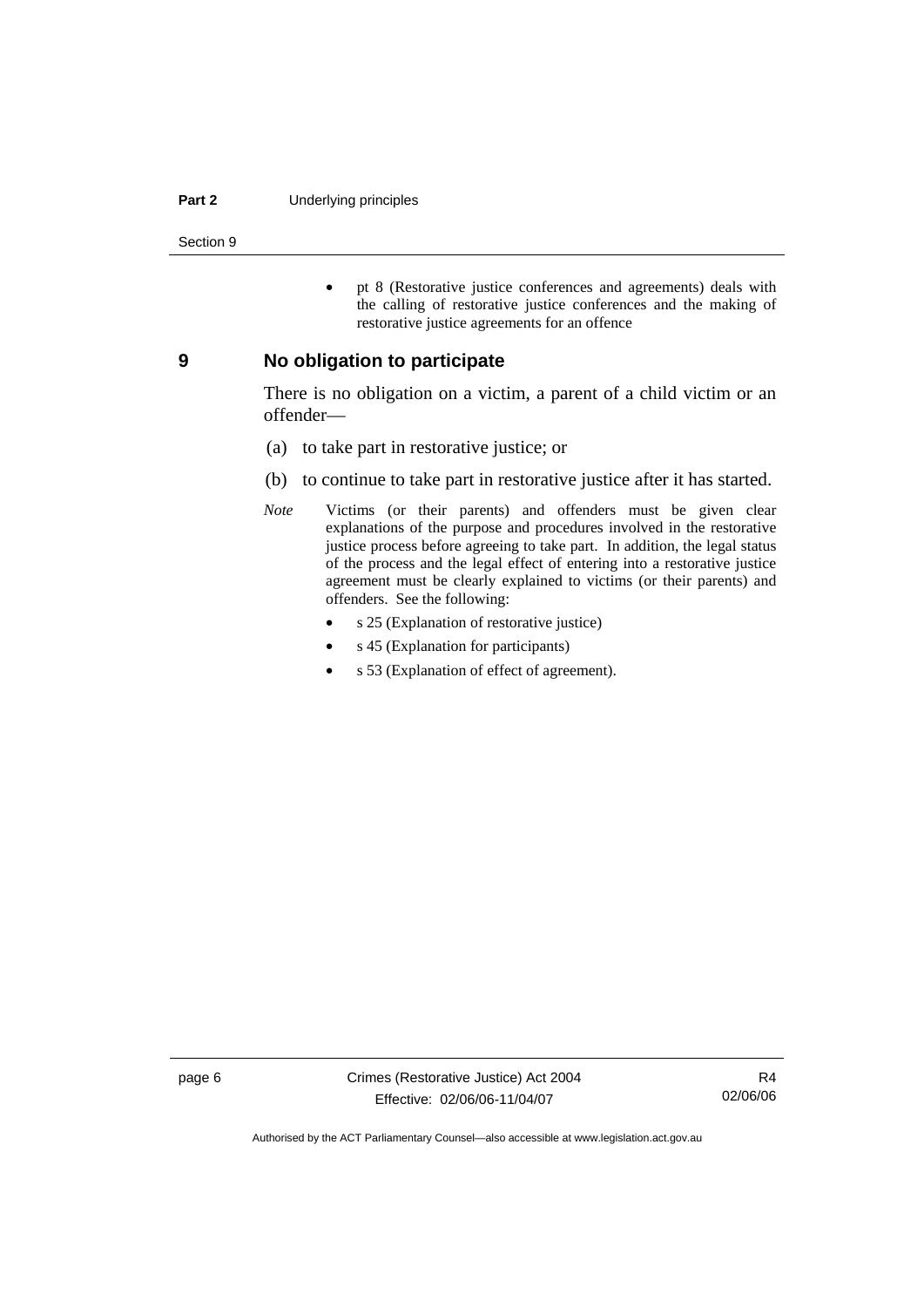# **Part 3 Key concepts**

## **10 Definitions—restorative justice**

In this Act:

*eligible offender*—see section 19.

*eligible parent*—see section 18.

*eligible victim*— see section 17.

*referred*, for restorative justice—an offence is *referred* for restorative justice if a referring entity proposes that consideration be given to whether restorative justice is suitable for the offence.

#### *referring entity*—

- (a) see section 22; but
- (b) for part 8 (Restorative justice conferences and agreements) see section 38; and
- (c) for division 9.2 (Reporting and records)—see section 67.

*restorative justice* means the process of restorative justice provided under this Act, including a restorative justice conference under this Act.

*suitable*—restorative justice is *suitable* for an offence, or an eligible victim, parent or offender in relation to an offence, if the chief executive decides under part 7 that restorative justice is suitable for the offence, victim, parent or offender.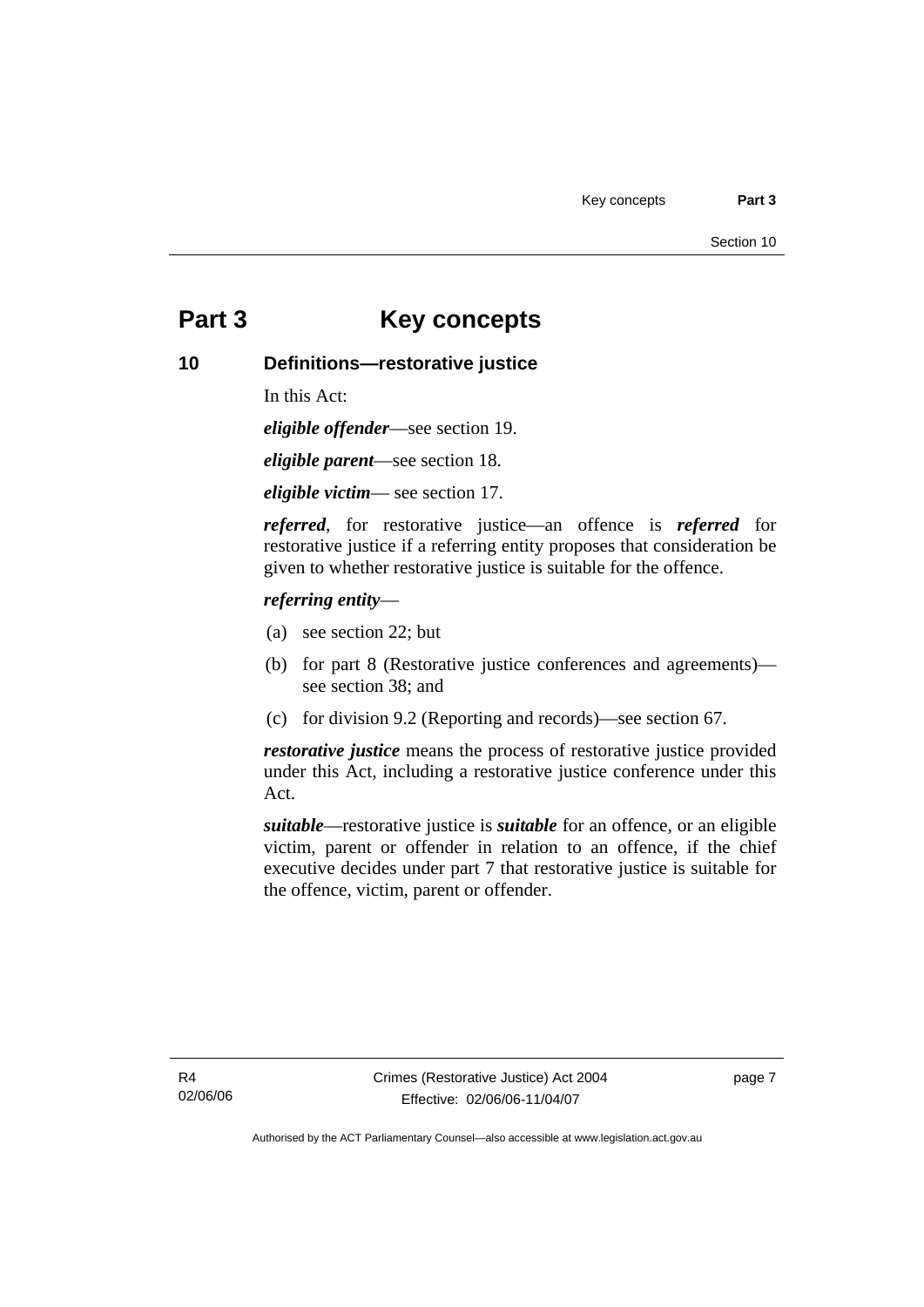#### Part 3 **Key concepts**

Section 11

#### **11 Definitions—***child victim***,** *parent* **and** *victim*

In this Act:

*child victim*, of an offence, means a victim of an offence who is a child.

*Note* A *child* is an individual under 18 years old (see Legislation Act, dict, pt 1, def *child*).

*parent*, of a child, means a person with parental responsibility for the child within the meaning of the *Children and Young People Act 1999*, part 2.3 (Parental responsibility).

#### *victim*—

- (a) has the meaning given by the *Victims of Crime Act 1994*, dictionary; and
- (b) includes a person who would be a victim if a reference in that Act to an *offence* included a reference to an offence that is alleged to have been committed.

#### **12 Definitions—offences and offenders**

In this Act:

*adult offender*, in relation to an offence, means an offender who was an adult when the offence was committed.

*Note* An *adult* is an individual who is at least 18 years old (see Legislation Act, dict, pt 1, def *adult*).

*commission*, of an offence that is alleged to have been committed, includes the alleged commission of the offence.

*Note Offence* is defined to include an offence that is alleged to have committed. *Offender* is defined in similar terms. See definitions of *offence* and *offender* in this section.

*domestic violence offence*—an offence is a *domestic violence offence* if the conduct making up the offence is domestic violence under the *Domestic Violence and Protection Orders Act 2001*.

R4 02/06/06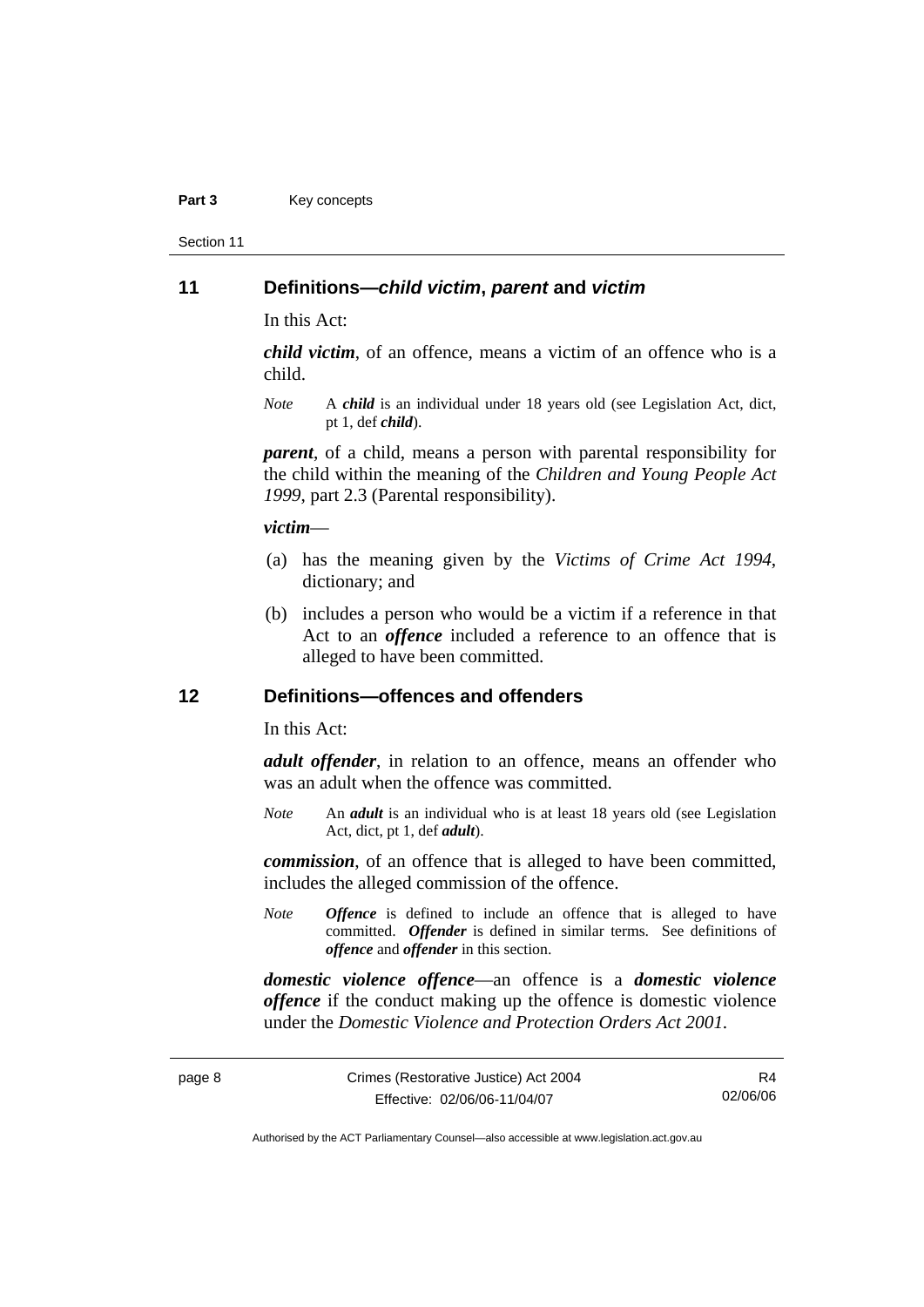*less serious offence* means an offence other than a serious offence.

*offence*—

- (a) means an offence against a territory law; and
- (b) includes an offence against a territory law that is alleged to have been committed by a person, unless—
	- (i) a court has acquitted the person of the offence; or
	- (ii) a court has dismissed a proceeding against the person for the offence without finding the person guilty.

### *offender*—

- (a) means a person who has been convicted or found guilty of an offence against a territory law; and
- (b) includes a person who is alleged to have committed an offence against a territory law, unless—
	- (i) a court has acquitted the person of the offence; or
	- (ii) a court has dismissed a proceeding against the person for the offence without finding the person guilty.

*serious offence* means an offence punishable by imprisonment for a term longer than—

- (a) if the offence relates to money or other property—14 years; or
- (b) in any other case—10 years.

*young offender*, in relation to an offence, means an offender who was less than 18 years old, but at least 10 years old, when the offence was committed or allegedly committed.

page 9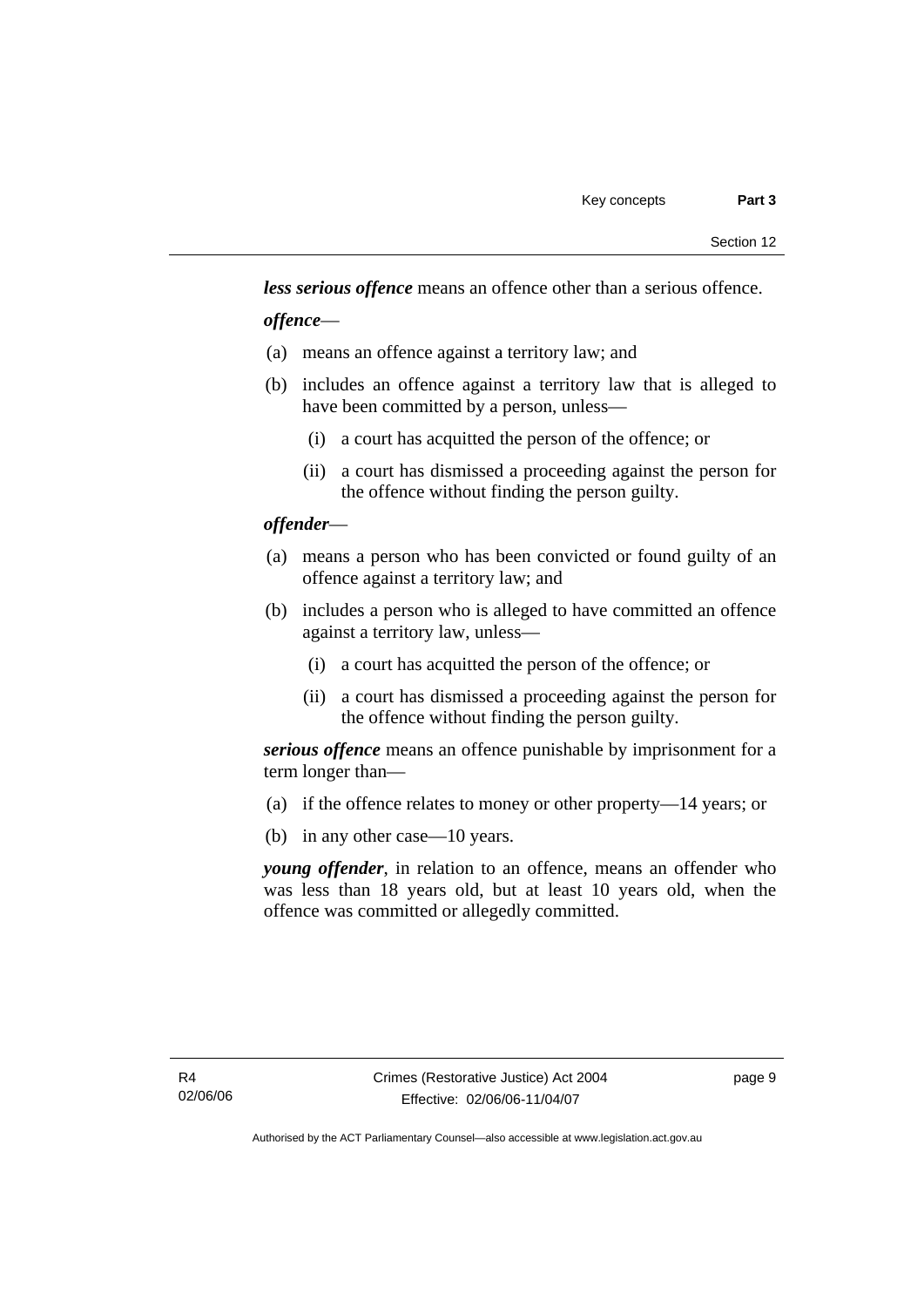#### Part 3 **Key concepts**

Section 13

### **13 Definition—***sentence-related order*

In this Act:

*sentence-related order*, for an offender who is found guilty of an offence, means—

- (a) for an adult offender, any of the following orders of the court:
	- (i) an order sentencing the offender;
	- (ii) an order under the *Crimes (Sentencing) Act 2005*, section 12 (Suspended sentences) or section 17 (Non-conviction orders—general);
	- *Note* Orders under the *Crimes Act 1900*, s 402 (Conditional release of offenders without proceeding to conviction) (repealed) and s 403 (Conditional release of offenders) (repealed) are taken to be orders under the *Crimes (Sentencing) Act 2005*, s 12 or s 17 (see *Crimes (Sentence Administration) Act 2005*, s 336 to s 338).
- (b) for a young offender, any of the following orders under the *Children and Young People Act 1999*:
	- (i) an order under that Act, section 96 (Disposition of young offenders);
	- (ii) an order under that Act, section 98 (Disposition without proceeding to conviction), including an order dismissing a charge.

#### **Examples for par (a) (i)**

- 1 an order for a sentence of imprisonment
- 2 an order for periodic detention under the *Crimes (Sentencing) Act 2005*
- 3 a good behaviour order under the *Crimes (Sentencing) Act 2005*, including an order subject to a community service condition
- *Note* An example is part of the Act, is not exhaustive and may extend, but does not limit, the meaning of the provision in which it appears (see Legislation Act, s 126 and s 132).

R4 02/06/06

Authorised by the ACT Parliamentary Counsel—also accessible at www.legislation.act.gov.au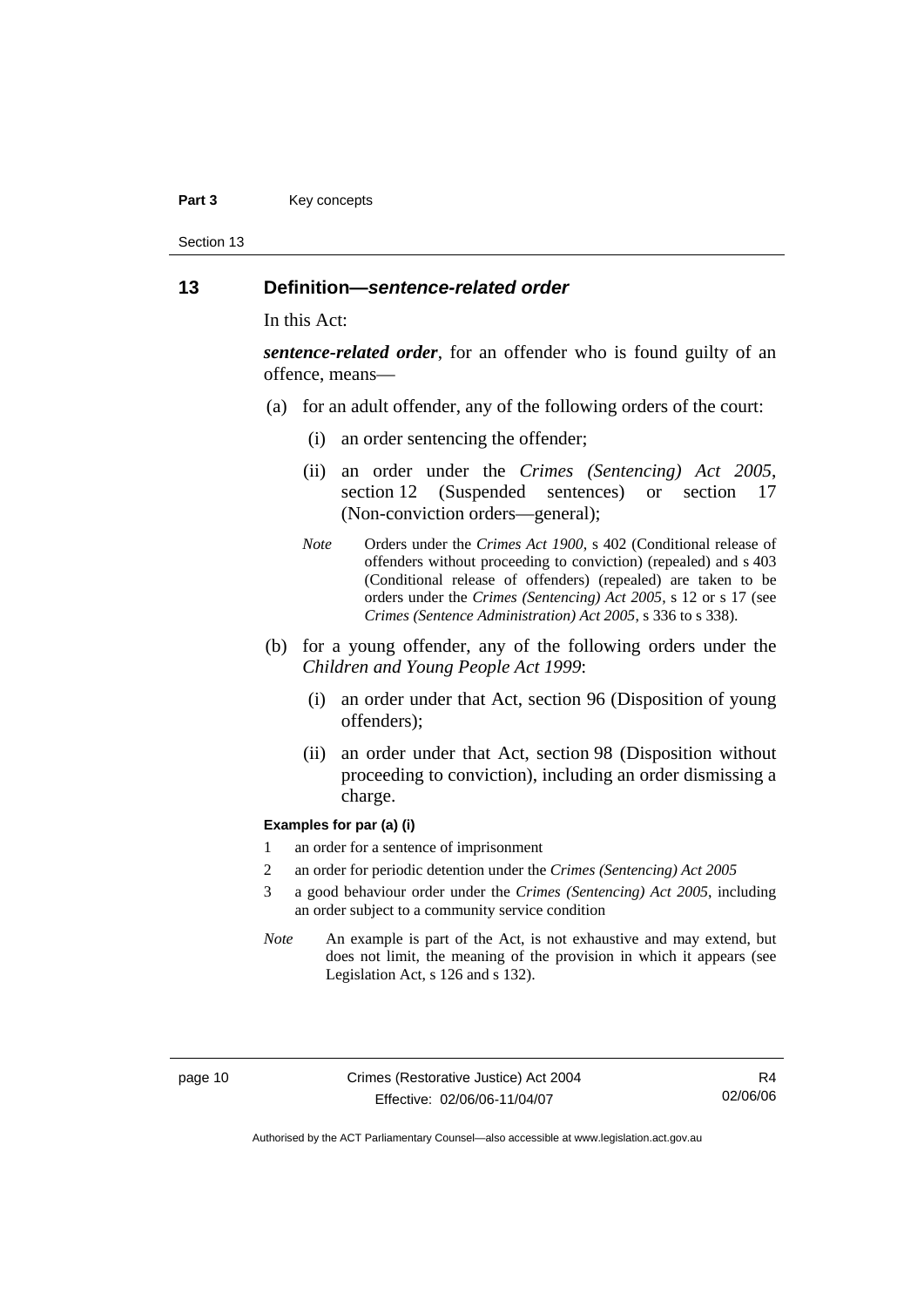# **Part 4 Application of Act**

## **14 Application of Act—young offenders and less serious offences**

- (1) This Act applies to a less serious offence committed by a young offender.
- (2) This Act applies to a less serious offence committed by a young offender even if the offence was committed before the day this section commenced.
- (3) Despite subsections (1) and (2), this Act does not apply to a domestic violence offence, or a less serious sexual offence, before the phase 2 application day.
- (4) Subsections (2) to (6) (including this subsection) expire on the phase 2 application day.

*Note* A provision of an Act expires at the end of the day fixed for its expiry (see Legislation Act, s 85 (3); *repeal* in s 85 includes expiry—see s 82).

- (5) Subsections (2) to (6) (including this subsection) are laws to which the Legislation Act, section 88 (Repeal does not end effect of transitional laws etc) applies.
- (6) In this section:

*less serious sexual offence* means an offence against any of the following provisions of the *Crimes Act 1900*:

- (a) section 59 (Act of indecency in the third degree);
- (b) section 60 (Act of indecency without consent);
- (c) section 61 (2) (Acts of indecency with young people);
- (d) section 62 (3) (Incest and similar offences);
- (e) section 63 (Abduction).

page 11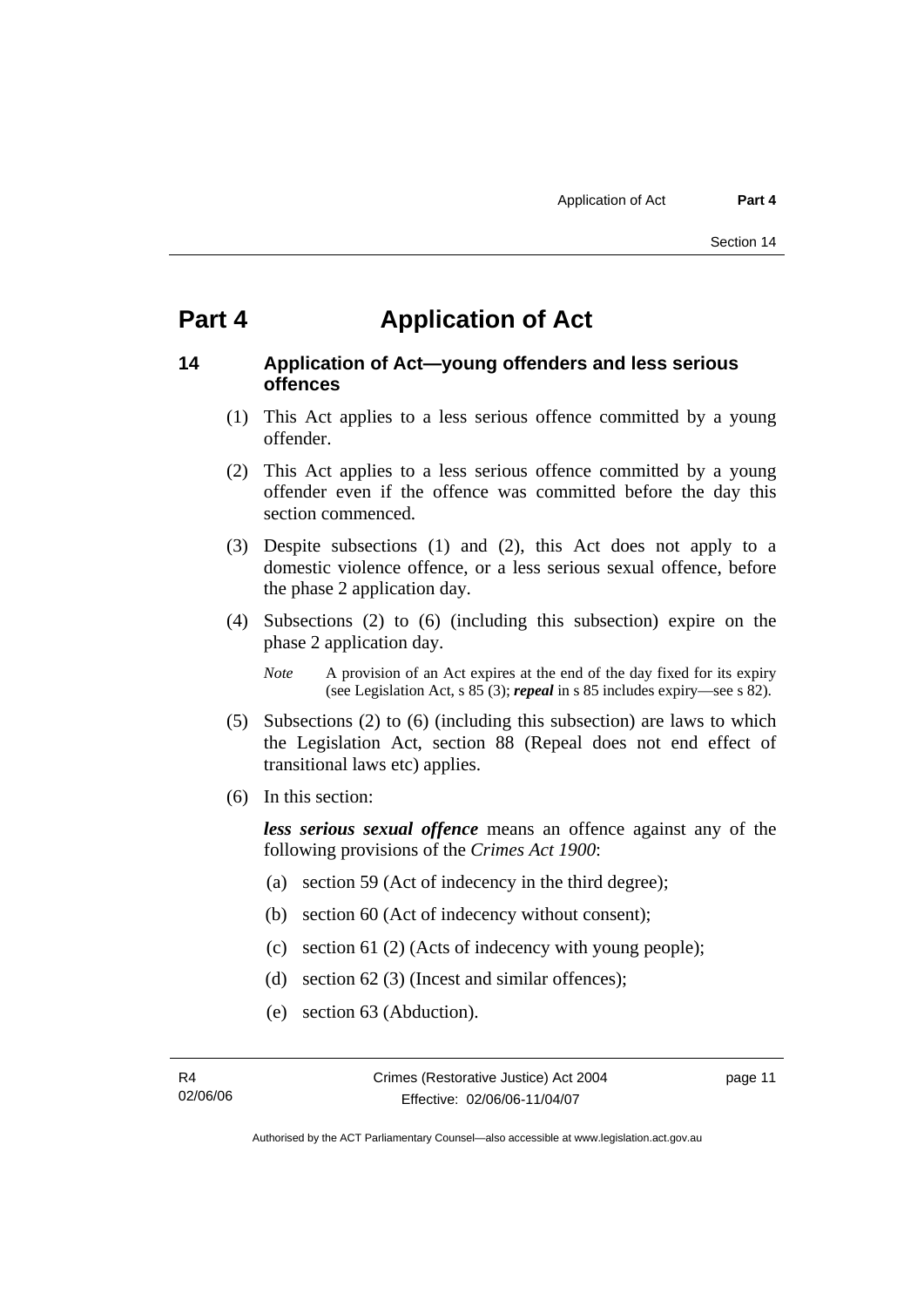#### **Part 4 Application of Act**

Section 15

*phase 2 application day*—see section 15 (4).

#### **15 Application of Act—generally**

- (1) This Act applies to a less serious offence committed by an adult offender.
- (2) This Act applies to a serious offence (whether committed by a young offender or an adult offender) if—
	- (a) the offender is charged with the offence; and
	- (b) either—
		- (i) the offender pleads guilty to the offence; or
		- (ii) the offender is found guilty of the offence (whether or not the offender is convicted or sentenced for the offence).
- (3) This section does not apply to a domestic violence offence.

*Note* For the application of the Act to domestic violence offences, see s 16.

- (4) Subsections (1), (2) and (3) do not apply before a day (the *phase 2 application day*) declared by the Minister by written notice.
- (5) However, subsections (1) and (2) may apply to an offence even if the offence was committed before the phase 2 application day.
- (6) A declaration under subsection (4) is a notifiable instrument.

*Note* A notifiable instrument must be notified under the Legislation Act.

- (7) To remove any doubt, the Legislation Act, section 79 (Automatic commencement of postponed law) does not apply to subsections (1), (2) and (3).
	- *Note* If the Legislation Act, s 79 applied to subsection (1), (2) or (3), the subsection would automatically commence 6 months after the commencement of this Act (apart from s 1 and s 2) if it had not already been effectively commenced by the declaration of the phase 2 application day.

R4 02/06/06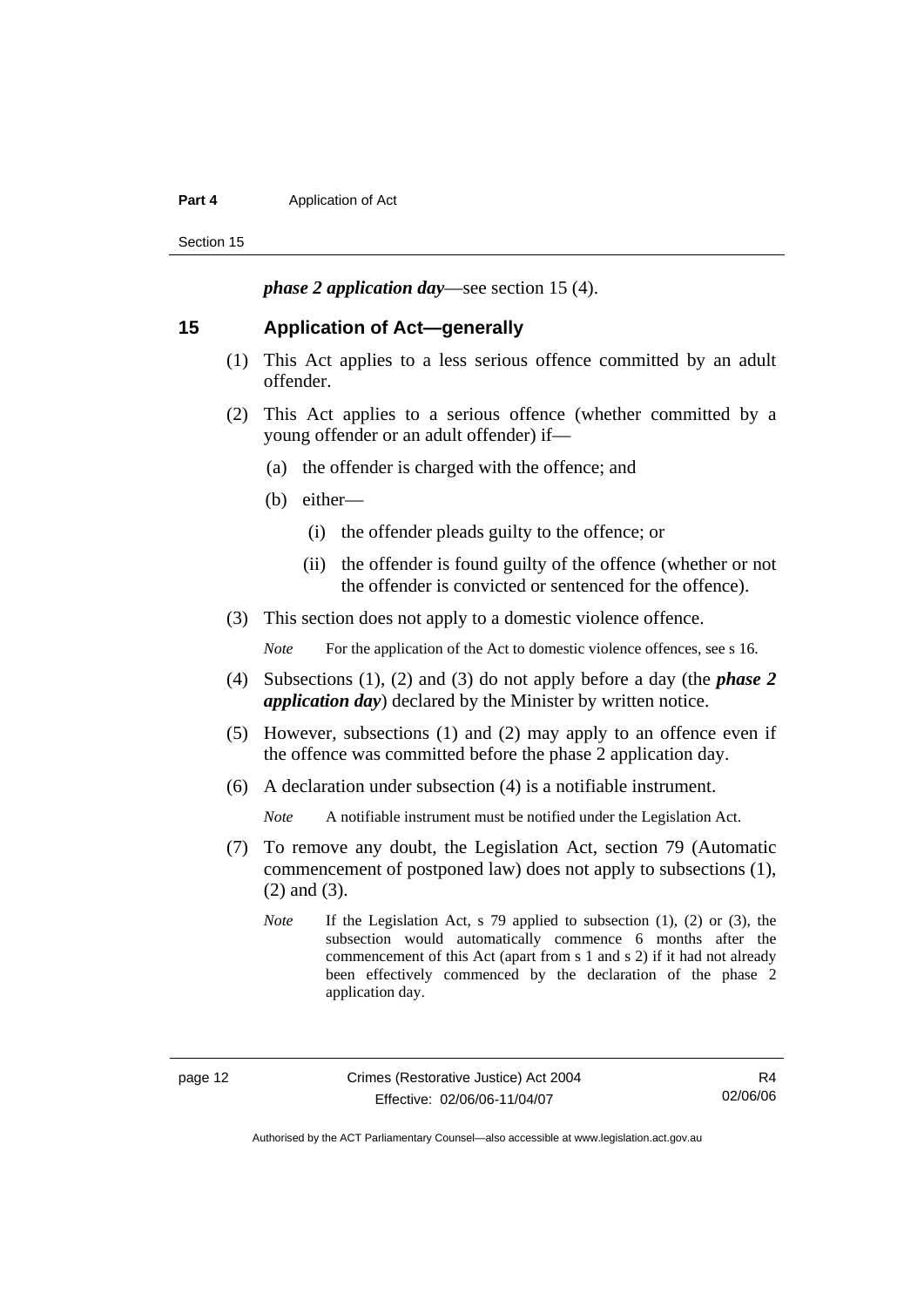- (8) Subsections (4) to (9) (including this subsection) expire on the phase 2 application day.
	- *Note* A provision of an Act expires at the end of the day fixed for its expiry (see Legislation Act, s 85 (3); *repeal* in s 85 includes expiry—see s 82).
- (9) Subsections (4) to (8), and this subsection, are laws to which the Legislation Act, section 88 (Repeal does not end effect of transitional laws etc) applies.

### **16 Application of Act—domestic violence offences**

- (1) This Act applies to a domestic violence offence committed by a young offender.
- (2) Subsection (1) applies whether or not the young offender is charged with the offence.
	- *Note 1* An offence may have been *committed* if it is alleged that the offence was committed (see s 12, def *commission*).
	- *Note* 2 For the chief executive to decide that a domestic violence offence committed (or allegedly committed) by a young offender is suitable for restorative justice under pt 7, the chief executive must be satisfied that exceptional circumstances exist for the calling of a restorative justice conference (see s 33 (2)).
- (3) This Act applies to a domestic violence offence committed by an adult offender if—
	- (a) the offender is charged with the offence; and
	- (b) either—
		- (i) the offender pleads guilty to the offence; or
		- (ii) the offender is found guilty of the offence (whether or not the offender is convicted or sentenced for the offence).
- (4) Subsections (1), (2) and (3) do not apply before the phase 2 application day.

page 13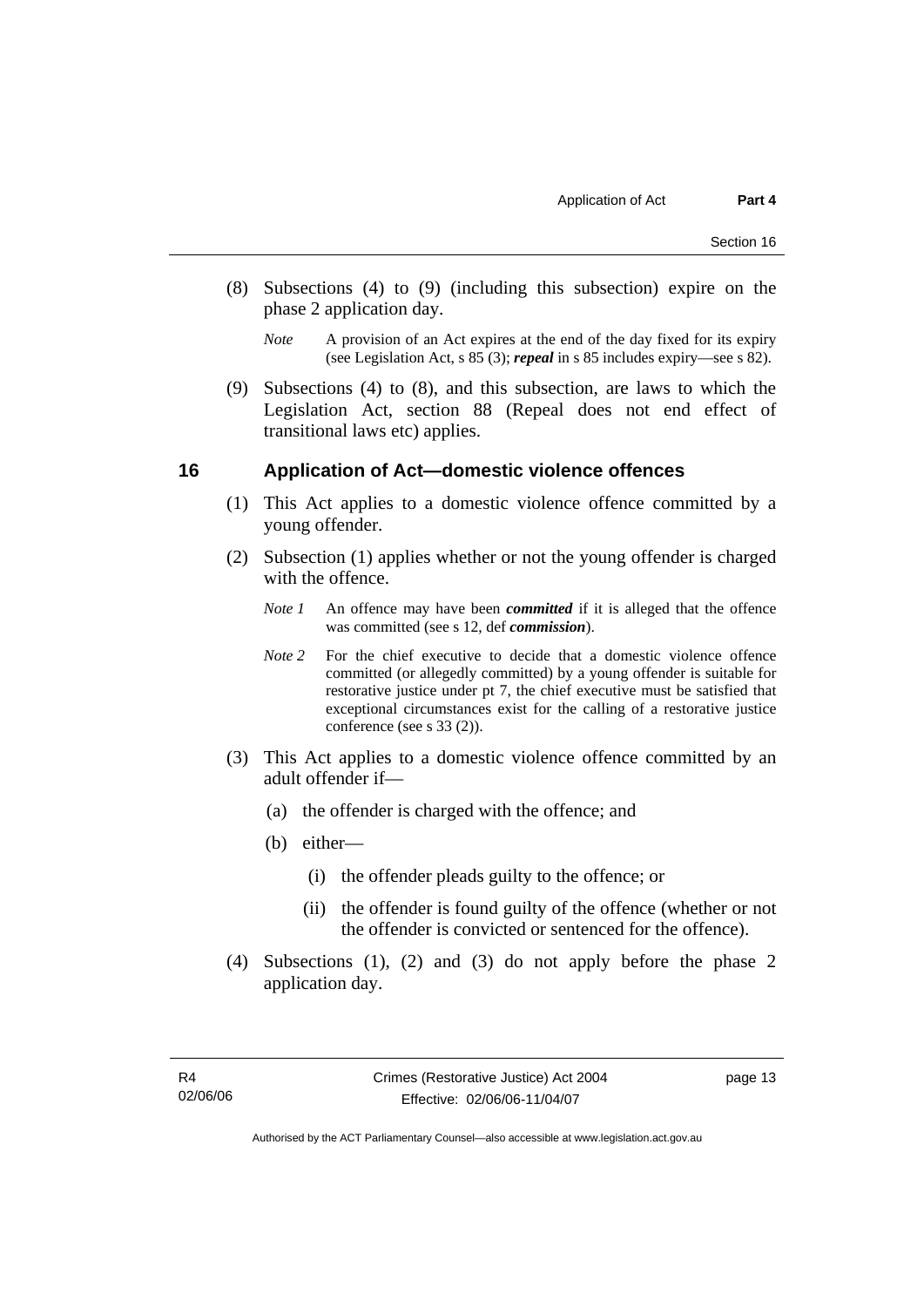#### **Part 4 Application of Act**

#### Section 16

- (5) However, subsections (1), (2) and (3) may apply to an offence even if the offence was committed before the phase 2 application day.
- (6) To remove any doubt, the Legislation Act, section 79 (Automatic commencement of postponed law) does not apply to subsection (1), (2) or (3).
	- *Note* If the Legislation Act, s 79 applied to subsection (1), (2) or (3), the subsection would automatically commence 6 months after the commencement of this Act (apart from s 1 and s 2) if it had not already been effectively commenced by the declaration of the phase 2 application day.
- (7) Subsections (4) to (9) (including this subsection) expire on the phase 2 application day.
	- *Note* A provision of an Act expires at the end of the day fixed for its expiry (see Legislation Act, s 85 (3); *repeal* in s 85 includes expiry—see s 82).
- (8) Subsections (4) to (9) (including this subsection) are laws to which the Legislation Act, section 88 (Repeal does not end effect of transitional laws etc) applies.
- (9) In this section:

*phase 2 application day*—see section 15 (4).

page 14 Crimes (Restorative Justice) Act 2004 Effective: 02/06/06-11/04/07

R4 02/06/06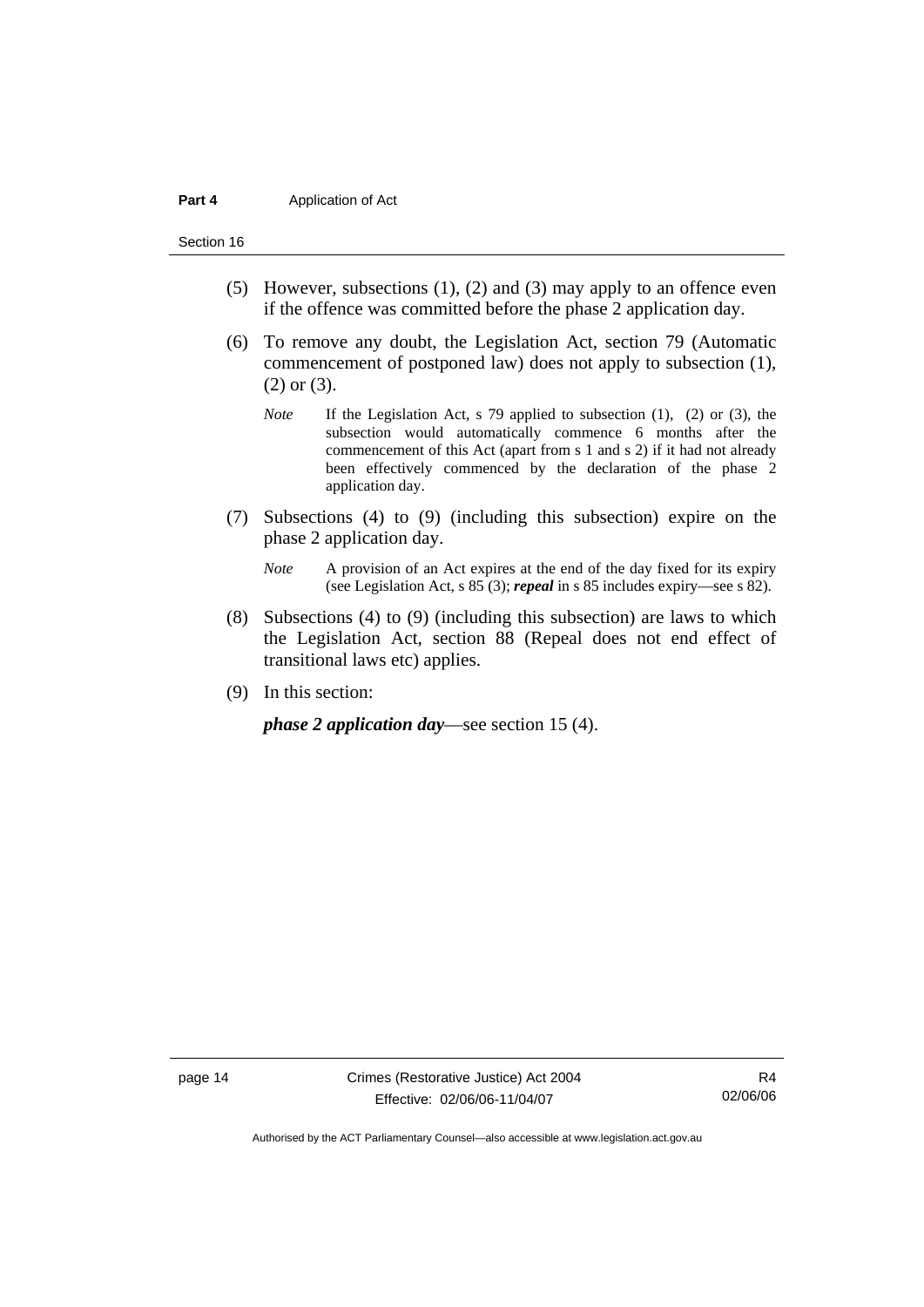# **Part 5 Eligibility for restorative justice**

## **17 Eligible victims**

- (1) A victim of an offence is eligible for restorative justice in relation to the offence if—
	- (a) this Act applies to the offence and the offender under part 4; and
	- (b) the victim is at least 10 years old; and
	- (c) the victim is capable of agreeing to take part in restorative justice.
- (2) If a victim of an offence is younger than 10 years old, an immediate family member of the victim is eligible for restorative justice in relation to the offence if—
	- (a) this Act applies to the offence and the offender under part 4; and
	- (b) the immediate family member is at least 10 years old; and
	- (c) the immediate family member is capable of agreeing to take part in restorative justice.
	- *Note* Alternatively, a parent of a child victim of an offence may take part in restorative justice as an invited participant (see s 44).
- (3) For this Act, a victim of an offence, or an immediate family member of a victim of an offence, is an *eligible victim* in relation to the offence if the victim or immediate family member is eligible for restorative justice under this section.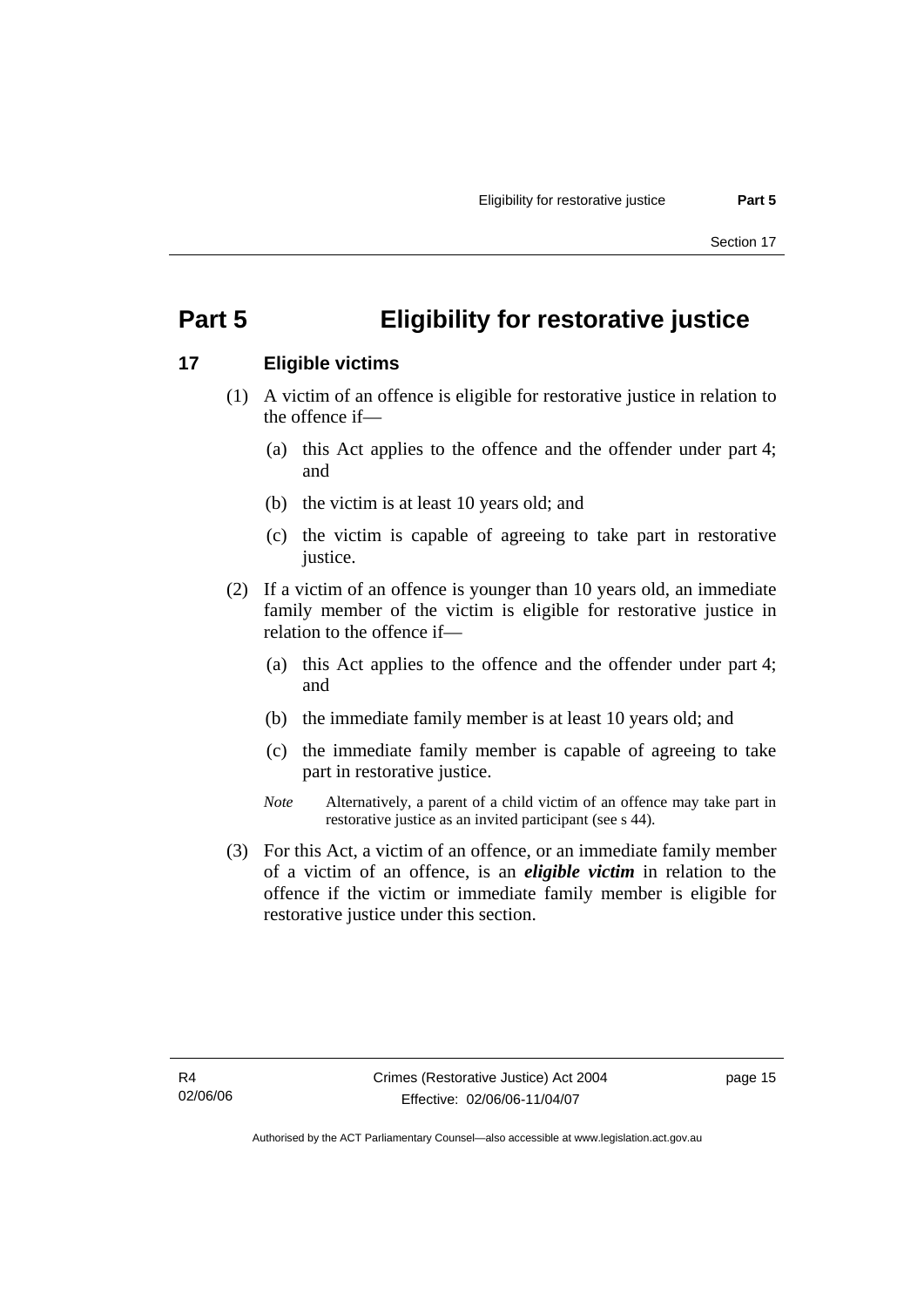Section 18

(4) In this section:

*immediate family member*, in relation to a victim of an offence, means a person who was, at the time the offence was committed—

- (a) a parent of the victim; or
- (b) a sibling of the victim.

#### **Examples of siblings**

- 1 brother or sister
- 2 half-brother or half-sister
- 3 step-brother or step-sister
- 4 someone who has the same guardian or foster parent as the victim
- *Note* An example is part of the Act, is not exhaustive and may extend, but does not limit, the meaning of the provision in which it appears (see Legislation Act, s 126 and s 132).

### **18 Eligible parents**

- (1) A parent of a child victim of an offence (no matter how old the child victim is) is eligible for restorative justice in relation to the offence if—
	- (a) this Act applies to the offence and the offender under part 4; and
	- (b) the child victim is incapable of adequately understanding or responding to the experience of the offence, or has died; and
	- (c) the parent is capable of agreeing to take part in restorative justice.
- (2) For this Act, a parent of a child victim of an offence is an *eligible parent* in relation to the offence if the parent is eligible for restorative justice under this section.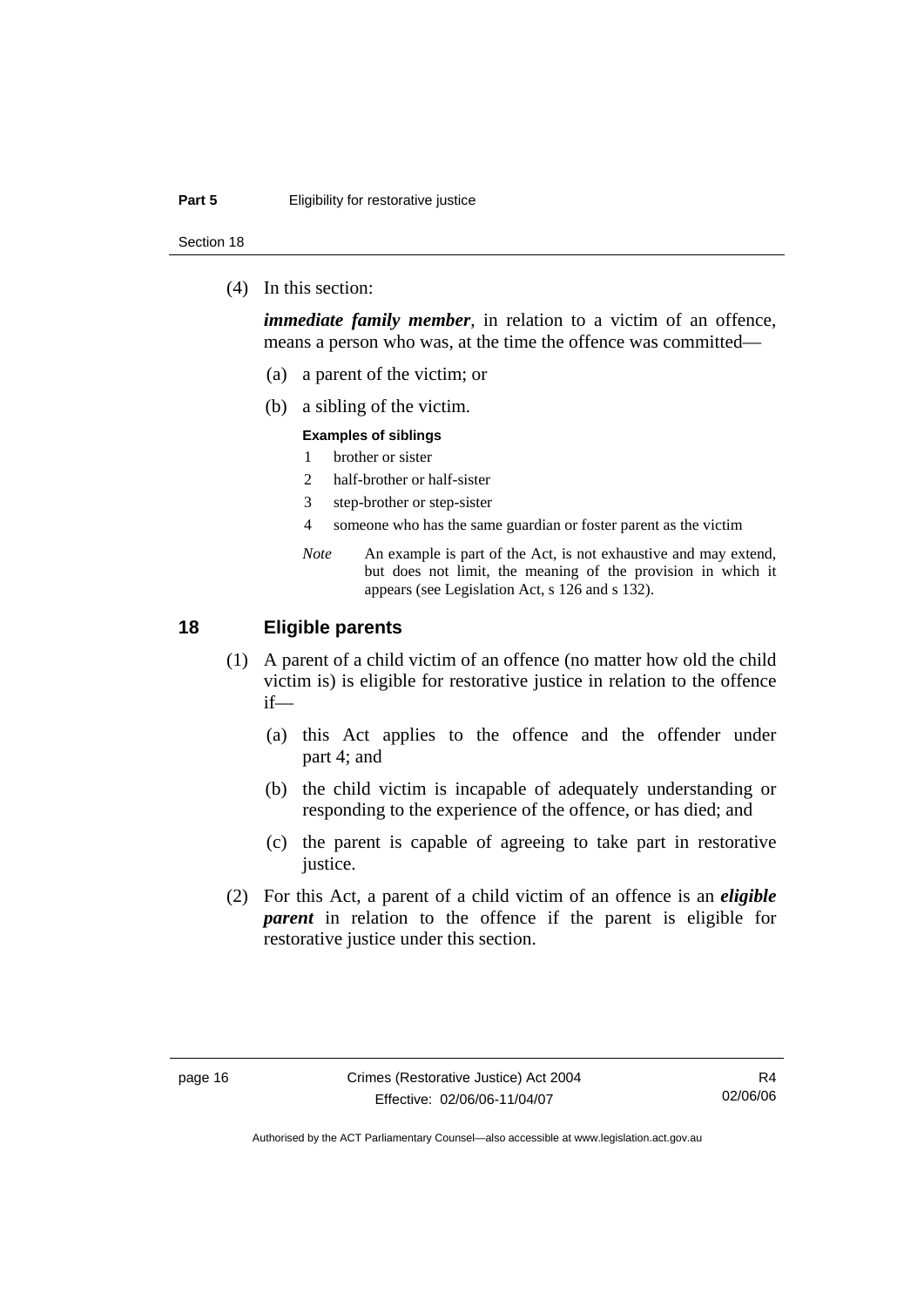# **19 Eligible offenders**

- (1) An offender who commits an offence is eligible for restorative justice if—
	- (a) this Act applies to the offence and the offender under part 4; and
	- (b) the offender—
		- (i) accepts responsibility for the commission of the offence; and
		- (ii) was at least 10 years old when the offence was committed, or was allegedly committed; and
		- (iii) is capable of agreeing to take part in restorative justice; and
		- (iv) agrees to take part in restorative justice.
- (2) For this Act an offender is an *eligible offender* in relation to the offence if the offender is eligible for restorative justice under this section.

#### **20 Accepting responsibility for offences**

- (1) If an offender accepts responsibility for the commission of an offence to take part in restorative justice, this Act does not prevent the offender from pleading not guilty for the offence.
- (2) The fact that a court knows that an offender has accepted responsibility for the commission of an offence to take part in restorative justice does not require a court to reduce the severity of any sentence it may make for the offender.
	- *Note 1* To be eligible take part in restorative justice, an offender must accept responsibility for the commission of the offence (see s 19).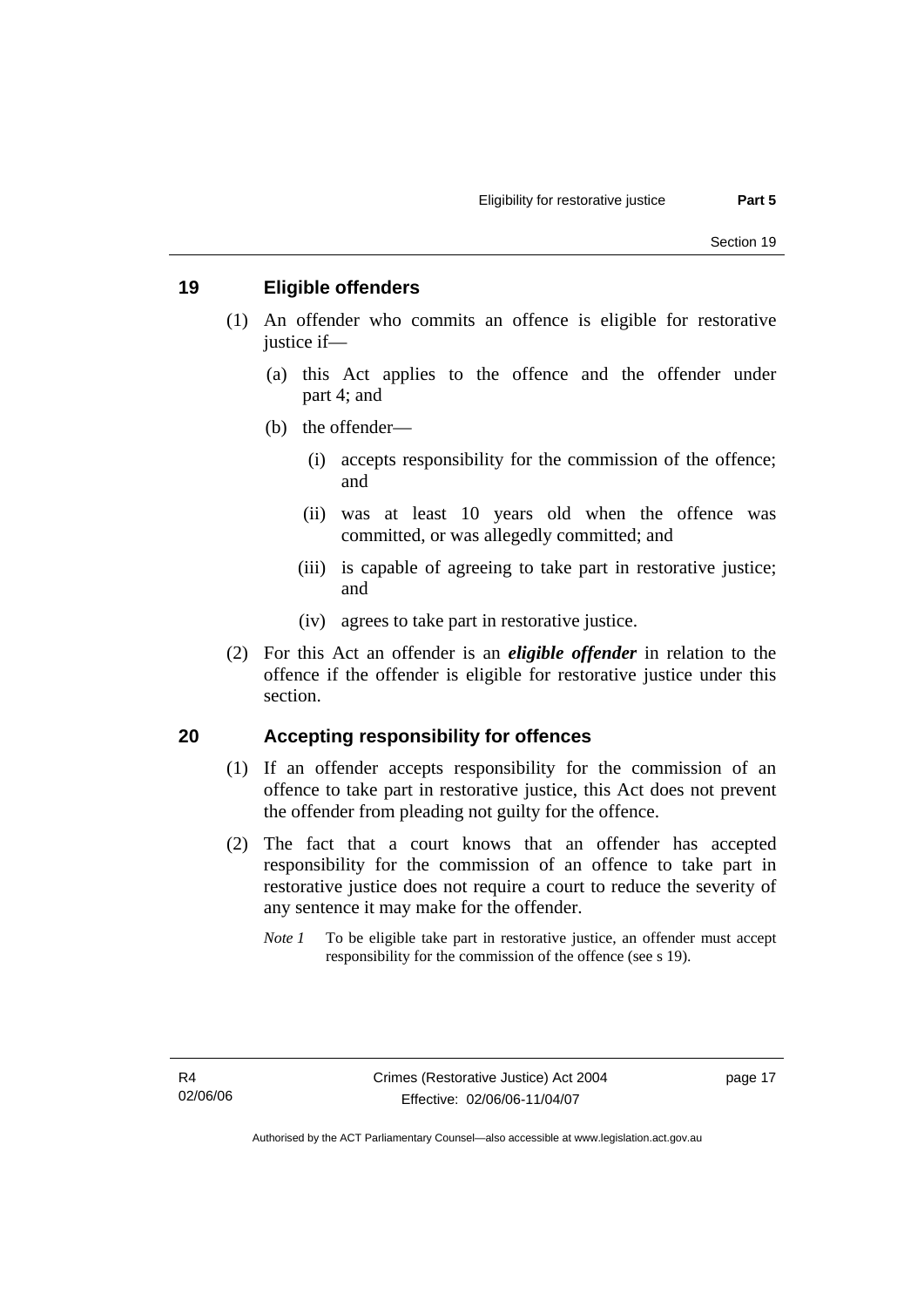#### **Part 5 Eligibility for restorative justice**

#### Section 20

*Note 2* The *Crimes (Sentencing) Act 2005*, section 33 (1) (x) provides that, in deciding how an offender should be sentenced (if at all) for an offence, the matters known to the court that it must consider include, if relevant, the fact that the person has accepted responsibility for the offence to take part in restorative justice.

> However, the *Crimes (Sentencing) Act 2005*, section 34 (1) (g) provides that a court must not increase the severity of the sentence that it would otherwise impose on a person for an offence because the offender has chosen not to take part, or to continue to take part, in restorative justice for the offence.

page 18 Crimes (Restorative Justice) Act 2004 Effective: 02/06/06-11/04/07

R4 02/06/06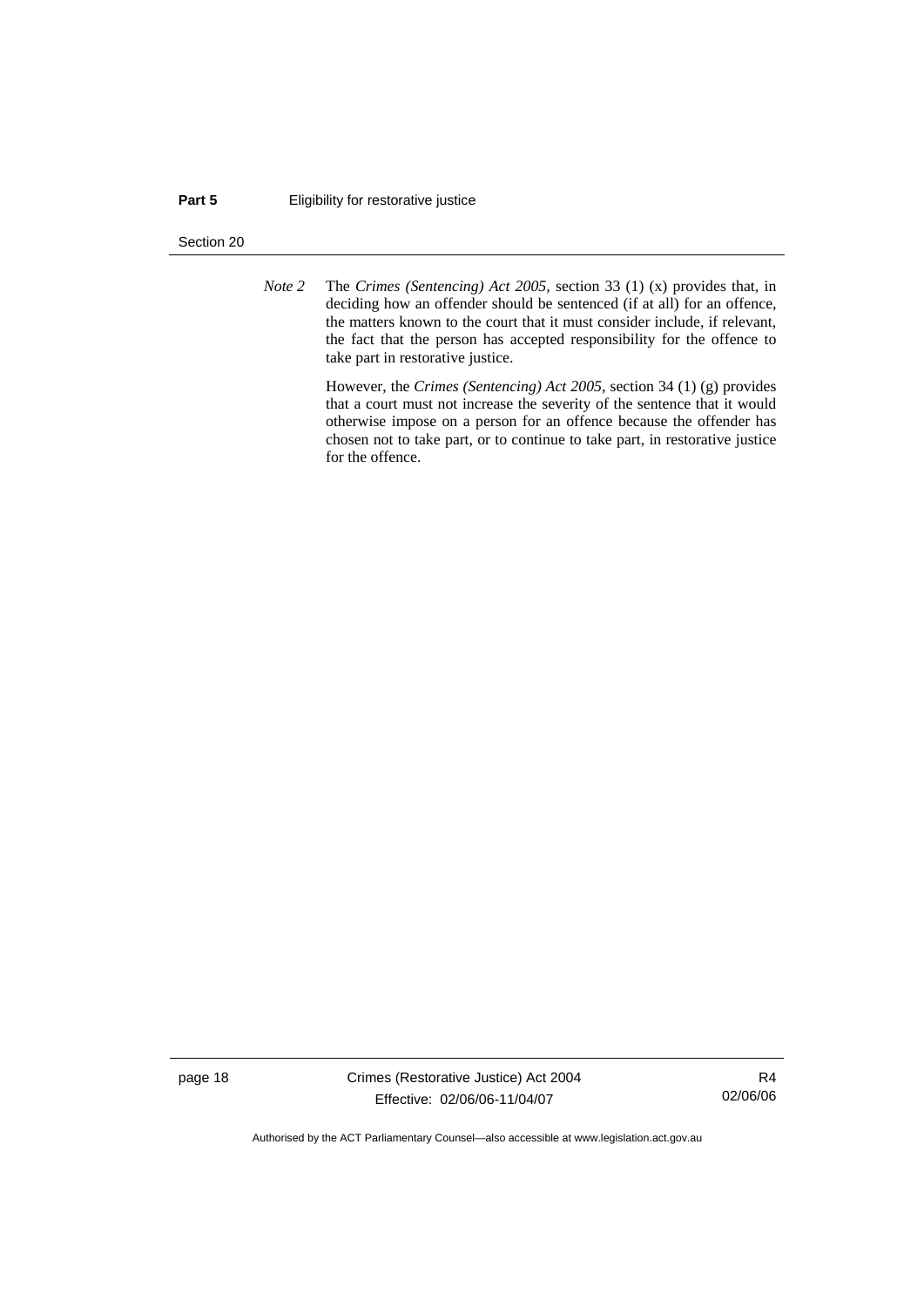**Part 6** Referral for restorative justice

# **Division 6.1 Preliminary**

# **21 Definitions—referral**

In this Act:

*chief executive (children and young people)*—see section 22 (2).

*chief executive (corrections)*—see section 22 (2).

*chief executive (restorative justice)*—see section 22 (2).

*court referral order*—see section 27 (2) (Referral during court proceeding).

*Note Referred* is defined in s 10.

*referring entity*—see section 22.

*section 24 referral conditions*—see section 24 (Referral power).

# **Division 6.2 General**

# **22 Referring entities**

- (1) An entity mentioned in table 22, column 2 (a *referring entity*) may refer an offence for restorative justice at the stage of the criminal justice process described for the entity in column 3 in relation to the offence.
- (2) In table 22:

*chief executive (children and young people)* means the chief executive of the administrative unit responsible for the administration of the *Children and Young People Act 1999*, acting in that capacity.

page 19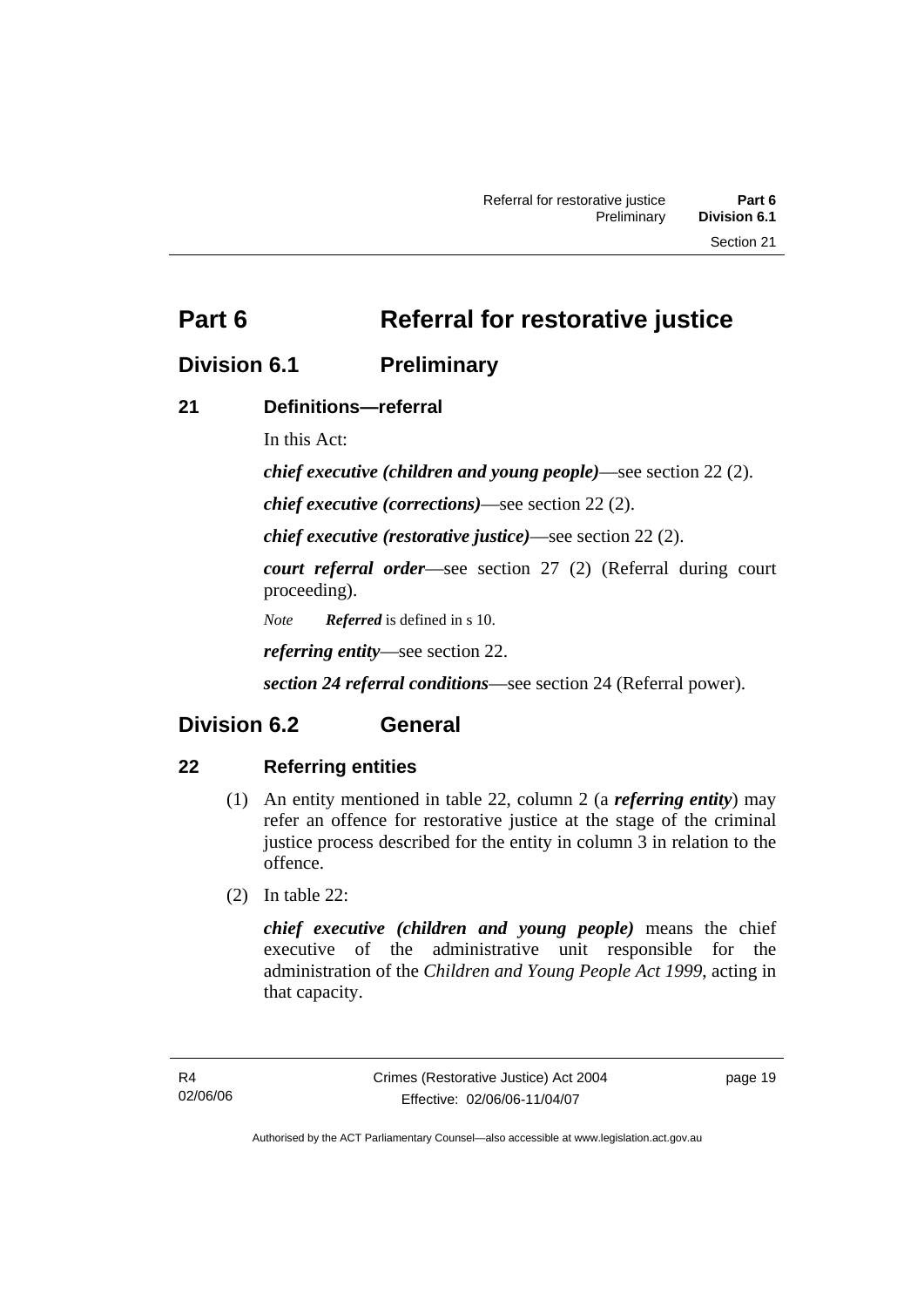| Part 6       | Referral for restorative justice |
|--------------|----------------------------------|
| Division 6.2 | General                          |
| Section 22   |                                  |

*chief executive (corrections)*, in relation to an offender for whom a sentence-related order is made, means the chief executive of the administrative unit responsible for the administration of the order, acting in that capacity.

*chief executive (restorative justice)* means the chief executive of the administrative unit responsible for the administration of this Act, acting in that capacity.

#### **Example (definitions of all chief executives)**

For this example, the administrative unit responsible for the administration of sentence-related orders (for both young and adult offenders) is also the administrative unit responsible for the administration of this Act and the *Children and Young People Act 1999*. The administrative unit has a single chief executive. That chief executive, in different capacities corresponding to those different responsibilities, may be differently described as follows:

- The chief executive is the *chief executive (children and young people)* while exercising a function in relation to an offence allegedly committed by a child who is the subject of a care and protection order under the *Children and Young People Act 1999*.
- The chief executive is the *chief executive (corrections)* while exercising a function in relation to a young or adult offender who is the subject of a sentence-related order.
- The chief executive is the *chief executive (restorative justice)* while exercising a function relating to the administration of this Act.
- *Note 1* If this Act refers simply to *the chief executive* (without a tag) this is a reference to the chief executive of the administrative unit responsible for the administration of this Act (see Legislation Act, s 163).
- *Note 2* A chief executive may delegate any powers given to the chief executive under this Act to a public sector officer under the *Public Sector Management Act 1994*, s 36.
- *Note 3* An example is part of the Act, is not exhaustive and may extend, but does not limit, the meaning of the provision in which it appears (see Legislation Act, s 126 and s 132).

*prosecution referral*, for an offender, means referral of the offender for prosecution by any of the following:

(a) a voluntary agreement to attend court;

| page 20 | Crimes (Restorative Justice) Act 2004 |          |
|---------|---------------------------------------|----------|
|         | Effective: 02/06/06-11/04/07          | 02/06/06 |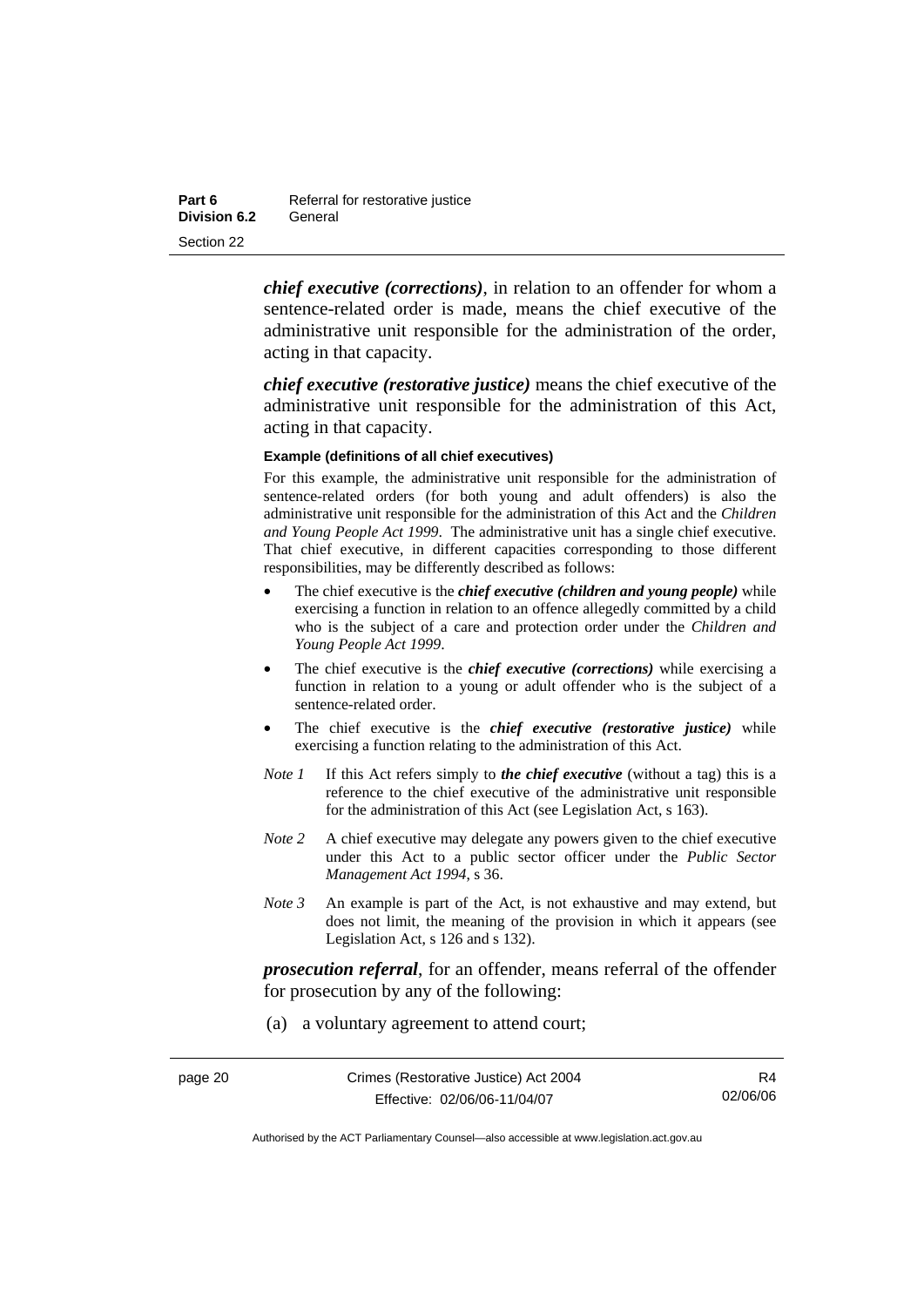- (c) a summons;
- (d) the arrest and charging of the offender.

| column 1<br>item | column <sub>2</sub><br>referring entity           | column 3                                                        | stage of criminal justice process                                                        |
|------------------|---------------------------------------------------|-----------------------------------------------------------------|------------------------------------------------------------------------------------------|
| 1                | chief police officer                              | (a)                                                             | after the offender is cautioned or                                                       |
|                  | chief executive<br>(restorative justice)          | (b)                                                             | apprehended; and<br>before a prosecution referral is                                     |
|                  | chief executive<br>(children and<br>young people) |                                                                 | made for the offender                                                                    |
| 2                | director of public<br>prosecutions                | (a)                                                             | after a prosecution referral is<br>made for the offender; and                            |
|                  |                                                   | (b)                                                             | before a second mention hearing<br>for the offence by a court has<br>begun               |
| 3                | <b>Magistrates Court</b><br>(including the        | unless, or until, the offender pleads guilty to<br>the offence- |                                                                                          |
|                  | Childrens Court)<br>Supreme Court                 | (a)                                                             | after a second mention hearing for<br>the offence has begun; and                         |
|                  |                                                   | (b)                                                             | before the end of a case<br>management hearing or case<br>status inquiry for the offence |

# **Table 22 Referring entities**

R4 02/06/06 page 21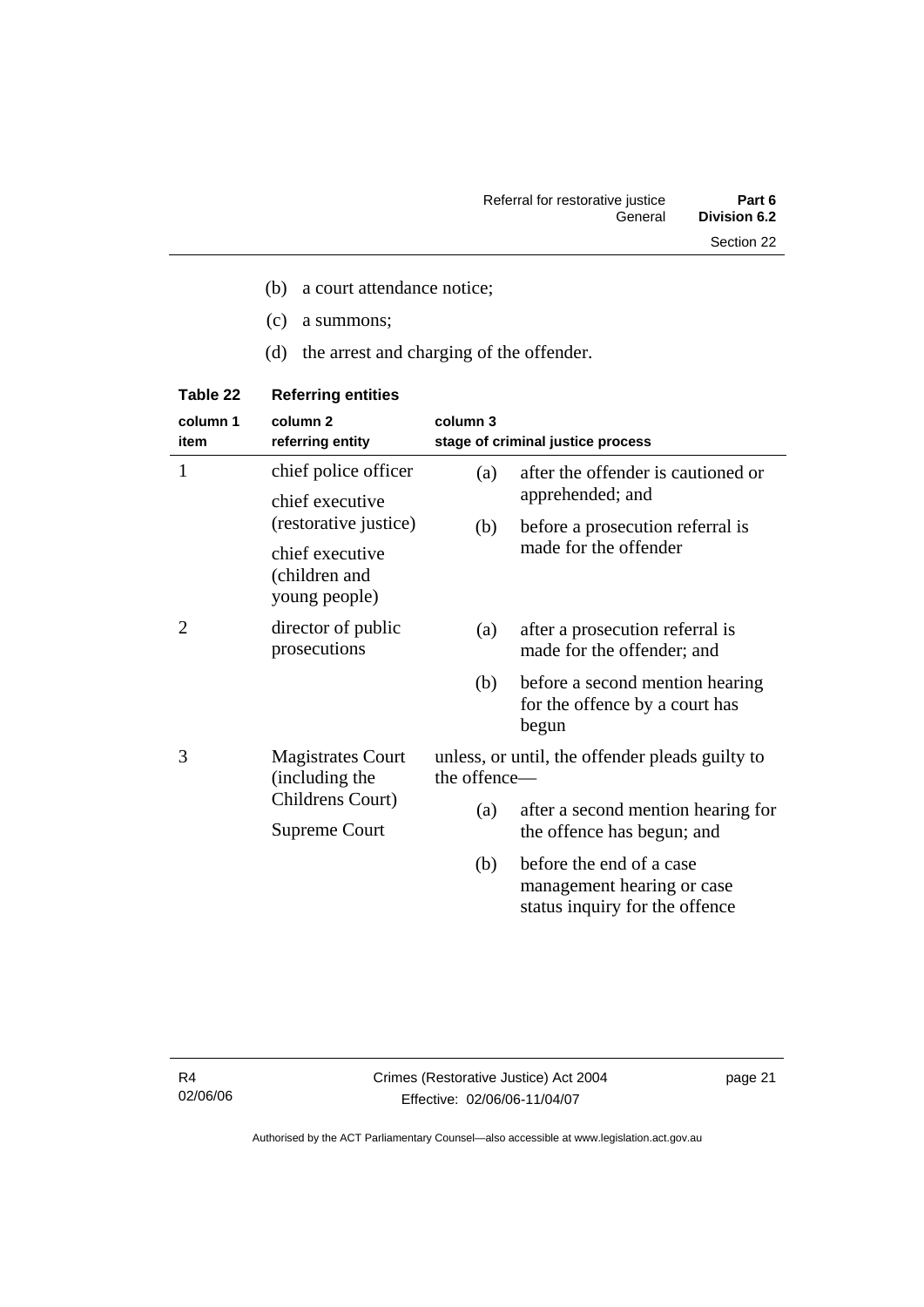| Part 6              | Referral for restorative justice |
|---------------------|----------------------------------|
| <b>Division 6.2</b> | General                          |
| Section 22          |                                  |

| column 1<br>item | column <sub>2</sub><br>referring entity                                         | column 3                                                          | stage of criminal justice process                                                                                                                                                                                               |
|------------------|---------------------------------------------------------------------------------|-------------------------------------------------------------------|---------------------------------------------------------------------------------------------------------------------------------------------------------------------------------------------------------------------------------|
| $\overline{4}$   | <b>Magistrates Court</b><br>(including the<br>Childrens Court)<br>Supreme Court | (a)                                                               | if the offender pleads guilty to, or is found<br>guilty of, the offence—<br>after the offender pleads guilty to,<br>or is found guilty of, the offence<br>(whether or not the offender has<br>been convicted or sentenced); and |
|                  |                                                                                 | (b)                                                               | before the end of the proceeding                                                                                                                                                                                                |
| 5                | chief executive<br>(children and<br>young people)                               | (a)                                                               | after a court has made a sentence-<br>related order in relation to the<br>offender; and                                                                                                                                         |
|                  | chief executive<br>(corrections)                                                | (b)                                                               | before the end of the term of the<br>sentence-related order or the                                                                                                                                                              |
|                  | chief executive<br>(restorative justice)                                        |                                                                   | sentence (if any) of which it forms<br>part (whichever is later)                                                                                                                                                                |
|                  | sentence<br>administration<br>board                                             |                                                                   |                                                                                                                                                                                                                                 |
| 6                | referring entity<br>prescribed by<br>regulation                                 | stage of the criminal justice process<br>prescribed by regulation |                                                                                                                                                                                                                                 |

page 22 Crimes (Restorative Justice) Act 2004 Effective: 02/06/06-11/04/07

R4 02/06/06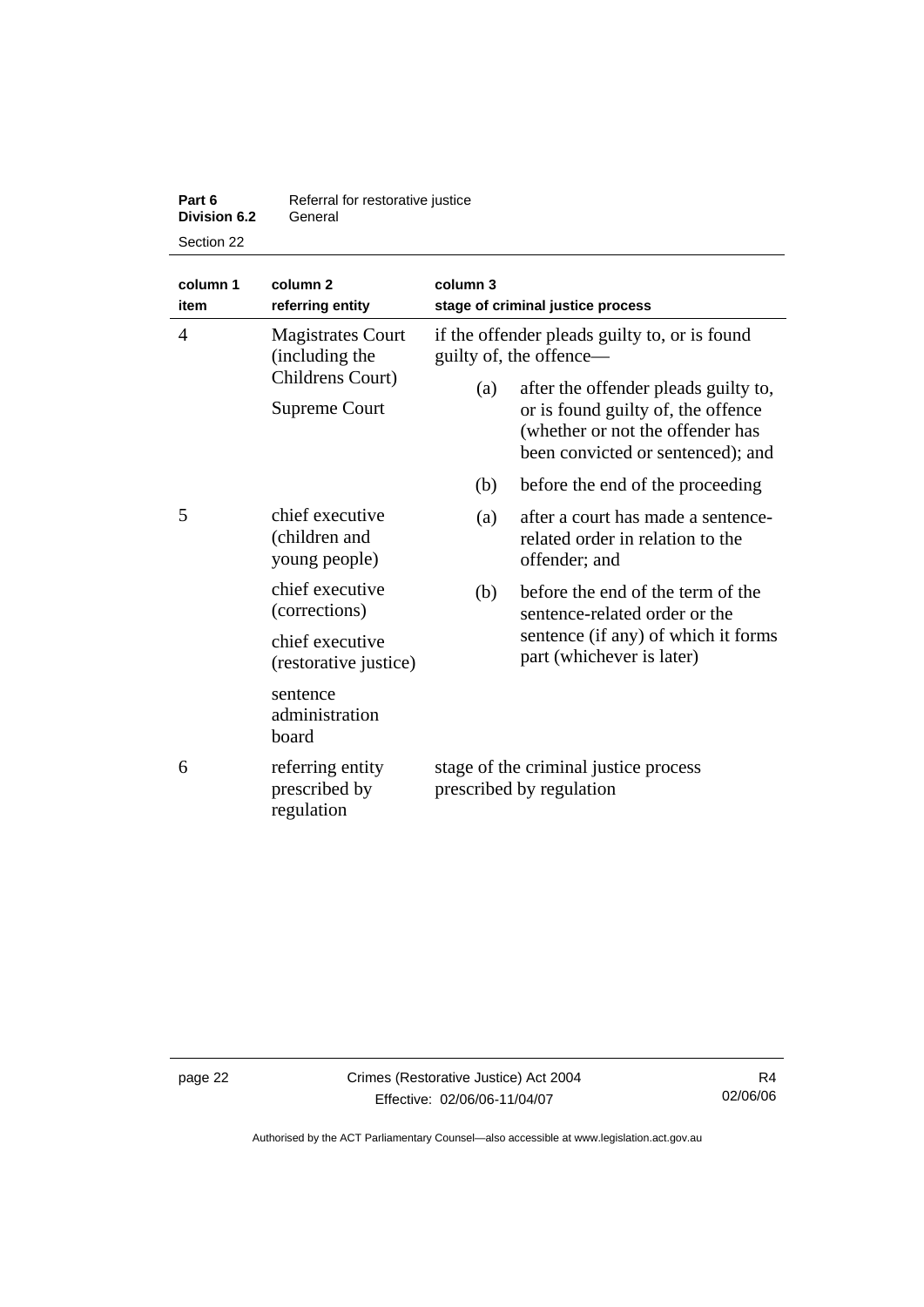### **23 Referral—procedure**

- (1) The referring entity must give a referral to the chief executive (restorative justice).
	- *Note* Section 72 deals with what happens if the referring entity is the same chief executive as the chief executive (restorative justice), but the referral is made by the chief executive as chief executive (corrections) or chief executive (children and young people).

 That section provides that the chief executive must ensure that appropriate administrative arrangements are made for the referral to be given by a delegate of the chief executive as chief executive (corrections) or chief executive (children and young people) to a delegate of the chief executive as chief executive (restorative justice).

- (2) The referral—
	- (a) must be in writing, stating the grounds for referral; and
	- (b) if the referring entity is a court—may be in the form of a court referral order or sentence-related order, or as a condition of a bail order.
	- *Note* If a form is approved under s 73 for this provision, the form must be used.
- (3) This section does not apply if the referring entity is the chief executive (restorative justice).
	- *Note* The referring entity may be the chief executive (restorative justice) under table 22, item 1 or 5.

## **24 Referral power**

- (1) A referring entity may refer an offence for restorative justice if the entity is satisfied that all the following conditions (the *section 24 referral conditions*) apply:
	- (a) the offender is an eligible offender;
	- (b) there is an eligible victim or parent in relation to the offence;

page 23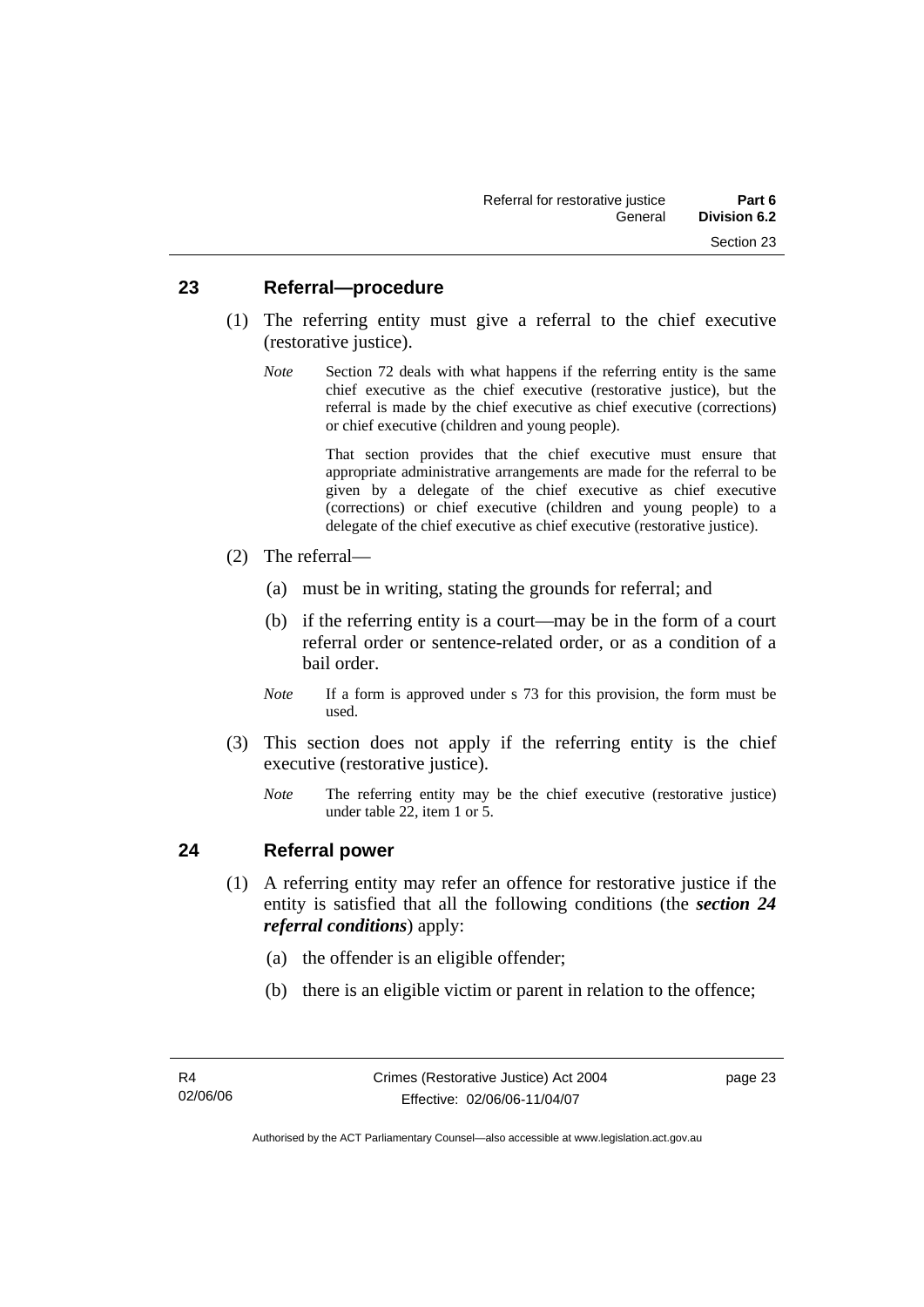- (c) an explanation has been given under section 25 to all eligible victims and parents, and the eligible offender, before they agree to take part in restorative justice.
- *Note* The conditions under which a victim, parent or offender may be eligible are set out in s 17, s 18 and s 19.
- (2) The restorative justice guidelines may prescribe procedures for making decisions about referrals under subsection (1).
- (3) This section is subject to the following sections:
	- (a) section 26 (Referral by DPP—domestic violence offences by young offenders;
	- (b) section 27 (Referral during court proceeding).

# **25 Explanation of restorative justice**

Before an offence is referred for restorative justice, the referring entity must ensure that reasonable steps are taken to explain to each eligible victim and parent, and the offender (in language that the victim, parent or offender can readily understand)—

- (a) the purpose of restorative justice generally and for the particular offence; and
- (b) the nature of restorative justice, including the following:
	- (i) the nature of a restorative justice conference;
	- (ii) who may take part in a restorative justice conference;
	- (iii) the nature of a restorative justice agreement; and
- (c) that the person may seek independent legal advice about taking part in restorative justice; and
- (d) that no-one is under an obligation to take part in restorative justice, or to continue to take part in restorative justice after it has started; and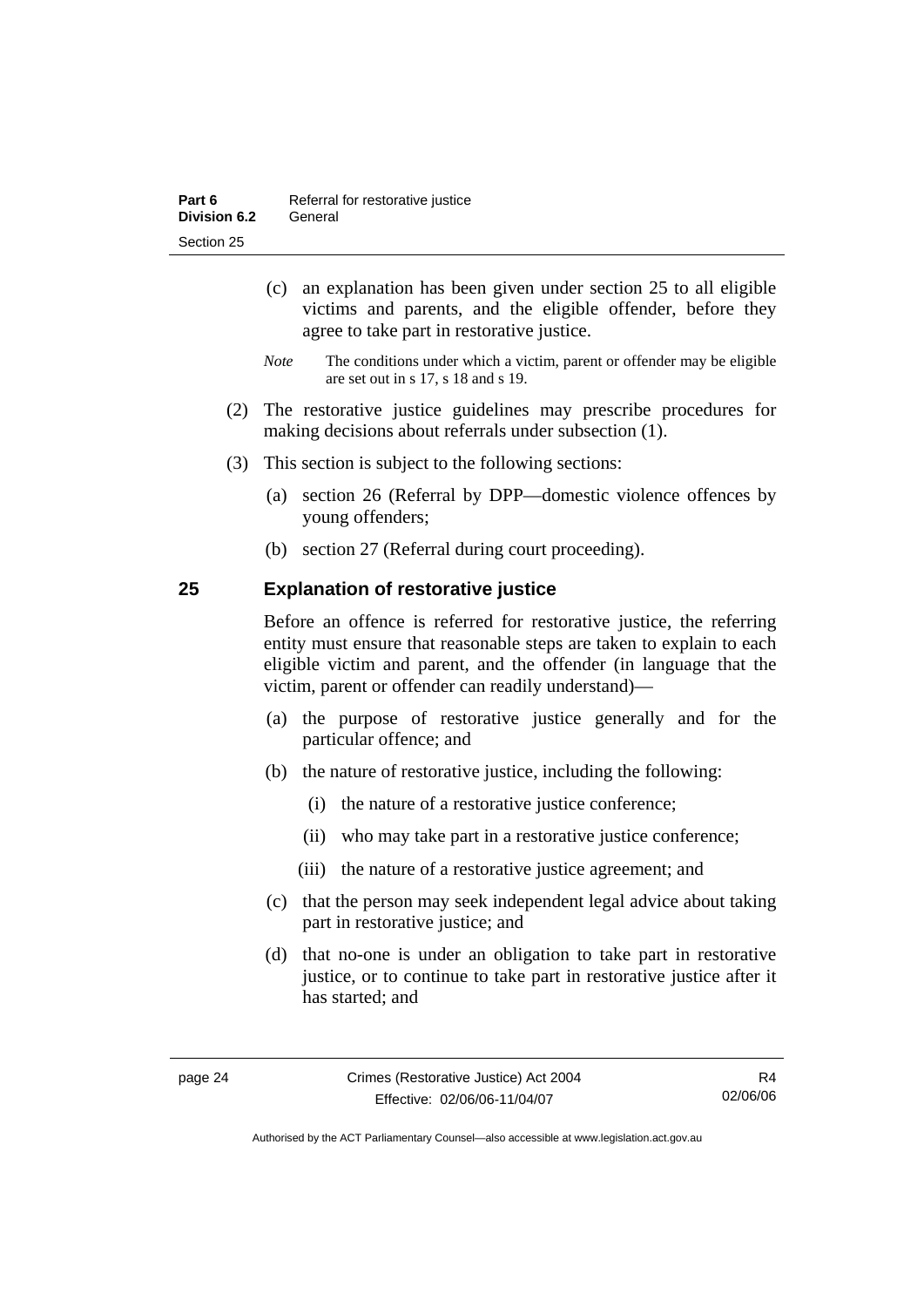- (e) if the offender has not entered a plea for the offence—that the acceptance of responsibility for the commission of the offence by the offender for the purpose of restorative justice does not prevent the offender from pleading not guilty for the offence; and
- (f) if a sentence-related order has not been made for the offender—that, if the offender is found guilty of the offence, a court, in sentencing the offender—
	- (i) may consider whether the offender accepts responsibility for the offence to take part in restorative justice, but is not required to reduce the severity of any sentence as a result; and
	- (ii) must not consider whether the offender has chosen not to take part, or not to continue to take part, in restorative justice.

# **26 Referral by DPP—domestic violence offences committed by young offenders**

- (1) This section applies if the director of public prosecutions is the referring entity for a domestic violence offence allegedly committed by a young offender.
- (2) The director of public prosecutions may refer the offence for restorative justice if—
	- (a) the section 24 referral conditions apply; and
	- (b) the director has consulted each person who could be an eligible victim or parent for the offence.
	- *Note* This Act does not apply to a domestic violence offence alleged to have been committed by an adult offender unless the offender pleads guilty to the offence, or is found guilty of the offence (see s 16).
- (3) Subsections (1) and (2) do not apply before the phase 2 application day.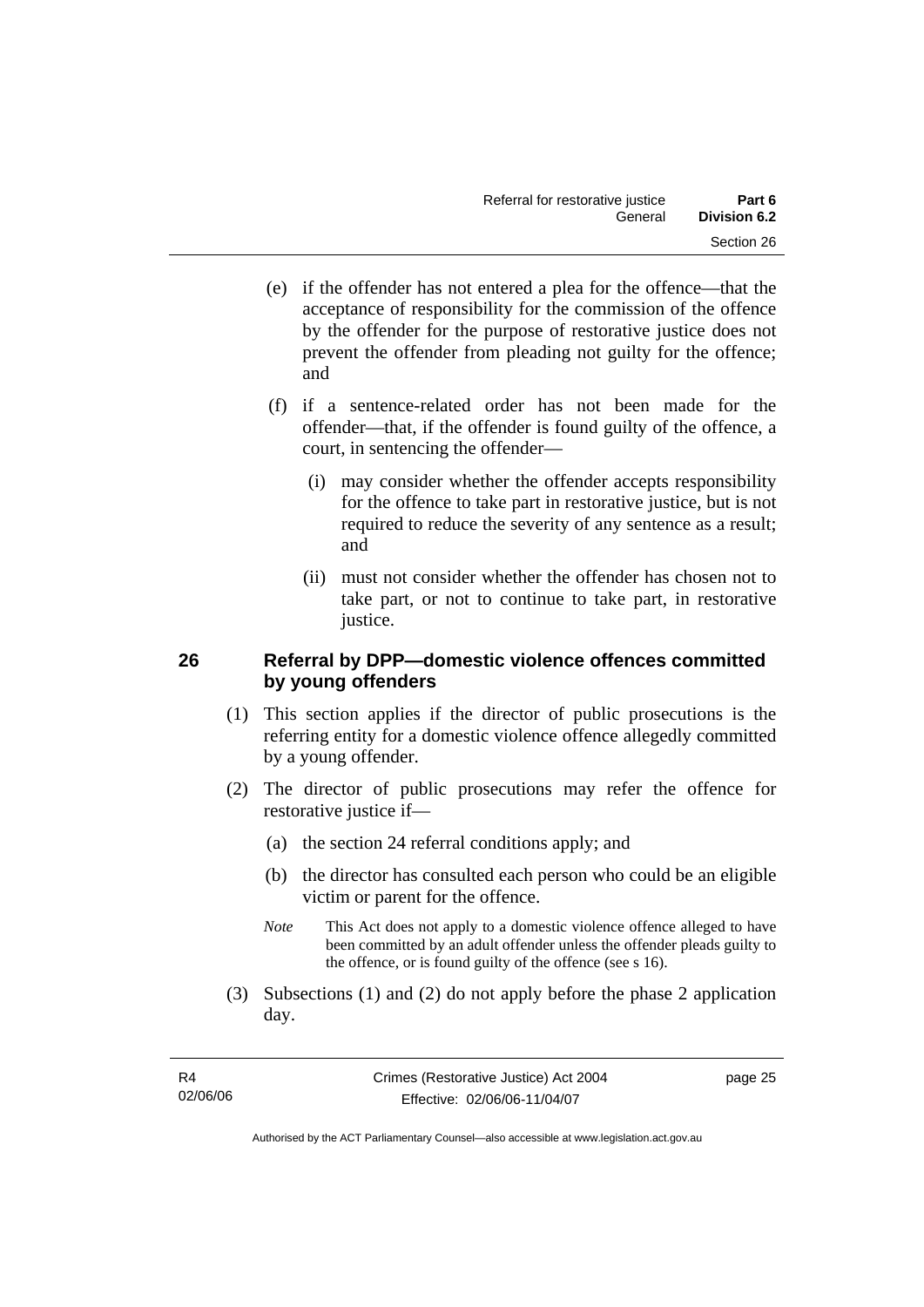- (4) However, subsections (1) and (2) may apply to an offence even if the offence was allegedly committed before the phase 2 application day.
- (5) To remove any doubt, the Legislation Act, section 79 (Automatic commencement of postponed law) does not apply to subsection (1) or (2).
	- *Note* If the Legislation Act, s 79 applied to subsection (1) or (2), the subsection would automatically commence 6 months after the commencement of this Act (apart from s 1 and s 2) if it had not already been effectively commenced by the declaration of the phase 2 application day.
- (6) Subsections (3) to (8) (including this subsection) expire on the phase 2 application day.
	- *Note* A provision of an Act expires at the end of the day fixed for its expiry (see Legislation Act, s 85 (3); *repeal* in s 85 includes expiry—see s 82).
- (7) Subsections (3) to (8) (including this subsection) are laws to which the Legislation Act, section 88 (Repeal does not end effect of transitional laws etc) applies.
- (8) In this section:

*phase 2 application day*—see section 15 (4).

# **Division 6.3 Referral by courts**

# **27 Referral during court proceeding**

- (1) This section applies if—
	- (a) a court is the referring entity for an offence under table 22, item 3; and
	- (b) the prosecution and any lawyer representing the offender agree that the offence should be referred for restorative justice; and
	- (c) either—

R4 02/06/06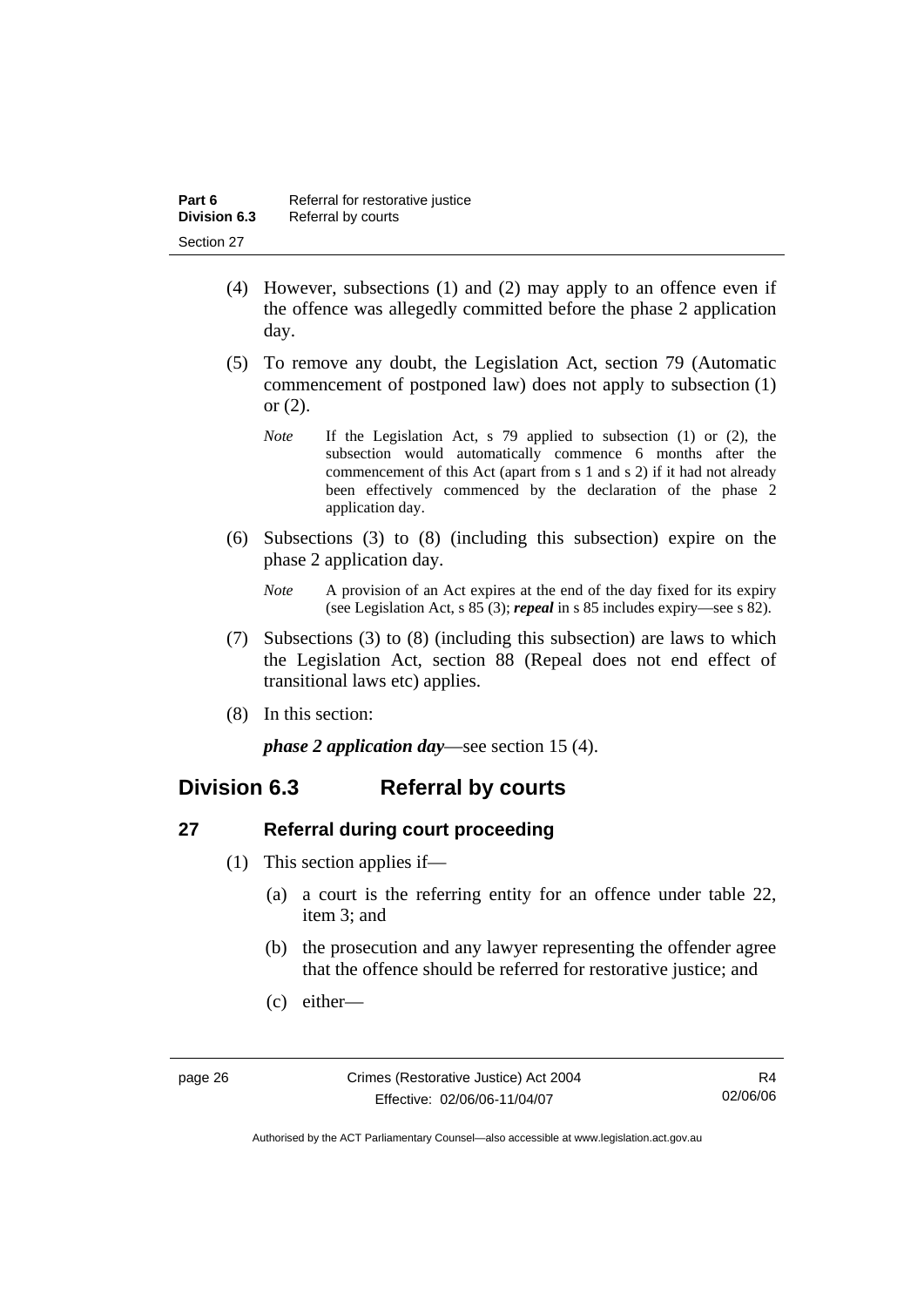- (i) the court is satisfied that the section 24 referral conditions apply; or
- (ii) the court considers that it is appropriate to refer the offence for restorative justice, and the court has ensured that explanations have been given as mentioned in section 25 to each person of whom the court is aware who is a victim, or a parent of a child victim, of the offence, and the offender.
- (2) The court may by order (a *court referral order*) adjourn the proceeding for a stated period, and refer the offence for restorative justice, on the application of the director of public prosecutions.
- (3) The court must ensure that a copy of the court referral order is given to—
	- (a) each victim and parent mentioned in subsection  $(1)$  (c) (ii); and
	- (b) the offender; and
	- (c) the director of public prosecutions and any lawyer representing the offender; and
	- (d) the chief executive.
- (4) For the referral of a domestic violence offence alleged to have been committed by a young offender, the court may make a court referral order only if it considers that exceptional circumstances exist to justify the referral.
	- *Note* This Act does not apply to a domestic violence offence alleged to have been committed by an adult offender unless the offender pleads guilty to the offence, or is found guilty of the offence (see s 16).
- (5) Subsection (4) does not apply before the phase 2 application day.
- (6) However, subsection (4) may apply to an offence even if the offence was allegedly committed before the phase 2 application day.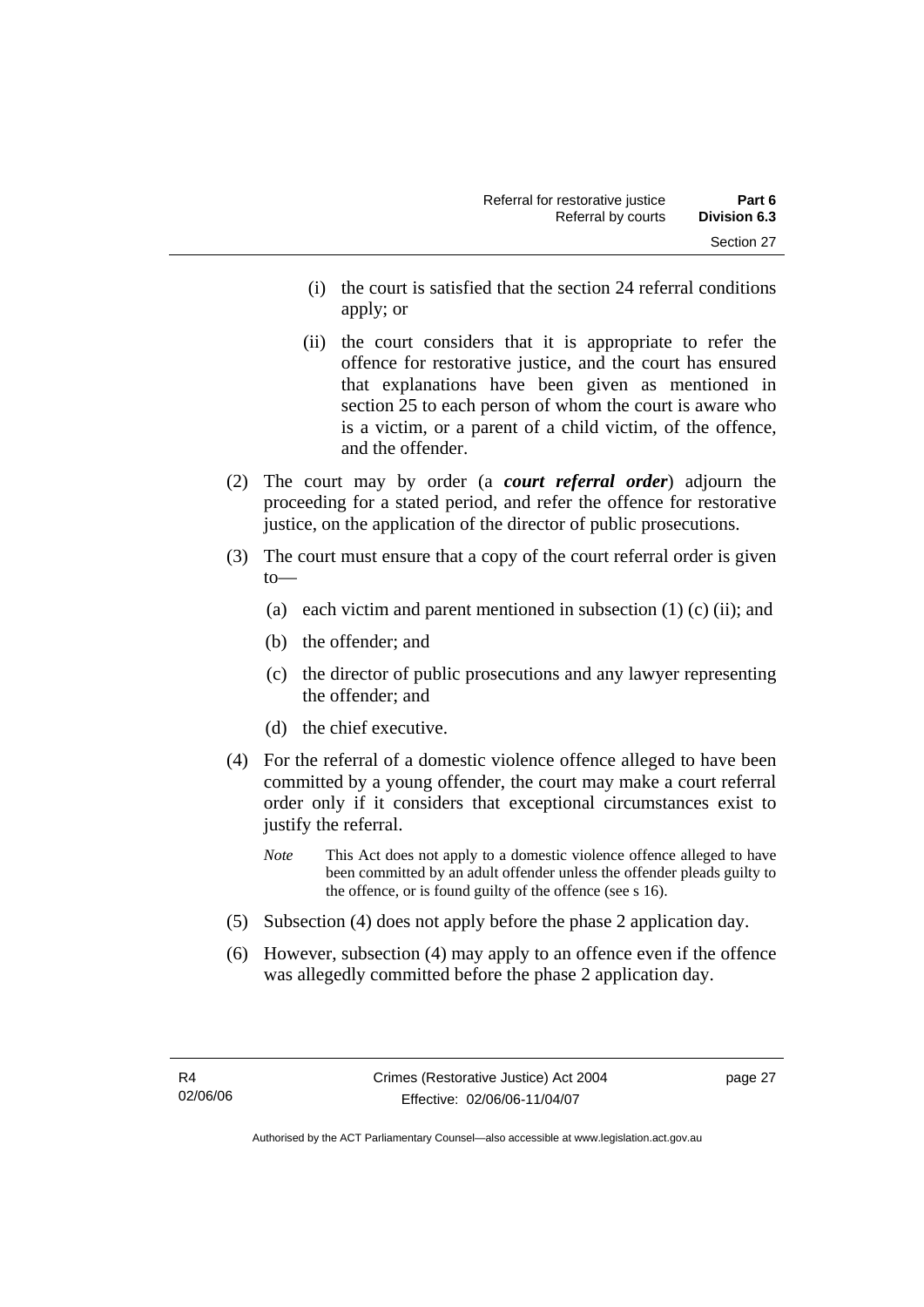- (7) To remove any doubt, the Legislation Act, section 79 (Automatic commencement of postponed law) does not apply to subsection (4).
	- *Note* If the Legislation Act, s 79 applied to the subsection, it would automatically commence 6 months after the commencement of this Act (apart from s 1 and s 2) if it had not already been effectively commenced by the declaration of the phase 2 application day.
- (8) Subsections (5) to (10) (including this subsection) expire on the phase 2 application day.
	- *Note* A provision of an Act expires at the end of the day fixed for its expiry (see Legislation Act, s 85 (3); *repeal* in s 85 includes expiry—see s 82).
- (9) Subsections (5) to (10) (including this subsection) are laws to which the Legislation Act, section 88 (Repeal does not end effect of transitional laws etc) applies.
- (10) In this section:

*phase 2 application day*—see section 15 (4).

## **28 Court referral orders—reports**

- (1) This section applies if a court makes a court referral order for section 27 in relation to a proceeding for an offence.
- (2) The chief executive must give the court a written report about the outcome of restorative justice for the offence within the period for which the proceeding is adjourned under the order.
- (3) The report must include a statement of the following in relation to each victim and parent mentioned in section 27 (1) (c) (ii), and the offender:
	- (a) whether the victim, parent or offender is eligible for restorative justice;
	- (b) if the victim, parent or offender is eligible for restorative justice—whether restorative justice is suitable for the victim, parent or offender;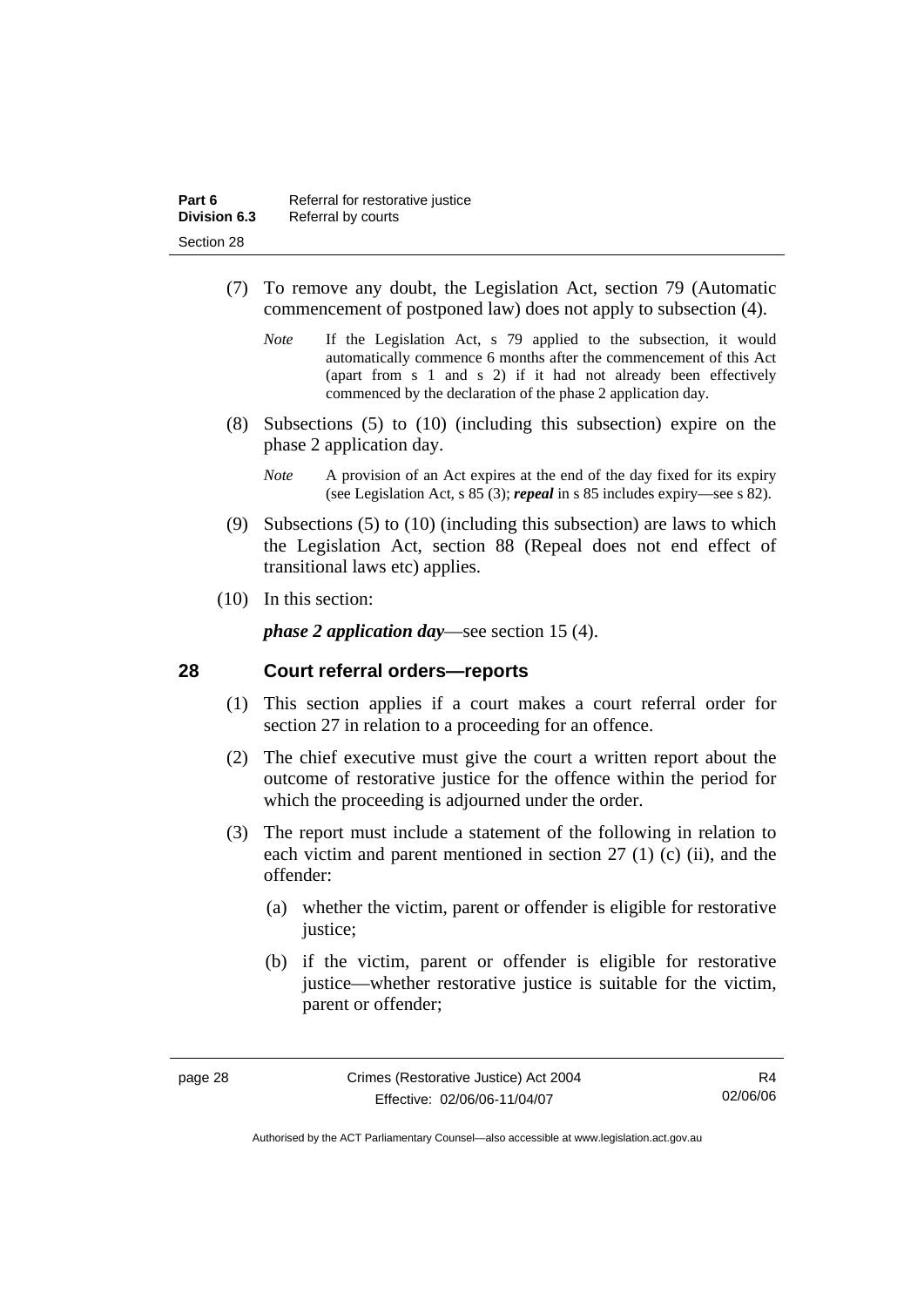- (c) whether a restorative justice conference was held;
- (d) if a restorative justice conference was held—
	- (i) the extent to which the conference met the objects of this Act; and
	- (ii) whether a restorative justice agreement was reached at the conference.
	- *Note* If a form is approved under s 73 for this provision, the form must be used.
- (4) If a restorative justice agreement was reached at a restorative justice conference for the offence, the report must include a copy of the agreement.
- (5) The chief executive must give a copy of the report to—
	- (a) each victim and parent mentioned in section  $27(1)(c)$  (ii); and
	- (b) the offender; and
	- (c) the director of public prosecutions and any lawyer representing the offender.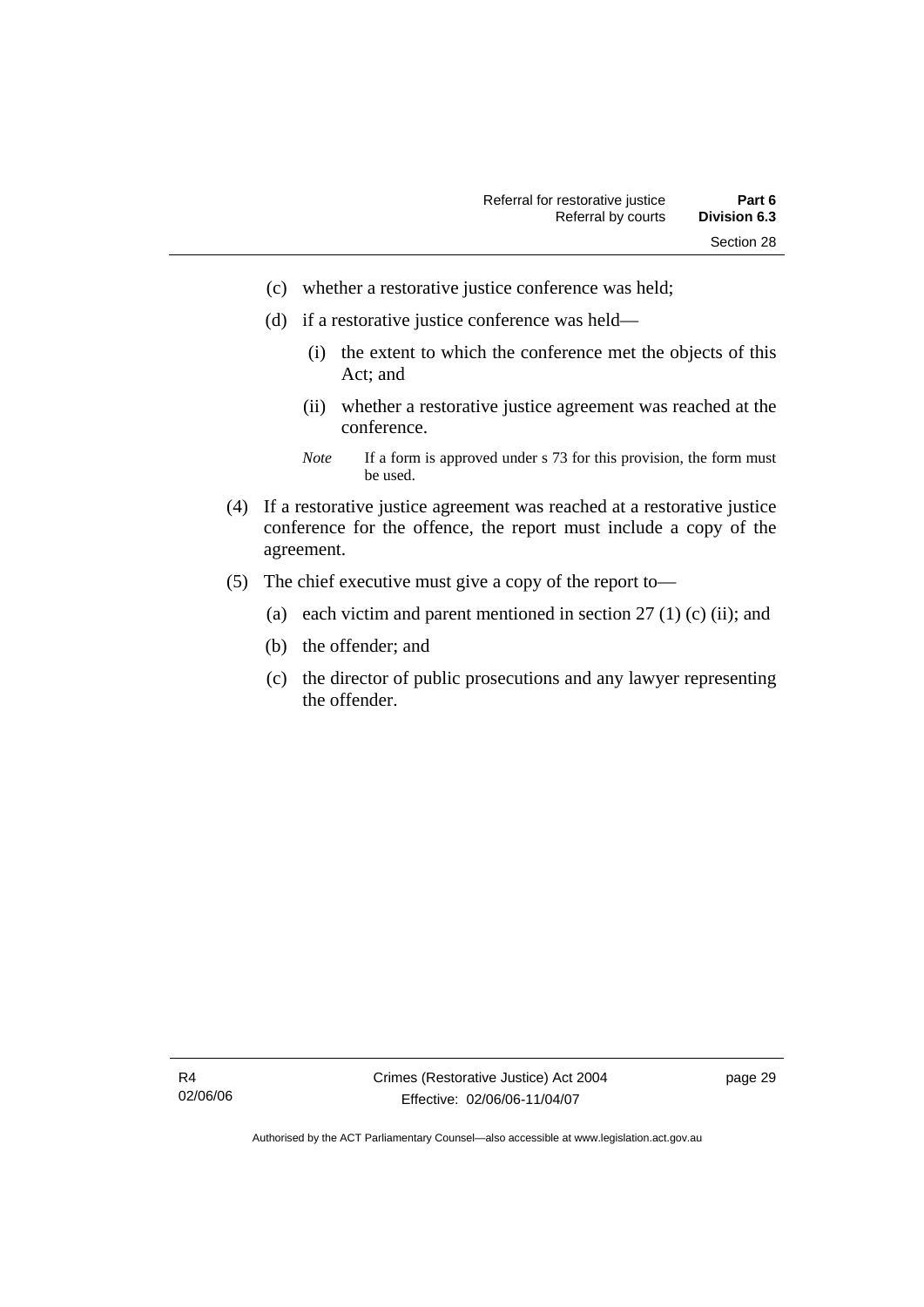#### **Part 7** Suitability for restorative justice

Section 29

# **Part 7 Suitability for restorative justice**

#### **29 Meaning of** *personal characteristics* **for pt 7**

In this part:

*personal characteristics*, of a victim, or a parent of a child victim, or offender, means personal characteristics of the victim, parent or offender that might affect the outcome of restorative justice for the relevant offence.

#### **Examples**

- 1 age
- 2 gender
- 3 social or cultural background
- *Note* An example is part of the Act, is not exhaustive and may extend, but does not limit, the meaning of the provision in which it appears (see Legislation Act, s 126 and s 132).

## **30 Suitability—eligibility requirement**

The chief executive may decide that an offence is suitable for restorative justice only if satisfied that—

- (a) there is an eligible victim or eligible parent for the offence; and
- (b) the offender is an eligible offender.

## **31 Finding of eligibility by referring entity**

- (1) This section applies if, in a referral under section 23 (Referral procedure), a referring entity states that a person is an eligible victim, parent, or offender and gives grounds for that statement.
- (2) For this part, the referring entity's statement—
	- (a) is sufficient for the chief executive to be satisfied of the fact of eligibility; but

R4 02/06/06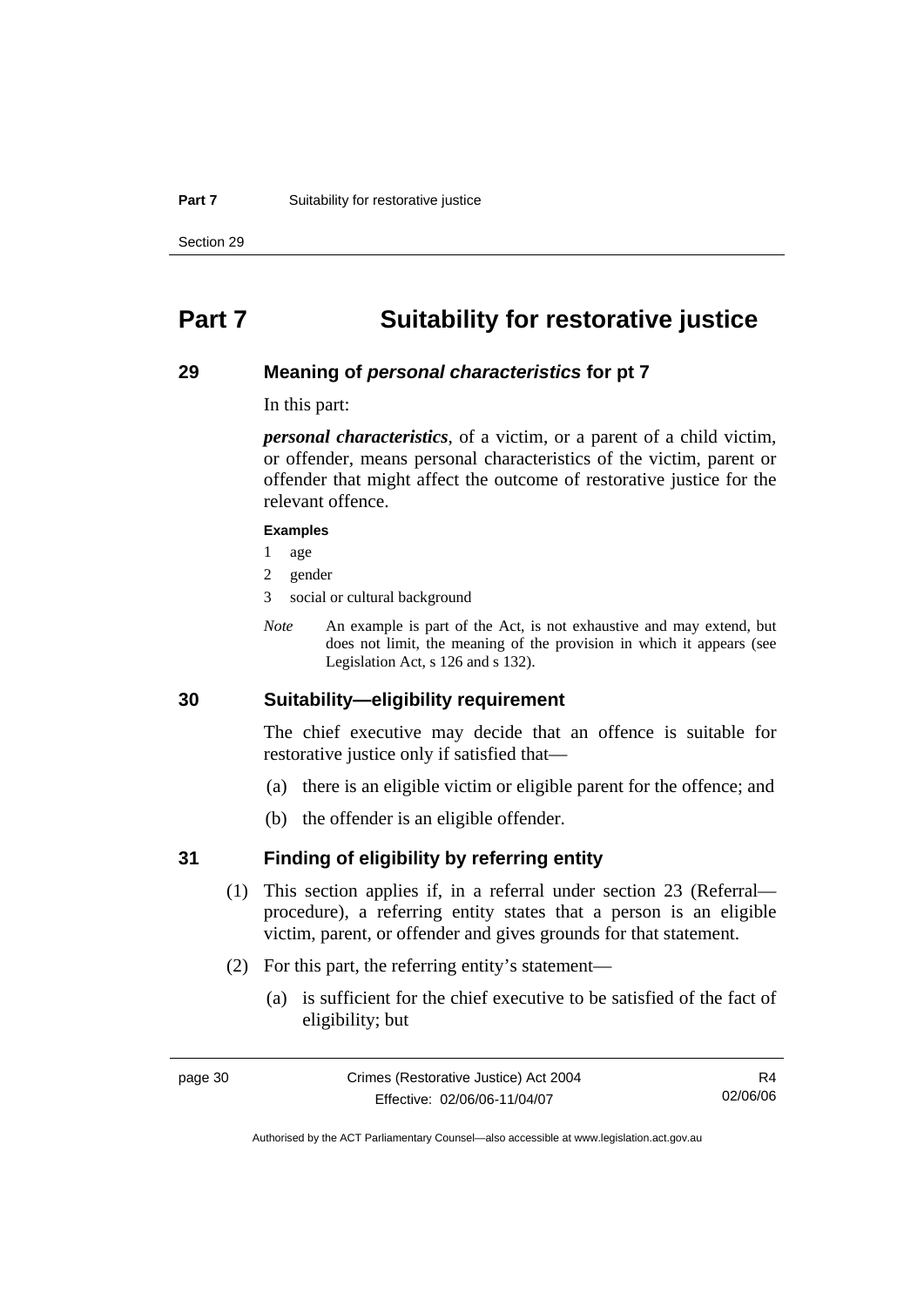(b) does not prevent the chief executive from being satisfied that a victim, parent or offender is not eligible for restorative justice.

### **32 Suitability—decision**

- (1) The chief executive is responsible for deciding whether restorative justice is suitable for an offence.
- (2) The chief executive may decide whether restorative justice is suitable for an offence only after considering the following:
	- (a) the general considerations mentioned in section 33;
	- (b) suitability for the eligible victim or parent under section 34 or section 35;
	- (c) suitability for the offender under section 36.
- (3) If the chief executive decides that restorative justice is suitable for an offence, the chief executive must ask the following for written consent for a restorative justice conference to be called for the offence:
	- (a) the eligible victim or parent, or both (if there is an eligible victim and an eligible parent);
	- (b) the eligible offender.
	- *Note* If a form is approved under s 73 for this provision, the form must be used.

## **33 Suitability—general considerations**

- (1) In deciding whether restorative justice is suitable for an offence, the chief executive must consider the following:
	- (a) any government or administrative policy relating to the treatment of offences of the relevant kind;
	- (b) the nature of the offence, including the level of harm caused by or violence involved in its commission or alleged commission;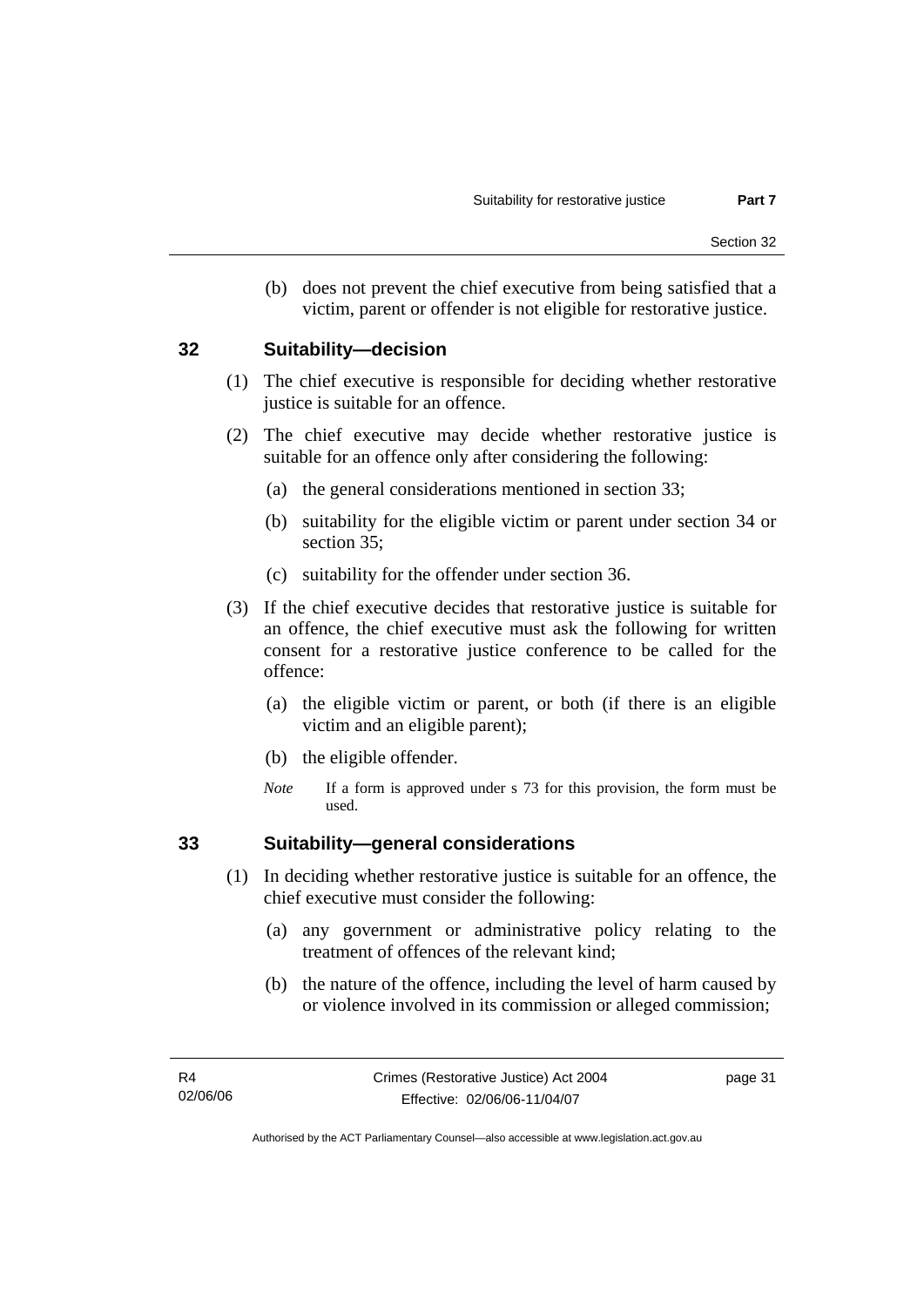Section 33

- (c) the appropriateness of restorative justice at the current stage of the criminal justice process in relation to the offence;
- (d) any potential power imbalance between the people who are to take part in restorative justice for the offence;
- (e) the physical and psychological safety of anyone who is to take part in restorative justice for the offence.
- (2) The chief executive may decide that restorative justice is suitable for a domestic violence offence committed by a young offender only if satisfied that exceptional circumstances exist to justify the calling of a restorative justice conference for the offence.
- (3) Subsection (2) does not apply before the phase 2 application day.
- (4) However, subsection (2) may apply to an offence even if the offence was committed before the phase 2 application day.
- (5) To remove any doubt, the Legislation Act, section 79 (Automatic commencement of postponed law) does not apply to subsection (2).
	- *Note* If the Legislation Act, s 79 applied to the subsection, it would automatically commence 6 months after the commencement of this Act (apart from s 1 and s 2) if it had not already been effectively commenced by the declaration of the phase 2 application day.
- (6) Subsections (3) to (8) (including this subsection) expire on the phase 2 application day.
	- *Note* A provision of an Act expires at the end of the day fixed for its expiry (see Legislation Act, s 85 (3); *repeal* in s 85 includes expiry—see s 82).
- (7) Subsections (3) to (8) (including this subsection) are laws to which the Legislation Act, section 88 (Repeal does not end effect of transitional laws etc) applies.
- (8) In this section:

*phase 2 application day*—see section 15 (4).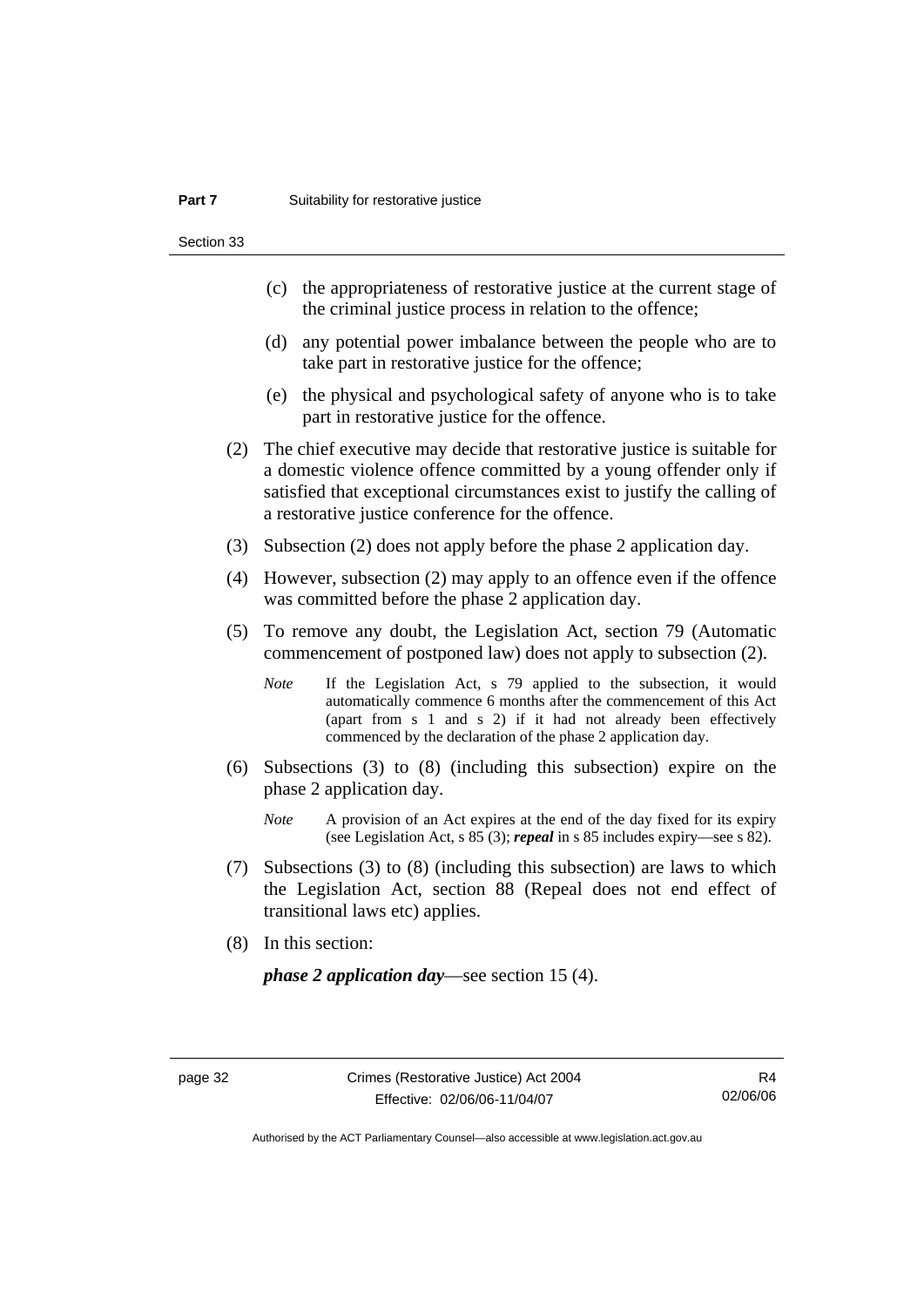# **34 Suitability—victims**

- (1) In deciding whether restorative justice is suitable for an eligible victim, the chief executive must consider the following:
	- (a) the victim's personal characteristics;
	- (b) the victim's motivation for taking part in restorative justice;
	- (c) the impact of the offence as perceived by the victim.
- (2) For this Act, an eligible victim is a *suitable victim* if the chief executive decides under section 32 that the victim is suitable for restorative justice.

# **35 Suitability—eligible parents**

- (1) In deciding whether restorative justice is suitable for an eligible parent of a child victim, the chief executive must consider the following:
	- (a) the relationship between the parent and the child;
	- (b) the parent's and the child victim's personal characteristics;
	- (c) the parent's and the child victim's motivation for taking part in restorative justice;
	- (d) the impact of the offence as perceived by the parent and the child victim.
- (2) For this Act, an eligible parent is a *suitable parent* if the chief executive decides under section 32 that the parent is suitable for restorative justice.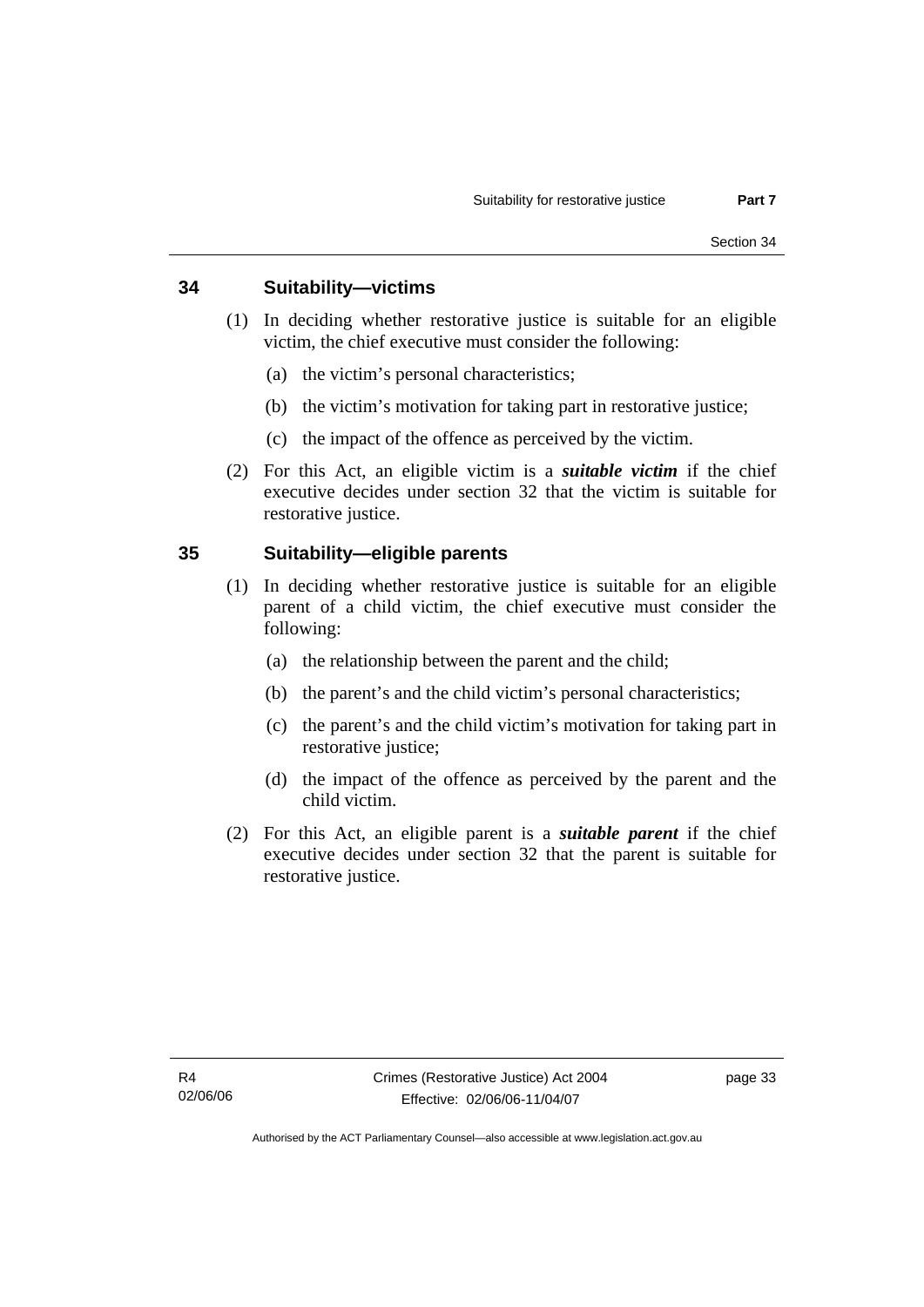#### **Part 7** Suitability for restorative justice

Section 36

## **36 Suitability—offenders**

In deciding whether restorative justice is suitable for an offender, the chief executive must consider the following:

- (a) the extent (if any) of the offender's contrition or remorse for the offence;
- (b) the offender's personal characteristics;
- (c) the offender's motivation for taking part in restorative justice;
- (d) the impact of the offence as perceived by the offender.

page 34 Crimes (Restorative Justice) Act 2004 Effective: 02/06/06-11/04/07

R4 02/06/06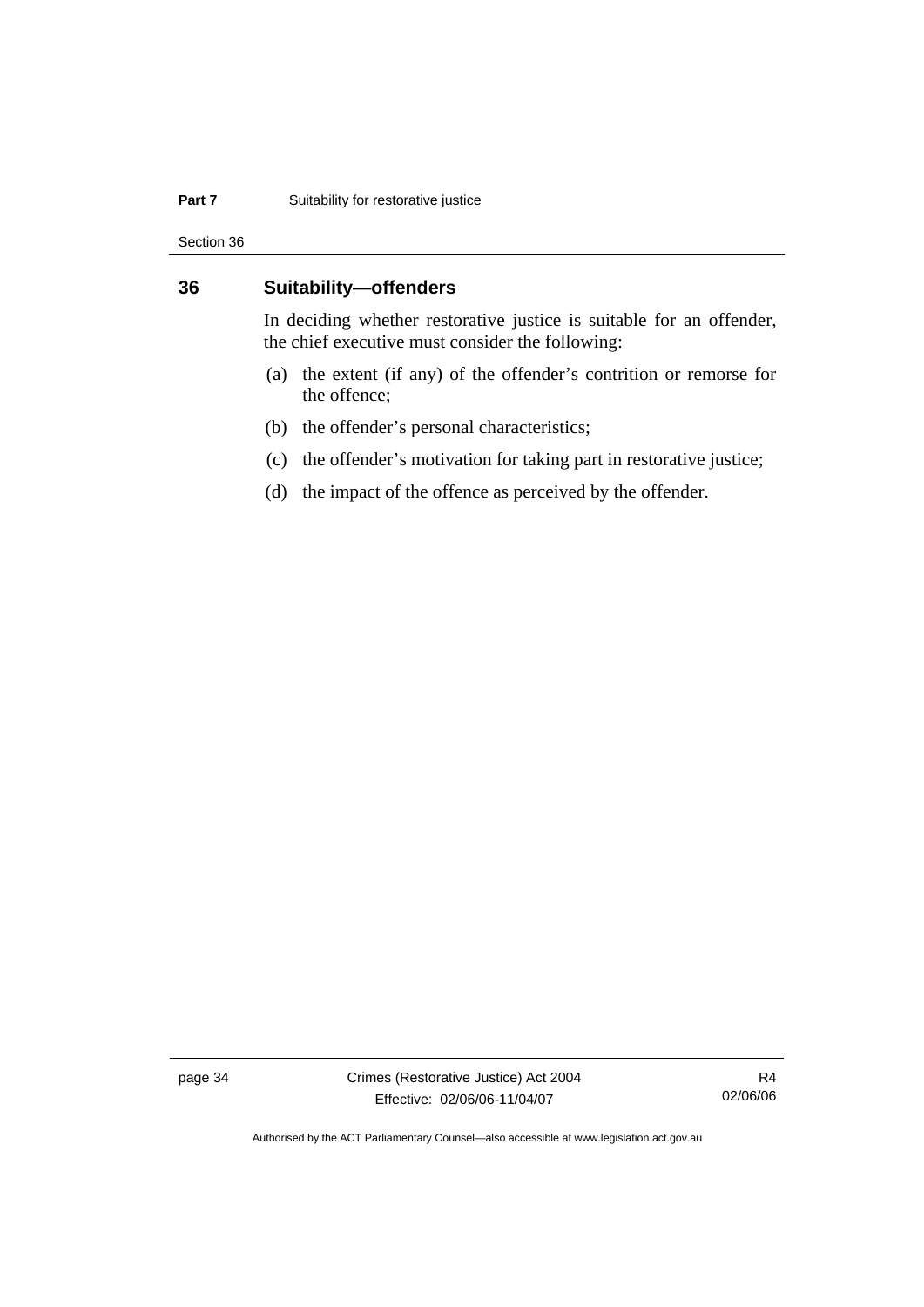# **Part 8 Restorative justice conferences and agreements**

# **Division 8.1 General**

# **37 Definitions—pt 8**

In this part:

*required participant*, in a restorative justice conference—see section 42.

*restorative justice agreement*—see section 50.

*substitute participant*—see section 43.

*suitable parent*—see section 35.

*suitable victim*—see section 34.

# **38 Meaning of** *referring entity***—pt 8**

(1) In this part:

*referring entity*—see section 22.

 (2) However, if an offence is referred for restorative justice by a court in making a sentence-related order, *referring entity* means the chief executive (corrections).

# **39 Decision to call conference**

- (1) The chief executive may require a restorative justice conference to be called for an offence if—
	- (a) the chief executive decides, under section 32 (Suitability decision) that restorative justice is suitable for the offence; and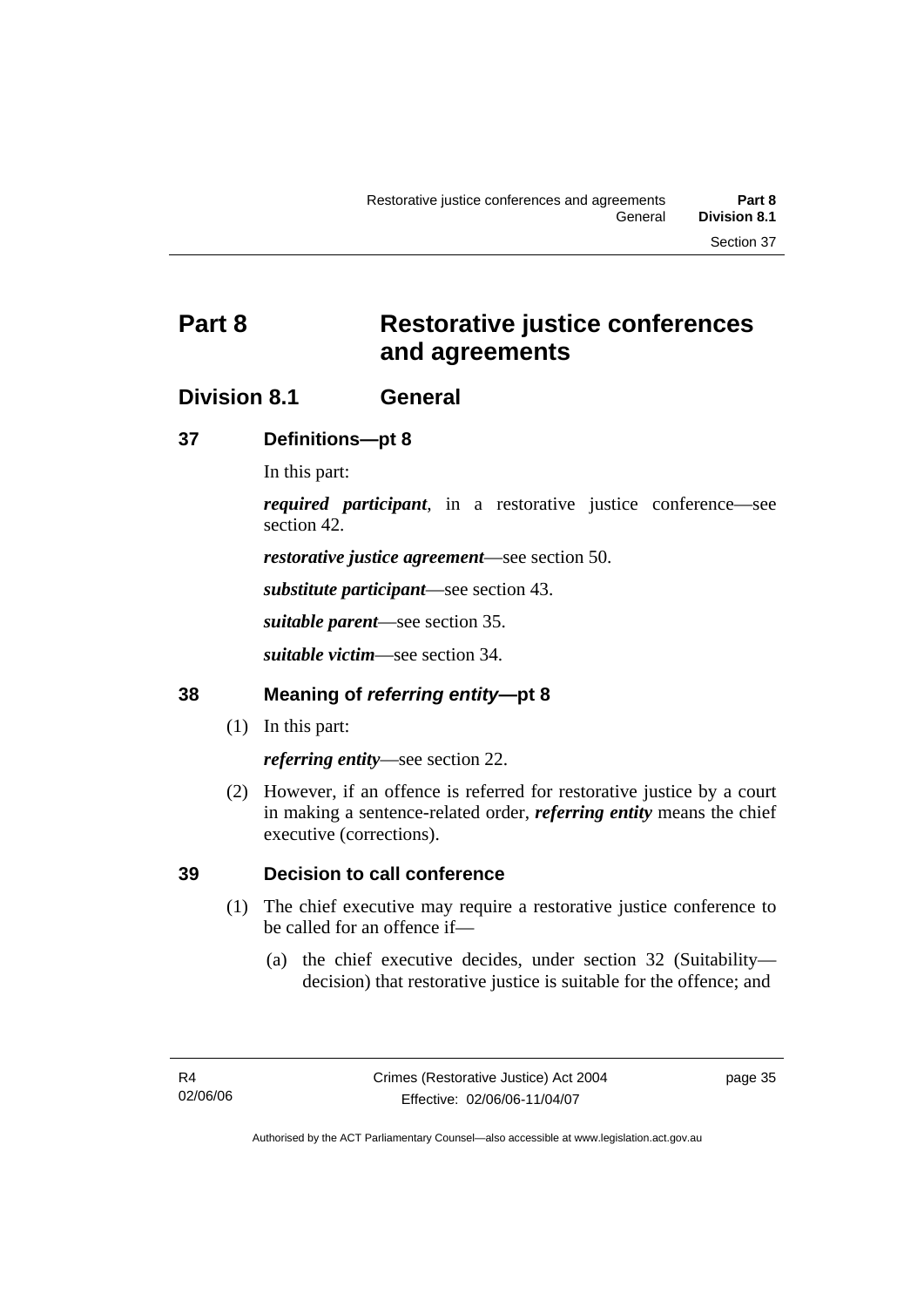- (b) the eligible victim or parent, and the eligible offender, gives consent under section 32 (3) for the conference to be called.
- (2) The chief executive must assign a convenor to a conference called under this section.

# **Division 8.2 Convenors**

# **40 Appointment of convenors**

- (1) The chief executive may appoint a person as a convenor for this part.
	- *Note 1* For the making of appointments (including acting appointments), see the Legislation Act, pt 19.3.
	- *Note 2* In particular, an appointment may be made by naming a person or nominating the occupant of a position (see Legislation Act, s 207).
	- *Note 3* Certain Ministerial appointments require consultation with an Assembly committee and are disallowable (see Legislation Act, div 19.3.3).
- (2) The chief executive may appoint a person as convenor only if—
	- (a) the person has the qualifications and experience prescribed by regulation; and
	- (b) if the person is not a lawyer—the chief executive is satisfied that the convenor has received sufficient legal training—
		- (i) to advise those who take part in restorative justice of their rights and duties at law and under this Act; and
		- (ii) otherwise to exercise the functions of a convenor for this Act.
- (3) Subsection (2) (b) does not prevent a regulation being made requiring a convenor to be a lawyer.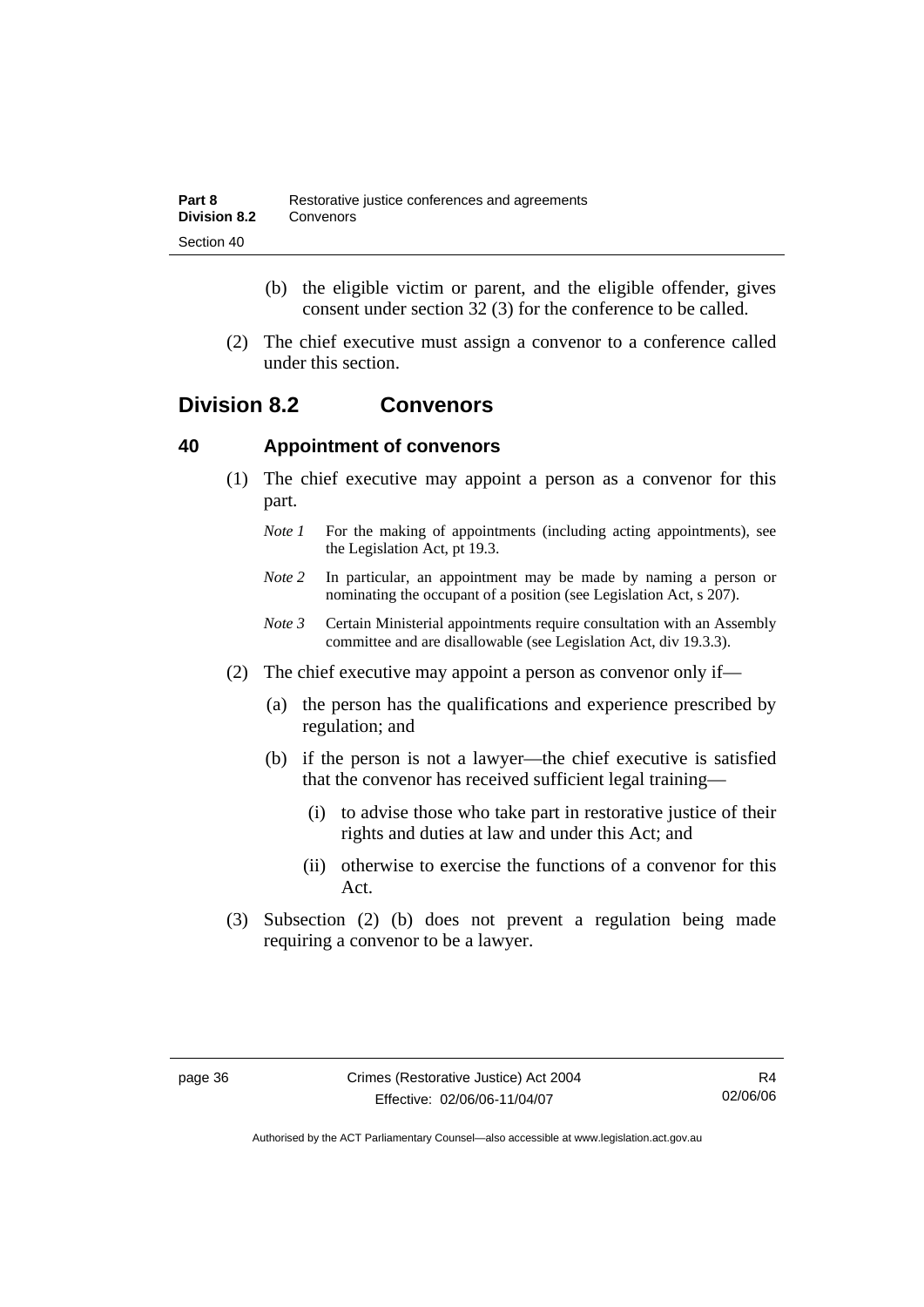#### **41 What a convenor does**

- (1) The convenor of a restorative justice conference, subject to this part, may do anything necessary or desirable to be done in relation to calling the conference, including the following:
	- (a) consulting a person with knowledge of or experience in a particular culture;
	- (b) inviting a person to take part in the conference;
	- (c) deciding whether the conference should require the participants to meet in person, or to communicate in any other way;
	- (d) fixing a time for the conference, and for any continuation of the conference;
	- (e) fixing a venue for the conference, if the participants are to meet in person;
	- (f) identifying the issues that should be addressed at the conference;
	- (g) facilitating the conference;
	- (h) warning participants about the potentially incriminating nature of any statement to be made, or being made, at the conference;
	- (i) facilitating an agreement between the participants;
	- (j) ensuring that this Act is complied with in relation to the conference and any agreement;
	- (k) any other function required by regulation.
- (2) The convenor must carry out the functions mentioned in subsection (1) in a way that ensures that no-one's safety, rights or dignity is compromised.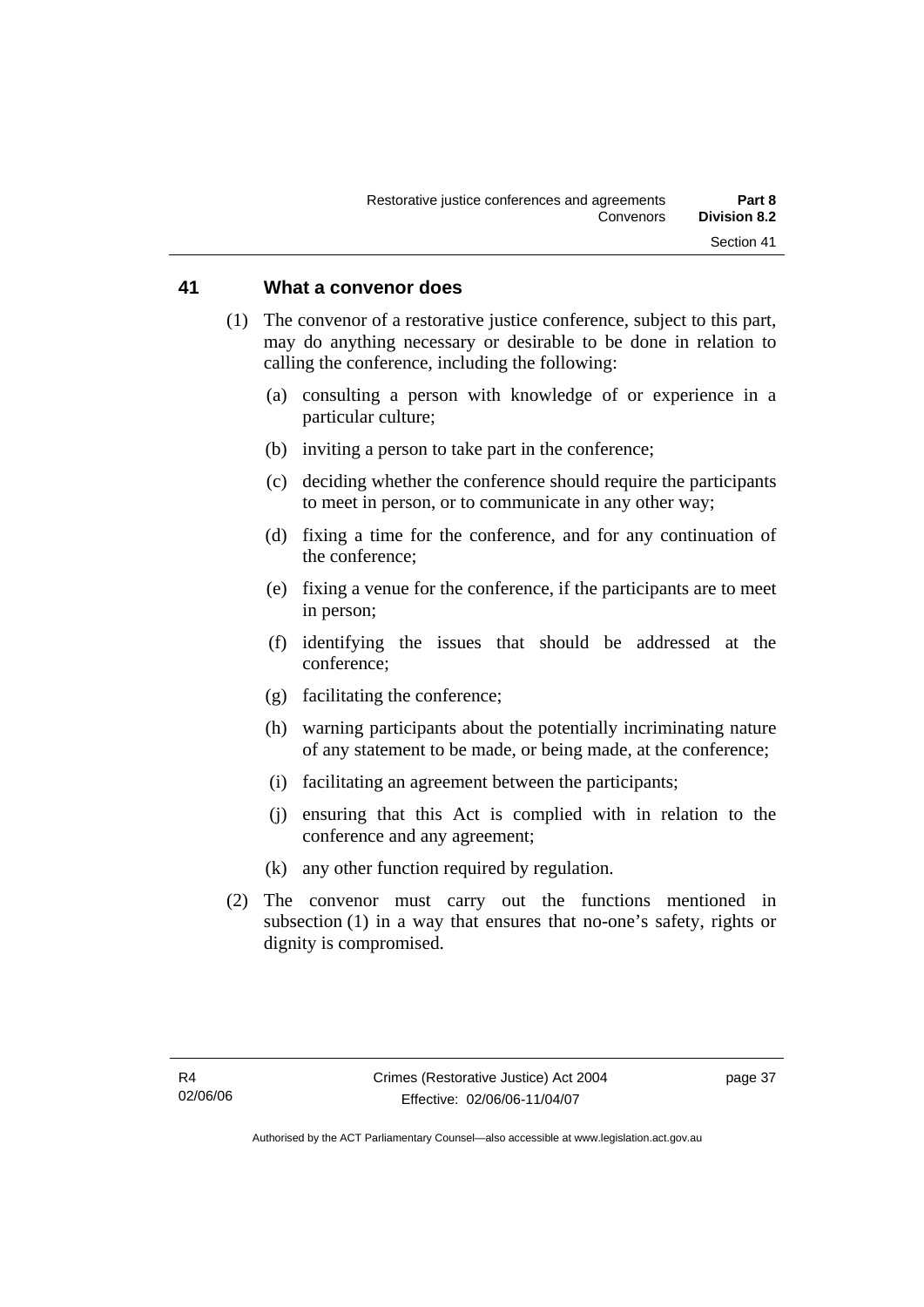# **Division 8.3 Conduct of conference**

# **42 Required participants**

- (1) A restorative justice conference for an offence must not proceed unless each of the following takes part in the conference:
	- (a) a suitable victim or parent, or a substitute participant for a suitable victim or parent;
	- (b) the offender.
- (2) A person mentioned in subsection (1) who takes part (or who is to take part) in a restorative justice conference for an offence is a *required participant* in the conference for this part.
	- *Note* The convenor may invite supporters of the offender and victim to take part in the conference, and the informant police officer (see s 44).

# **43 Substitute participants**

A person (a *substitute participant*) acting for a suitable victim or parent may take part in a restorative justice conference instead of the victim or parent if—

- (a) the victim or parent asks for, or agrees to, the substitution; and
- (b) the convenor agrees to the substitution.
- *Note* If the conference results in a restorative justice agreement, the substitute participant for the victim or parent must sign the agreement, and is taken to do so on behalf of the victim or parent (see s 52).

# **U 44 Invited participants**

- (1) Any of the following may take part in a restorative justice conference if invited by the convenor:
	- (a) the police officer who is the informant for the offence;
	- (b) a parent of a suitable victim or the offender;

Authorised by the ACT Parliamentary Counsel—also accessible at www.legislation.act.gov.au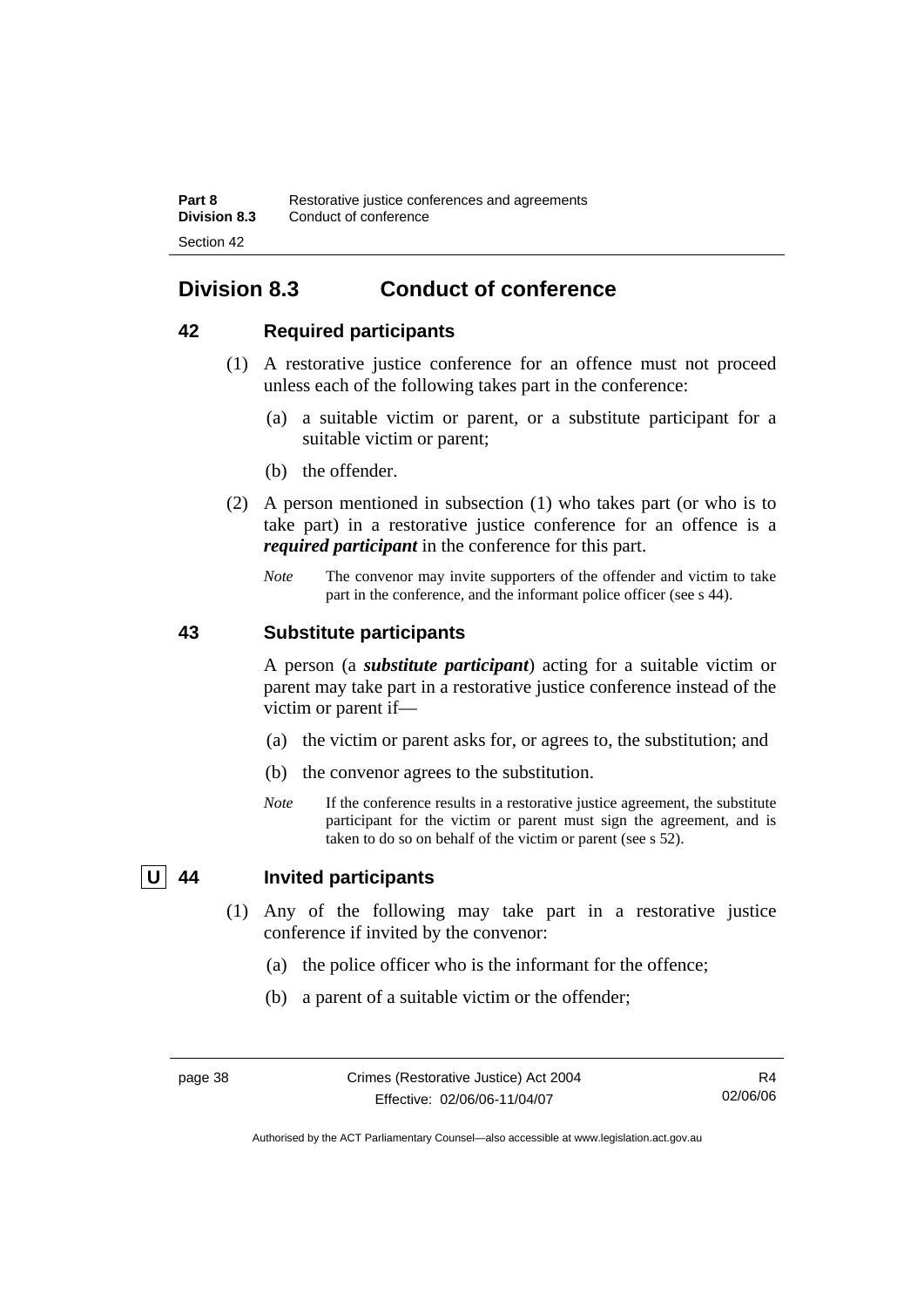- (c) a family member or domestic partner of a suitable victim, a suitable parent or the offender;
- (d) a person in a domestic relationship with a suitable victim, a suitable parent or the offender;
- (e) anyone else, if—
	- (i) a suitable victim or parent, or the offender, considers the person can provide emotional or practical support for the victim, parent or offender; or
	- (ii) the convenor considers that the participation of the person would help to promote the objects of this Act in relation to the conference.
- (2) If a required participant asks the convenor to invite a person mentioned in subsection (1) to take part in the conference, the convenor must not refuse the request unless the convenor considers, on reasonable grounds, that to invite the participant would be significantly detrimental to the objects of this Act in relation to the conference.
- (3) If a participant in a restorative justice conference is represented by someone acting for the participant in a professional capacity, the representative may not take part in the conference in that capacity.

**Examples of people acting for participants in a professional capacity** 

- 1 lawyers
- 2 victim intercessors
- 3 offender intercessors
- *Note* An example is part of the Act, is not exhaustive and may extend, but does not limit, the meaning of the provision in which it appears (see Legislation Act, s 126 and s 132).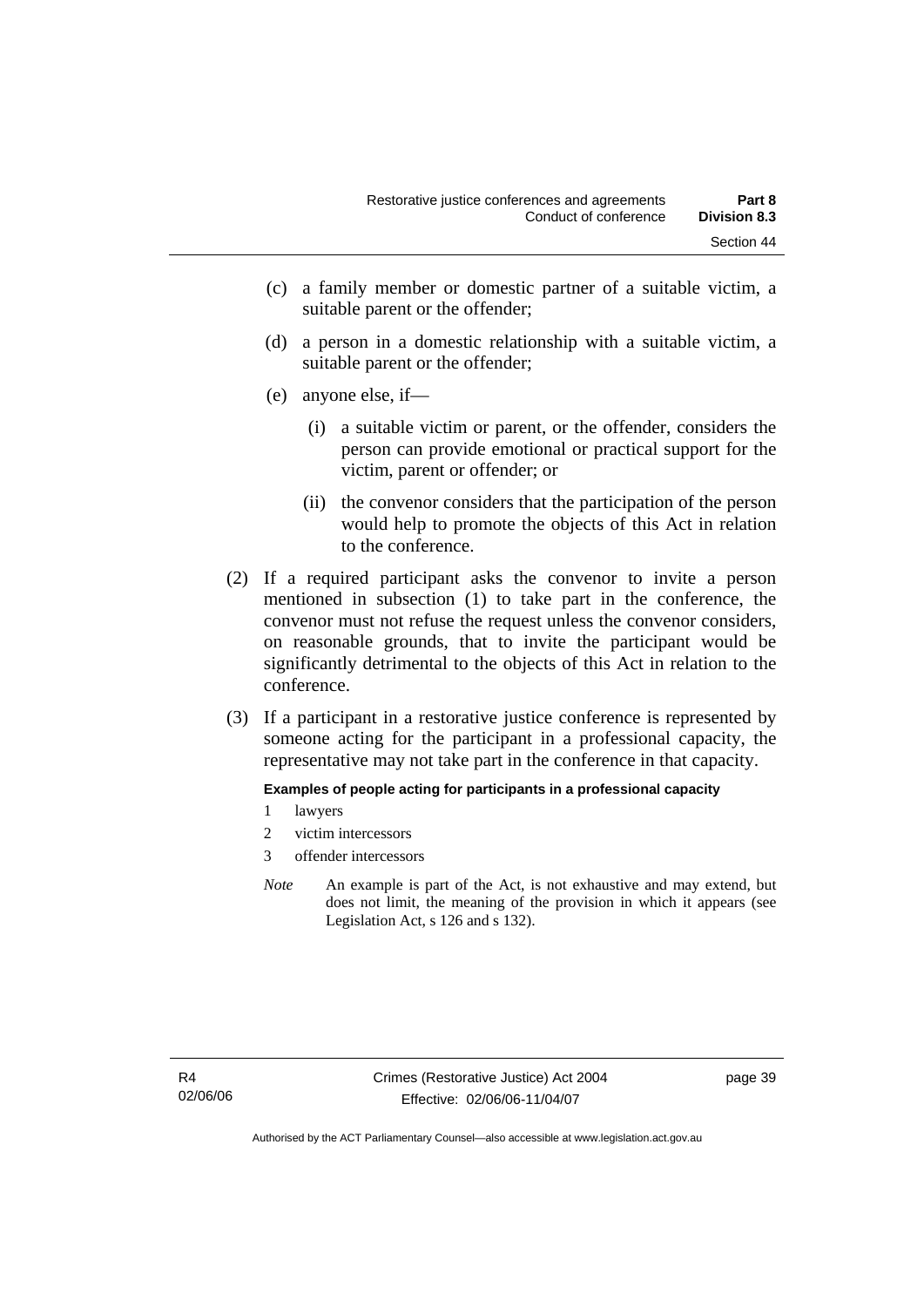(4) In this section:

*domestic relationship*—see the *Domestic Relationships Act 1994*, section 3 (Interpretation).

*Note* For the meaning of *domestic partner*, see Legislation Act, s 169.

## **45 Explanation for participants**

Before a restorative justice conference begins, the convenor must ensure that reasonable steps are taken to explain to each person who is to take part in the conference (in language that each can readily understand)—

- (a) the objects of this Act in relation to the conference, including the purpose of restorative justice generally and for the particular offence; and
- (b) the nature of restorative justice, including the following:
	- (i) the nature of a restorative justice conference;
	- (ii) who may take part in a restorative justice conference;
	- (iii) the nature of a restorative justice agreement; and
- (c) that the person may, before and after the conference is called, seek independent legal advice about taking part in a restorative justice conference and about the effect of any restorative justice agreement reached at a conference; and
- (d) that no-one is under an obligation to take part in the conference, or to continue to take part in conference after it has started; and
- (e) if the offender has not entered a plea for the offence—that the acceptance of responsibility for the commission of the offence by the offender for the purpose of restorative justice does not prevent the offender from pleading not guilty to the offence; and

R4 02/06/06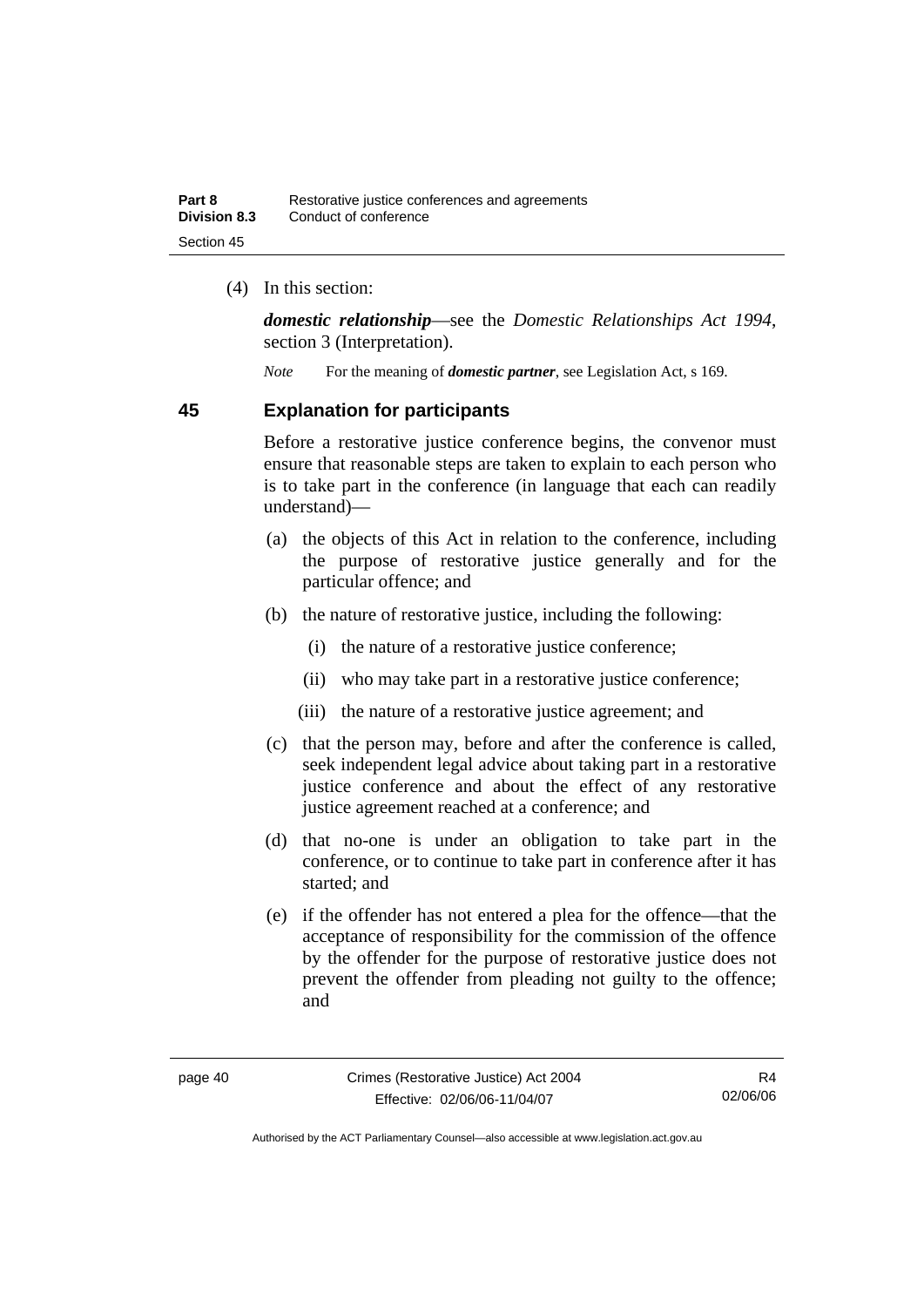- (f) if a sentence-related order has not been made for the offender—that, if the offender is found guilty of the offence, a court, in sentencing the offender—
	- (i) may consider whether the offender accepts responsibility for the offence to take part in restorative justice, but is not required to reduce the severity of any sentence as a result; and
	- (ii) must not consider whether the offender has chosen not to take part, or not to continue to take part, in restorative justice.

# **46 Form of conference**

The convenor of a restorative justice conference may conduct the conference in any form (or combination of forms) consistent with the restorative justice guidelines that would, in the convenor's opinion, best facilitate—

- (a) interaction between the participants; and
- (b) the promotion of the objects of this Act in relation to the conference.

#### **Examples of conference forms**

- 1 face-to-face meeting
- 2 exchange of written or emailed statements between participants
- 3 exchange of prerecorded videos between participants
- 4 teleconferencing
- 5 videoconferencing
- *Note* An example is part of the Act, is not exhaustive and may extend, but does not limit, the meaning of the provision in which it appears (see Legislation Act, s 126 and s 132).

page 41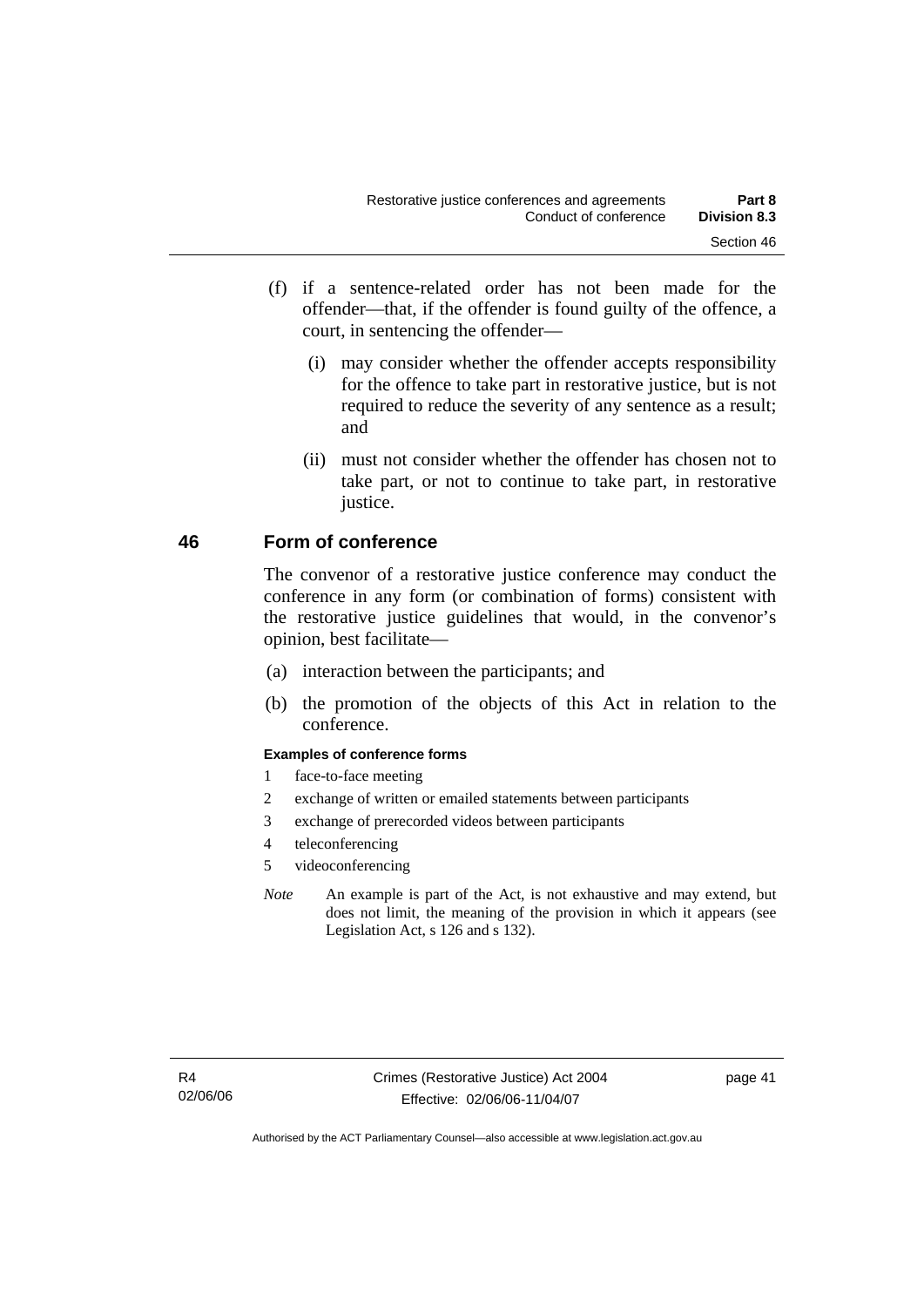# **47 Discontinuance of restorative justice**

- (1) The convenor of a restorative justice conference may decide to—
	- (a) cancel the conference before it is conducted; or
	- (b) discontinue the conference at any time after it has started.
- (2) The convenor may cancel or discontinue the conference only if, in the convenor's opinion based on reasonable grounds, there is no significant prospect of promoting the objects of this Act by conducting, or continuing to conduct, the conference.
- (3) Without limiting subsection (2), the convenor must cancel or discontinue the conference if, in the convenor's opinion based on reasonable grounds, before or during the conference—
	- (a) a suitable victim or parent has withdrawn his or her agreement to take part in the conference, and there is no other suitable victim or parent (or substitute participant for a suitable victim or parent) who agrees to take part in the conference; or
	- (b) the offender has withdrawn his or her agreement to take part in the conference.
- (4) If the convenor decides to cancel or discontinue the conference, the convenor must give notice of the decision to—
	- (a) each required participant in the conference; and
	- (b) the referring entity for the offence.

# **48 Report to referring entity about outcome**

- (1) After the end of a restorative justice conference, the convenor must give a report about the outcome of the conference to the referring entity for the offence.
- (2) The report about the outcome of the conference must include the following information:
	- (a) details of the conference and when it ended; and

| page 42 | Crimes (Restorative Justice) Act 2004 | R4       |
|---------|---------------------------------------|----------|
|         | Effective: 02/06/06-11/04/07          | 02/06/06 |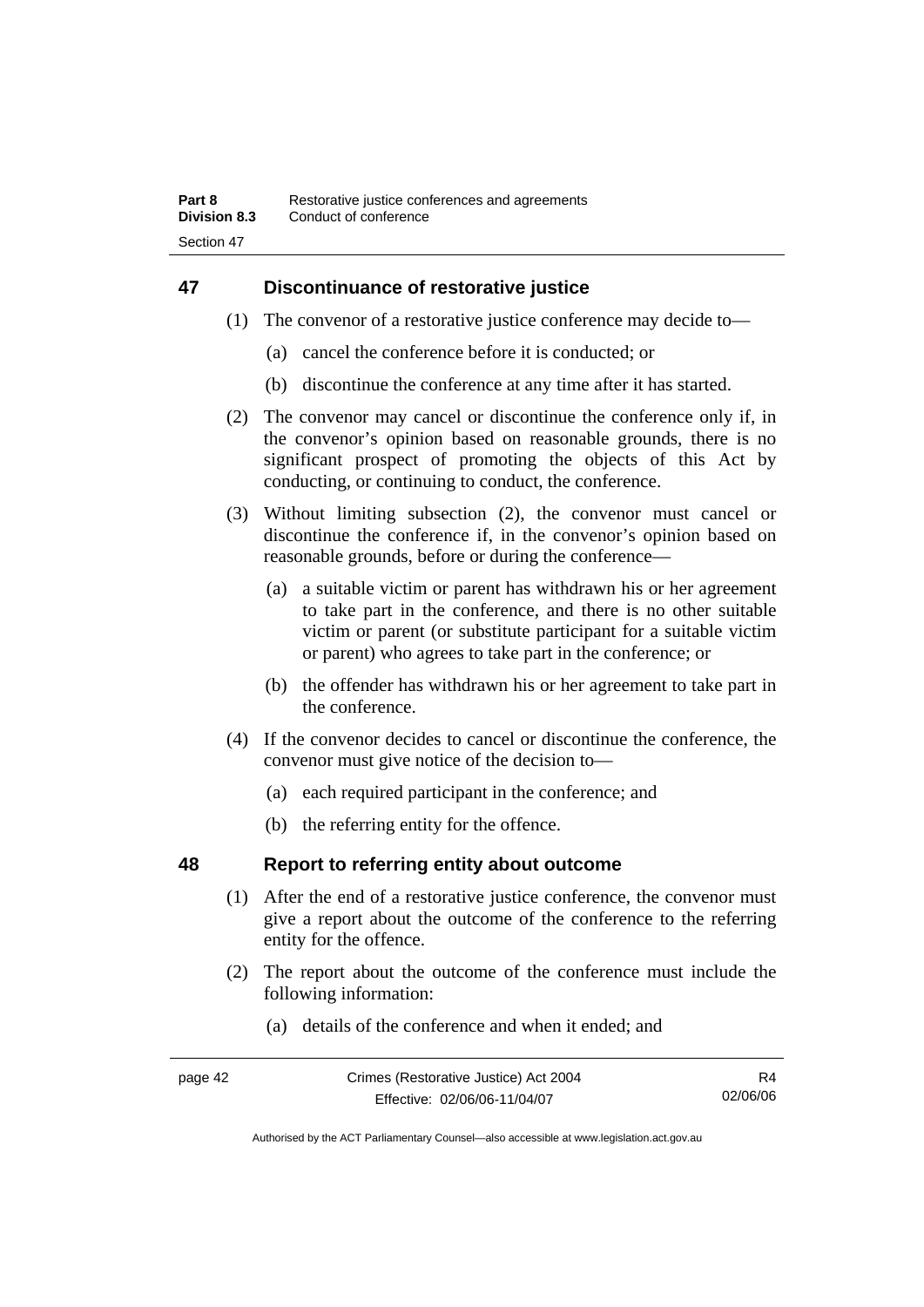- (b) whether the conference resulted in a restorative justice agreement.
- *Note* If the conference resulted in an agreement, the convenor must give a copy of the agreement to the referring entity as well (see s 54).

# **Division 8.4 Restorative justice agreements**

# **49 Application—div 8.4**

This division applies in relation to a restorative justice agreement that results from (or that may result from) a restorative justice conference.

# **50 Agreement as object of conference**

A restorative justice conference has as a primary object the formation of an agreement under this division (a *restorative justice agreement*) between each required participant in the conference.

# **51 Nature of agreement**

- (1) A restorative justice agreement in relation to an offence must include measures intended to repair the harm caused by the offence.
- (2) The agreement may include 1 or more of the following:
	- (a) an apology by the offender to any victim or parent of a victim;
	- (b) a plan to address the offending behaviour of the offender;
	- (c) a work plan to be carried out by the offender for the benefit of any victim or parent of a victim;
	- (d) a work plan to be carried out by the offender for the benefit of the community or a part of the community;
	- (e) financial reparation to be paid by the offender to any victim or parent of a victim;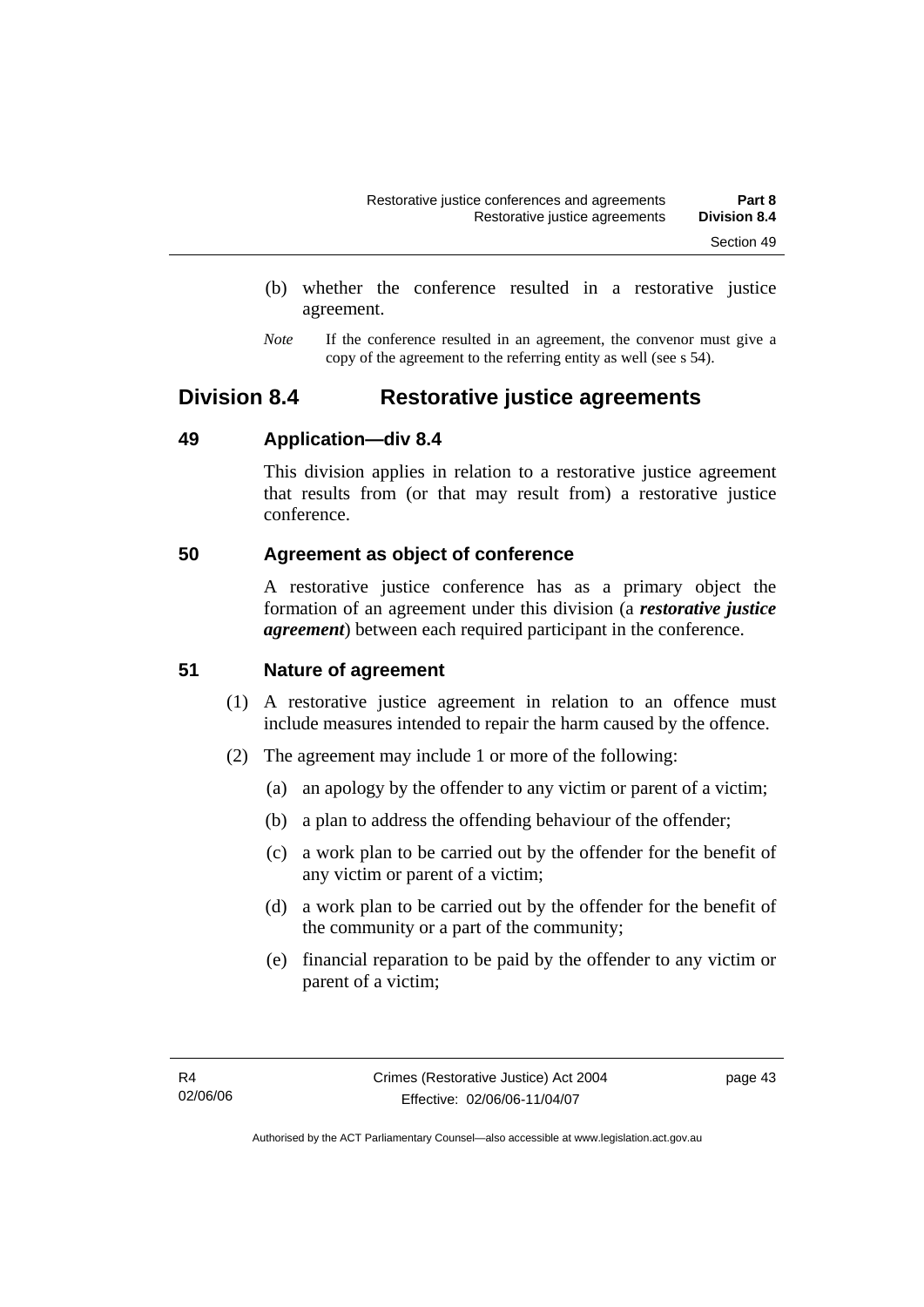- (f) anything else that each required participant and substitute participant in the conference agree would help repair the harm caused by the offence.
- (3) The agreement must be fair and, in the opinion of each required participant and substitute participant in the conference and the convenor, reasonably able to be carried out by the offender.
- (4) The agreement must not require the offender or anyone else to do anything that would—
	- (a) be unlawful; or
	- (b) require the detention of the offender (whether full-time or for any period); or
	- (c) be degrading or humiliating to the offender or anyone else; or
	- (d) cause distress to the offender or anyone else.
- (5) The agreement must be for a term of no longer than 6 months, starting on—
	- (a) the date the agreement is made; or
	- (b) if a later starting date is stated in the agreement—the later date.
	- *Note* The term of the agreement may be extended beyond this period, or reduced, by an amendment under s 55.

# **52 Form of agreement**

- (1) A restorative justice agreement must be—
	- (a) in writing; and
	- (b) signed by each required participant in the conference.
- (2) If a substitute participant for a suitable victim or parent signs a restorative justice agreement—
	- (a) the substitute participant is taken to sign the agreement on behalf of the victim or parent; and

page 44 Crimes (Restorative Justice) Act 2004 Effective: 02/06/06-11/04/07

Authorised by the ACT Parliamentary Counsel—also accessible at www.legislation.act.gov.au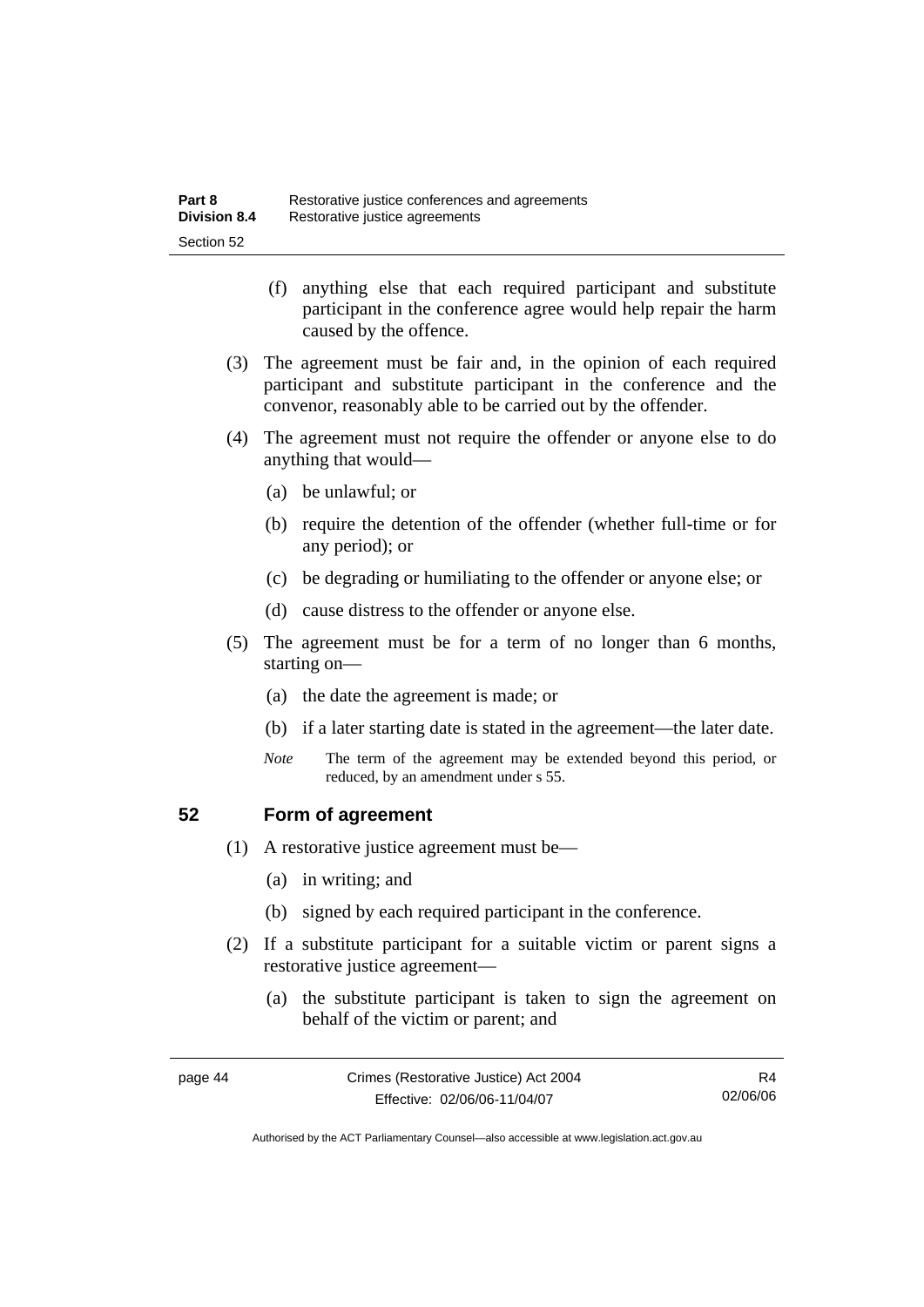- (b) the victim or parent is taken to have consented to the agreement.
- *Note* If there is a substitute victim or parent for a restorative justice conference under s 43, the substitute is a *required participant* in the conference (see s 42), and so may sign a restorative justice agreement under  $s(1)(b)$ .

## **53 Explanation of effect of agreement**

Before a restorative justice agreement is signed, the convenor must ensure that reasonable steps are taken to explain to each required participant in the conference (in language that each can readily understand)—

- (a) the nature, purpose and effect of the agreement; and
- (b) that no-one is under an obligation to sign the agreement; and
- (c) that the participant may, before signing the agreement, seek independent legal advice about the effect of the proposed agreement; and
- (d) if the offender has not entered a plea for the offence—that any statement in the agreement that the offender accepts responsibility for the commission of the offence does not prevent the offender from pleading not guilty to the offence; and
- (e) if a sentence-related order has not been made for the offender—that, if the offender is found guilty of the offence, a court, in sentencing the offender—
	- (i) may consider whether the offender accepts responsibility for the offence to take part in restorative justice, but is not required to reduce the severity of any sentence as a result; and
	- (ii) must not consider whether the offender has chosen not to take part, or not to continue to take part, in restorative justice.

| R4       | Crimes (Restorative Justice) Act 2004 | page 45 |
|----------|---------------------------------------|---------|
| 02/06/06 | Effective: 02/06/06-11/04/07          |         |
|          |                                       |         |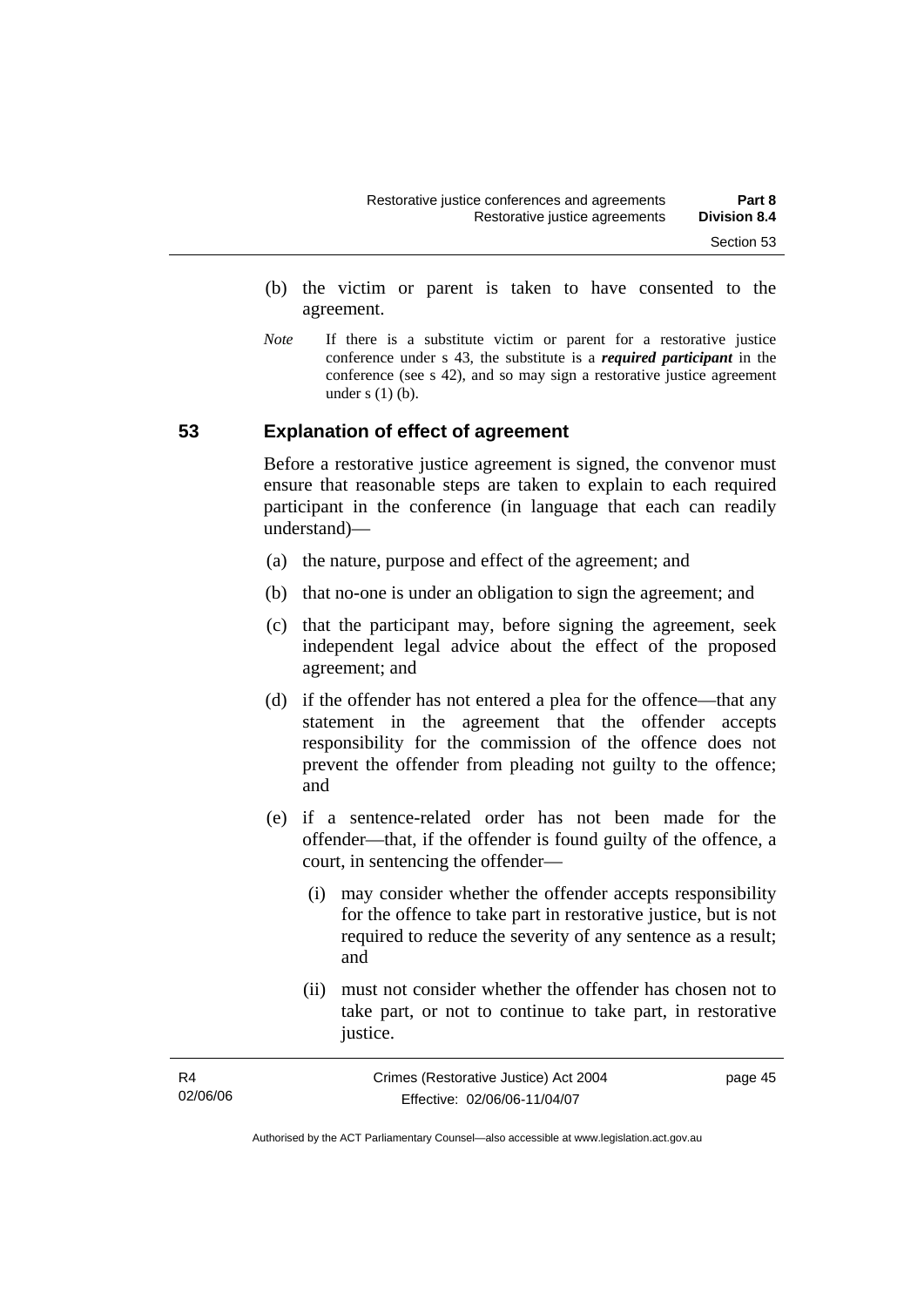## **54 Notice of agreement**

The convenor must give a copy of a restorative justice agreement to—

- (a) each required participant in the conference; and
- (b) the referring entity for the offence.

#### **55 Amendment of agreement**

- (1) The convenor may amend a restorative justice agreement on the application of a required participant in the conference, or the convenor's initiative, if the convenor considers that the amendment is necessary or desirable—
	- (a) to respond to a change in the situation of any suitable victim or parent, or the offender; or
	- (b) to correct an error.
- (2) Without limiting subsection (1), the convenor may amend a restorative justice agreement under the subsection in response to a change in the situation of any suitable victim or parent, or the offender—
	- (a) to increase the term of the agreement, including an increase that would provide for the agreement to end more than 6 months after the day it started under section 51 (5); or
	- (b) to reduce the term of the agreement.

#### **Example**

Sam is an offender, and Bella is a victim of Sam's offence. Sam is found guilty of the offence but, under the *Crimes (Sentencing) Act 2005*, section 17 (Non-conviction orders—general), the charge is dismissed and no conviction is recorded. After taking part in a restorative justice conference, Sam and Bella sign a restorative justice agreement under which Sam agrees to work in Bella's garden every Saturday for 6 months.

However, 4 months after the start of the agreement, the company Sam works for moves its head office from Canberra to Brisbane, and Sam is required to move

Authorised by the ACT Parliamentary Counsel—also accessible at www.legislation.act.gov.au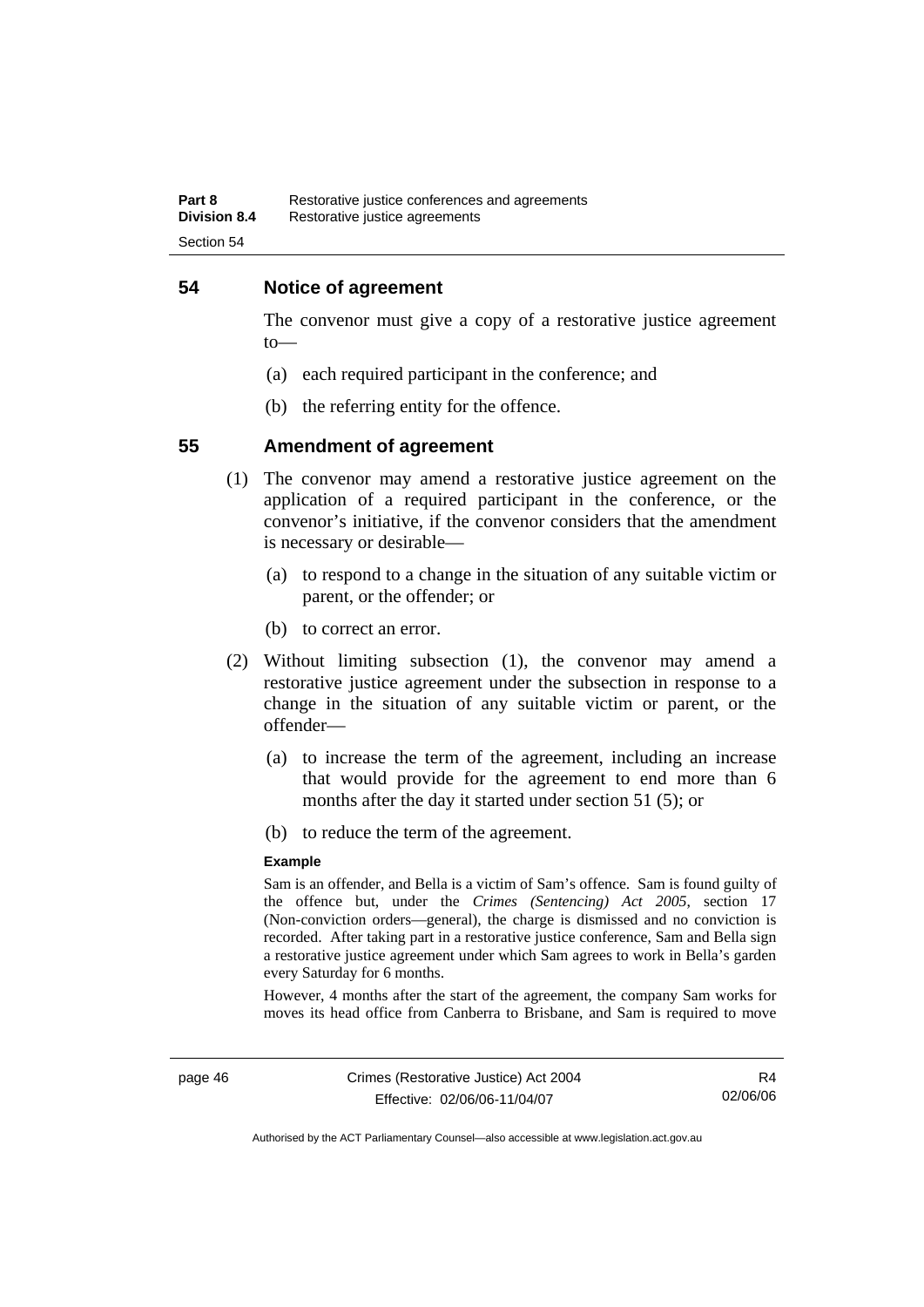there before the 6 months is over to keep his job. Sam has until then complied fully with the agreement.

The convenor may consider, because of Sam's history of compliance with the agreement, and the change in Sam's situation, there is a change in Sam's situation that would justify an amendment to the agreement to reduce its term so that it will end when Sam has to move to Brisbane.

- *Note 1* See s (5), def *change in the situation*. The definition excludes a change in the offender's, victim's or parent's attitude to compliance with the restorative justice agreement.
- *Note 2* An example is part of the Act, is not exhaustive and may extend, but does not limit, the meaning of the provision in which it appears (see Legislation Act, s 126 and s 132).
- (3) However, any amendment of a restorative justice agreement to respond to a change in the situation of any suitable victim or parent, or the offender, may only be made after the convenor has consulted each required participant in the conference who is a suitable victim or parent, or a substitute participant for a suitable victim or parent.
- (4) If the convenor amends a restorative justice agreement under this section, the convenor must give notice of the amendment and a copy of the agreement, as amended, to—
	- (a) each required participant in the conference; and
	- (b) the referring entity for the offence.
- (5) In this section:

*change in the situation*, of a victim, parent or offender in relation to a restorative justice agreement, does not include a change in the victim's, parent's or offender's attitude to complying with the agreement.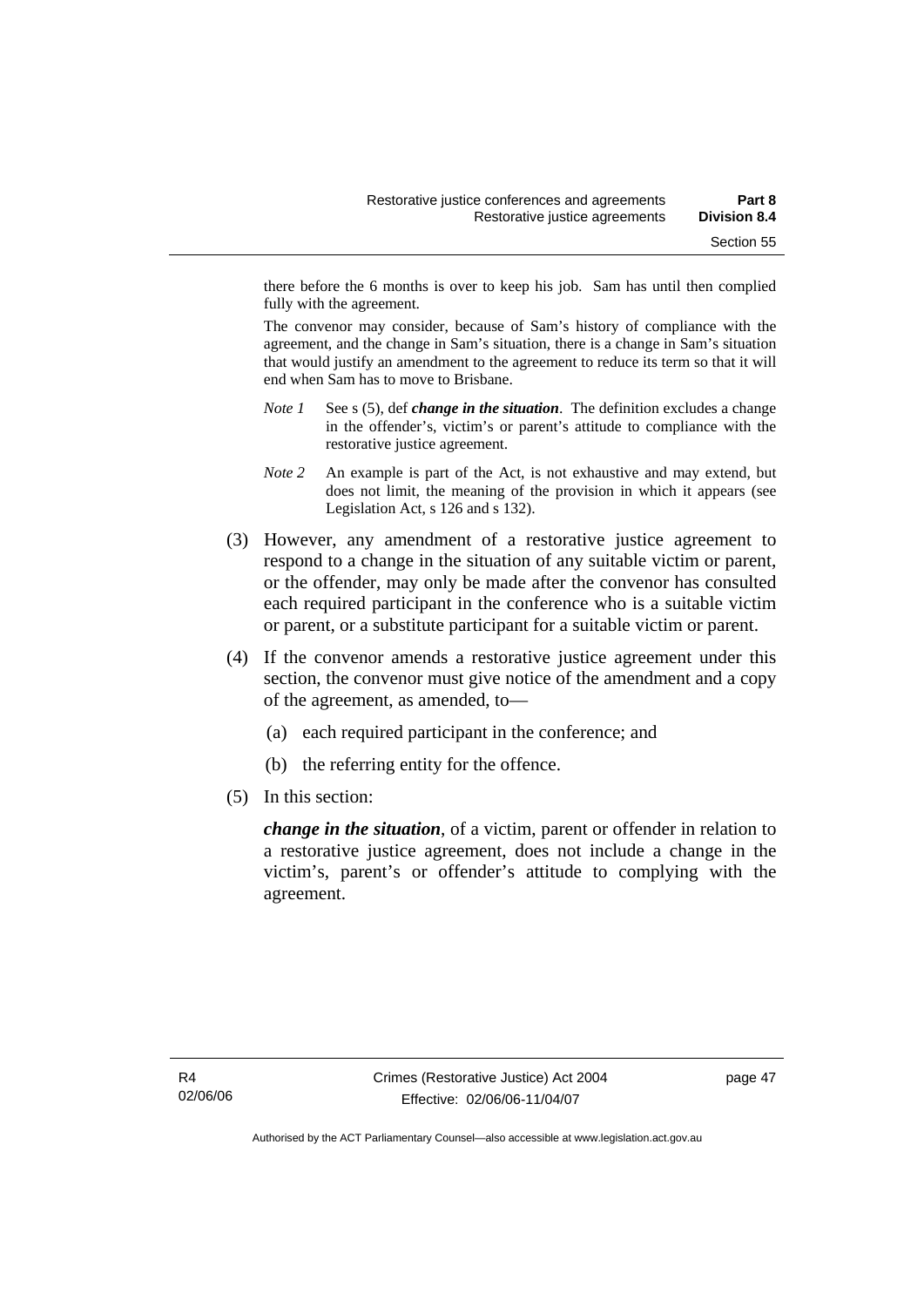# **Division 8.5 Monitoring compliance with restorative justice agreements**

# **56 Application—div 8.5**

This division applies to a restorative justice agreement for an offence that is referred for restorative justice by a referring entity.

# **57 Monitoring compliance—chief executive (restorative justice)**

 (1) The chief executive (restorative justice) may do anything reasonable to check whether the restorative justice agreement is being complied with.

#### **Example**

Alex has been convicted and sentenced for an offence. As a condition of the sentence, Alex has taken part in restorative justice. After a restorative justice conference, Alex signed a restorative justice agreement with the victim agreeing to perform 50 hours unpaid work for a charity service organisation. The chief executive (restorative justice) may, under this subsection, contact the organisation at reasonable intervals to make sure that Alex performs the work satisfactorily.

- *Note* An example is part of the Act, is not exhaustive and may extend, but does not limit, the meaning of the provision in which it appears (see Legislation Act, s 126 and s 132).
- (2) If the chief executive (restorative justice) is satisfied on reasonable grounds that there has been a significant failure to comply with the restorative justice agreement, the chief executive must report the noncompliance to the referring entity.
- (3) If the chief executive (restorative justice) is satisfied on reasonable grounds that the restorative justice agreement has been substantially or fully complied with, the chief executive must report the compliance to the referring entity.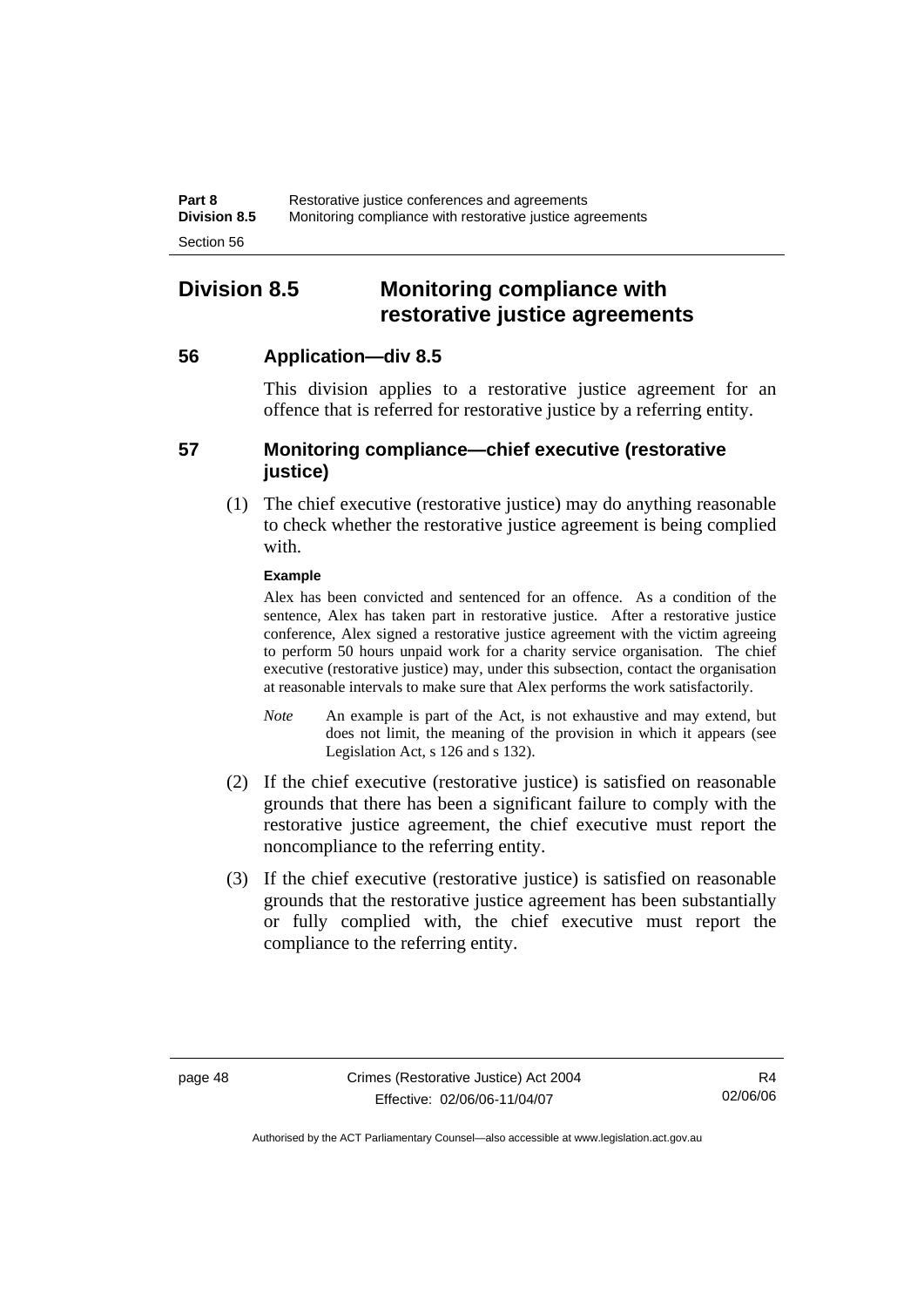- (4) Subsections (2) and (3) do not apply if the referring entity is the chief executive (restorative justice).
	- *Note 1* The referring entity may be the chief executive (restorative justice) under table 22, item 1 or 5.
	- *Note* 2 Section 72 deals with what happens if the referring entity is the same chief executive as the chief executive (restorative justice), but the referring entity is the chief executive in his or her capacity as chief executive (corrections) or chief executive (children and young people).

 That section provides that the chief executive must ensure that appropriate administrative arrangements are made for the report to be given by a delegate of the chief executive as chief executive (restorative justice) to a delegate of the chief executive as chief executive (corrections) or chief executive (children and young people).

## **58 Monitoring compliance—referring entities**

 (1) The referring entity may do anything reasonable to check whether the agreement is being complied with.

#### **Example**

The example for section 57 (1) applies in relation to the checking of compliance by the referring entity.

- *Note* An example is part of the Act, is not exhaustive and may extend, but does not limit, the meaning of the provision in which it appears (see Legislation Act, s 126 and s 132).
- (2) If the referring entity is satisfied on reasonable grounds that there has been a significant failure to comply with the restorative justice agreement, the referring entity must report the noncompliance to the chief executive (restorative justice).
- (3) If the referring entity is satisfied on reasonable grounds that the restorative justice agreement has been substantially or fully complied with, the referring entity must report the compliance to the chief executive (restorative justice).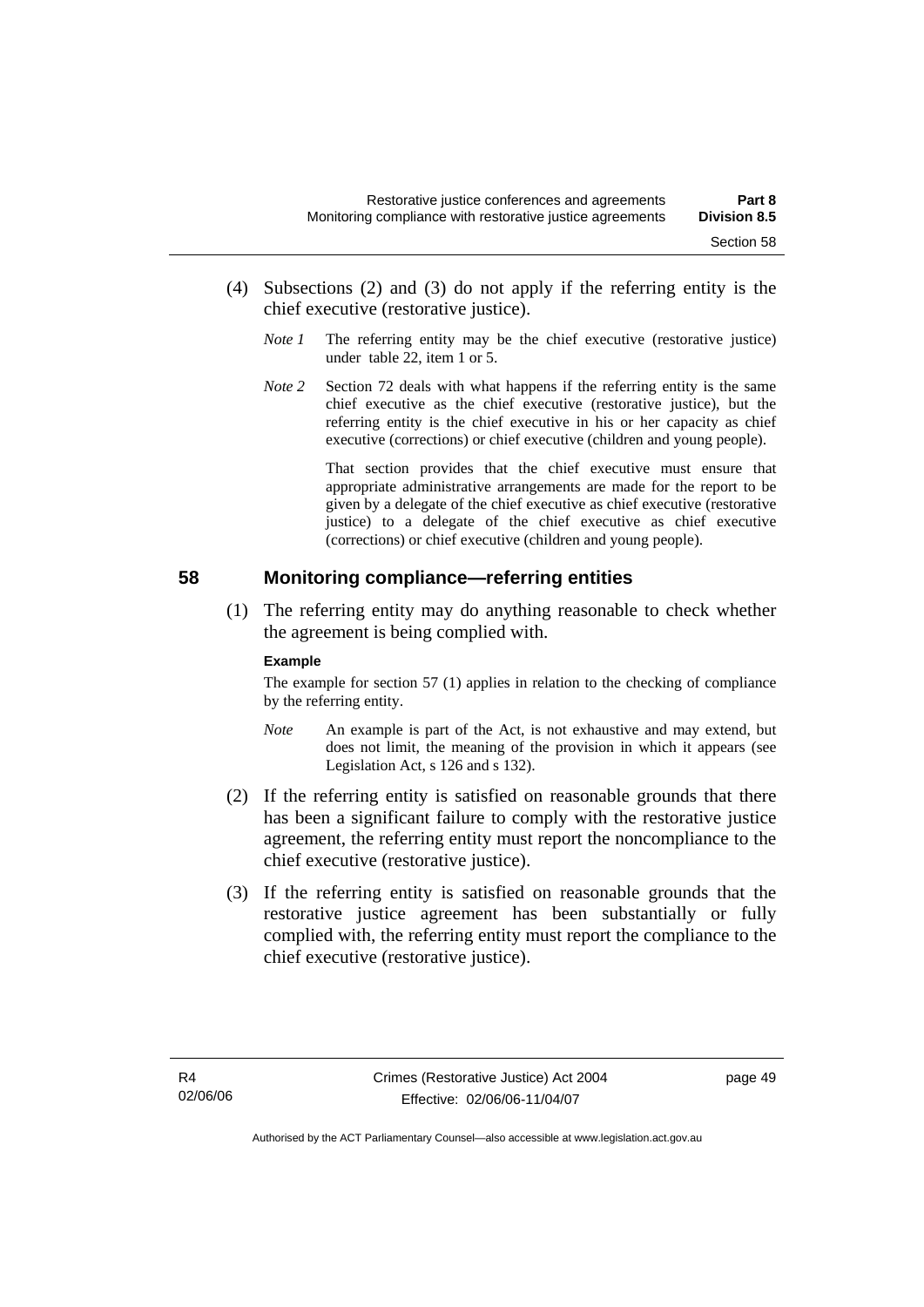- (4) Subsections (2) and (3) do not apply if the referring entity is the chief executive (restorative justice).
	- *Note 1* The referring entity may be the chief executive (restorative justice) under s 22, table 22, item 1 or 5.
	- *Note 2* Section 72 deals with what happens if the referring entity is the same chief executive as the chief executive (restorative justice), but the referring entity is the chief executive in his or her capacity as chief executive (corrections) or chief executive (children and young people).

 That section provides that the chief executive must ensure that appropriate administrative arrangements are made for the report to be given by a delegate of the chief executive as chief executive (corrections) or chief executive (children and young people) to a delegate of the chief executive as chief executive (restorative justice).

# **Division 8.6 Evidence of statements made at conferences**

# **59 Evidence of offences**

- (1) This section applies if a statement is made by an offender (the *conference offender*) during a restorative justice conference, or in a restorative justice agreement, in relation to an offence (the *conference offence*) that has been committed by anyone (including the conference offender).
- (2) Evidence of the statement may not be admitted in court in a proceeding in relation to a less serious offence (including the conference offence, if that is a less serious offence), whether or not the conference offender is accused of the offence.

page 50 Crimes (Restorative Justice) Act 2004 Effective: 02/06/06-11/04/07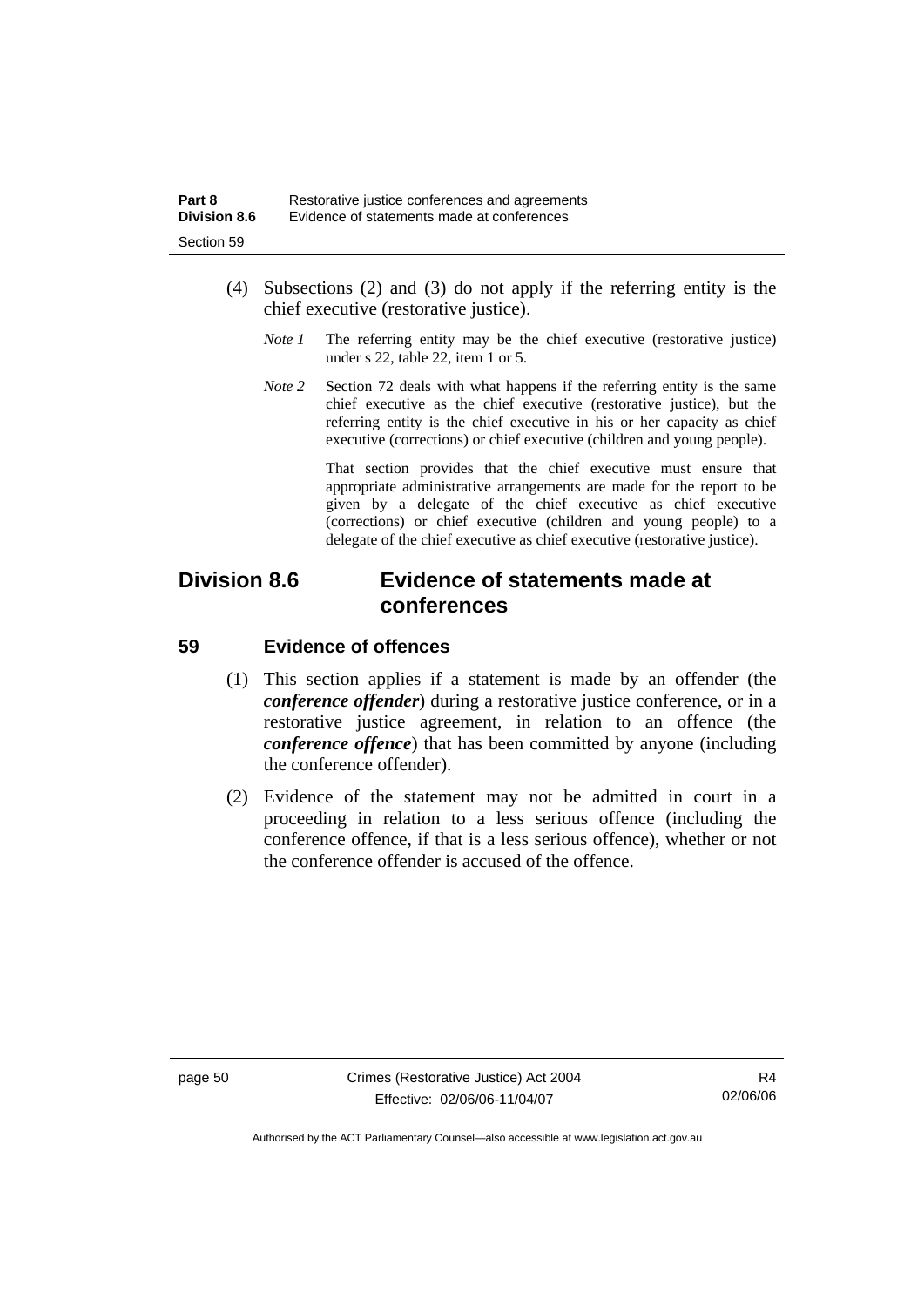- (3) However, subsection (2) does not prevent a court, in sentencing an offender for an offence (whether the offence is a less serious offence or a serious offence), from considering a statement made by the offender during a restorative justice conference, or in a restorative justice agreement, in relation to the offence or any other offence.
	- *Note* There may be circumstances in which evidence of the statement is admissible in court in a proceeding in relation to a serious offence, whether or not the conference offence is a serious offence, or the conference offender is accused of the offence. Territory law that deals generally with the admission of evidence in criminal proceedings would apply.

# **60 Evidence of future offences**

- (1) This section applies if a statement is made by an offender (the *conference offender*) during a restorative justice conference, or in a restorative justice agreement, in relation to an offence (the *conference future offence*) proposed to be committed after the time of the conference or agreement by anyone (including the conference offender).
- (2) This Act does not prevent evidence of the statement being admitted in court in a proceeding in relation to the conference future offence—
	- (a) whether or not the offence is a serious offence; and
	- (b) whether or not the conference offender intends to commit, or is alleged to have committed, the offence.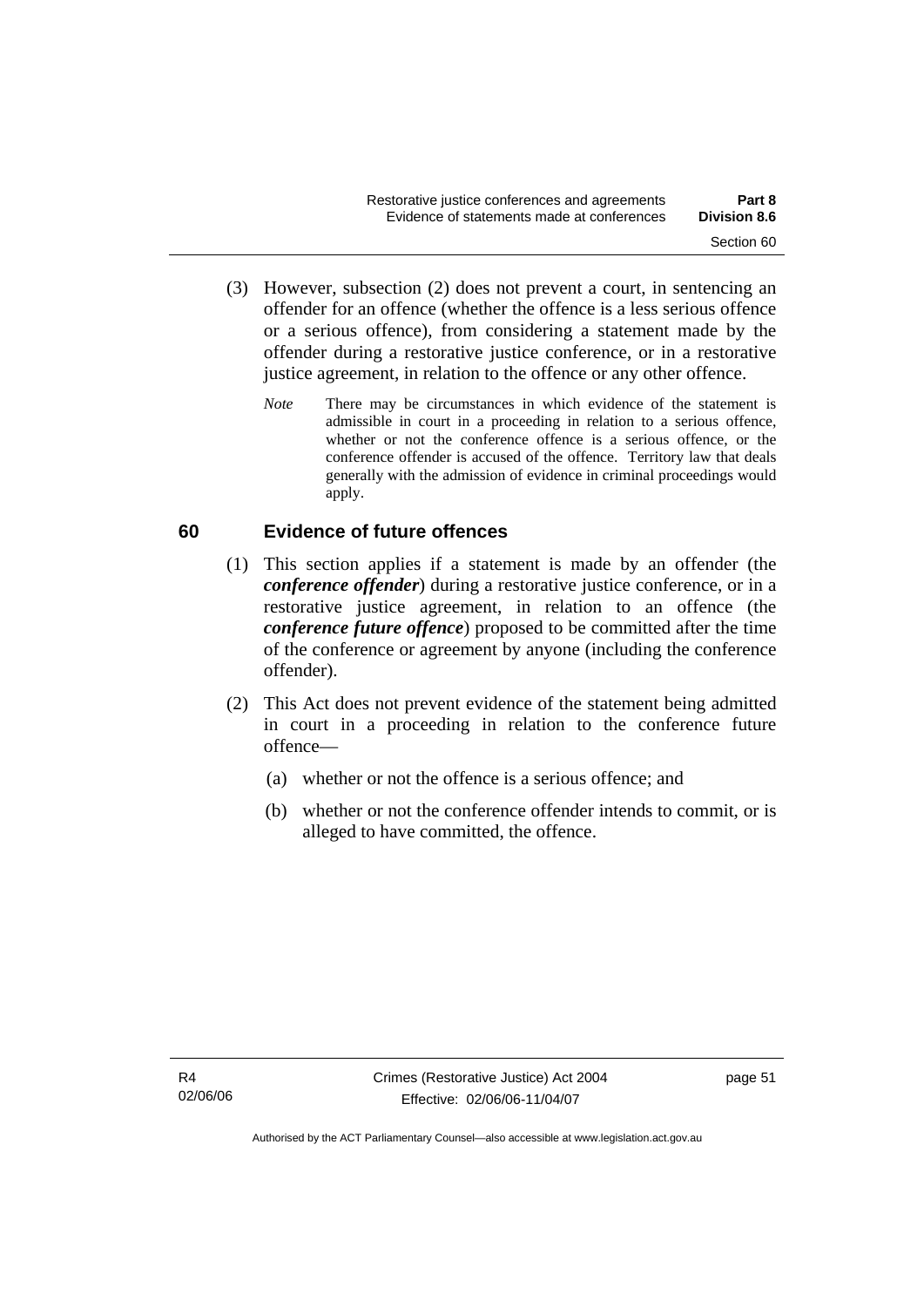**Part 9 Administration**<br>**Division 9.1 General adminity General administration** Section 61

# **Part 9 Administration**

# **Division 9.1 General administration**

# **61 Restorative justice guidelines**

- (1) The chief executive may issue guidelines (*restorative justice guidelines*) outlining procedures for the following:
	- (a) the referral of offences for restorative justice, including procedures for making decisions about referrals;
	- (b) the management of restorative justice;
	- (c) the conduct of restorative justice conferences;
	- (d) monitoring the progress of restorative justice;
	- (e) monitoring compliance with restorative justice agreements;
	- (f) any other aspect of the administration of this Act.
- (2) Restorative justice guidelines—
	- (a) may deal with matters also dealt with elsewhere under this Act; but
	- (b) must not be inconsistent with this Act.
- (3) Restorative justice guidelines are disallowable instruments.
	- *Note* A disallowable instrument must be notified, and presented to the Legislative Assembly, under the Legislation Act.
- (4) A referring entity for an offence must comply with the guidelines.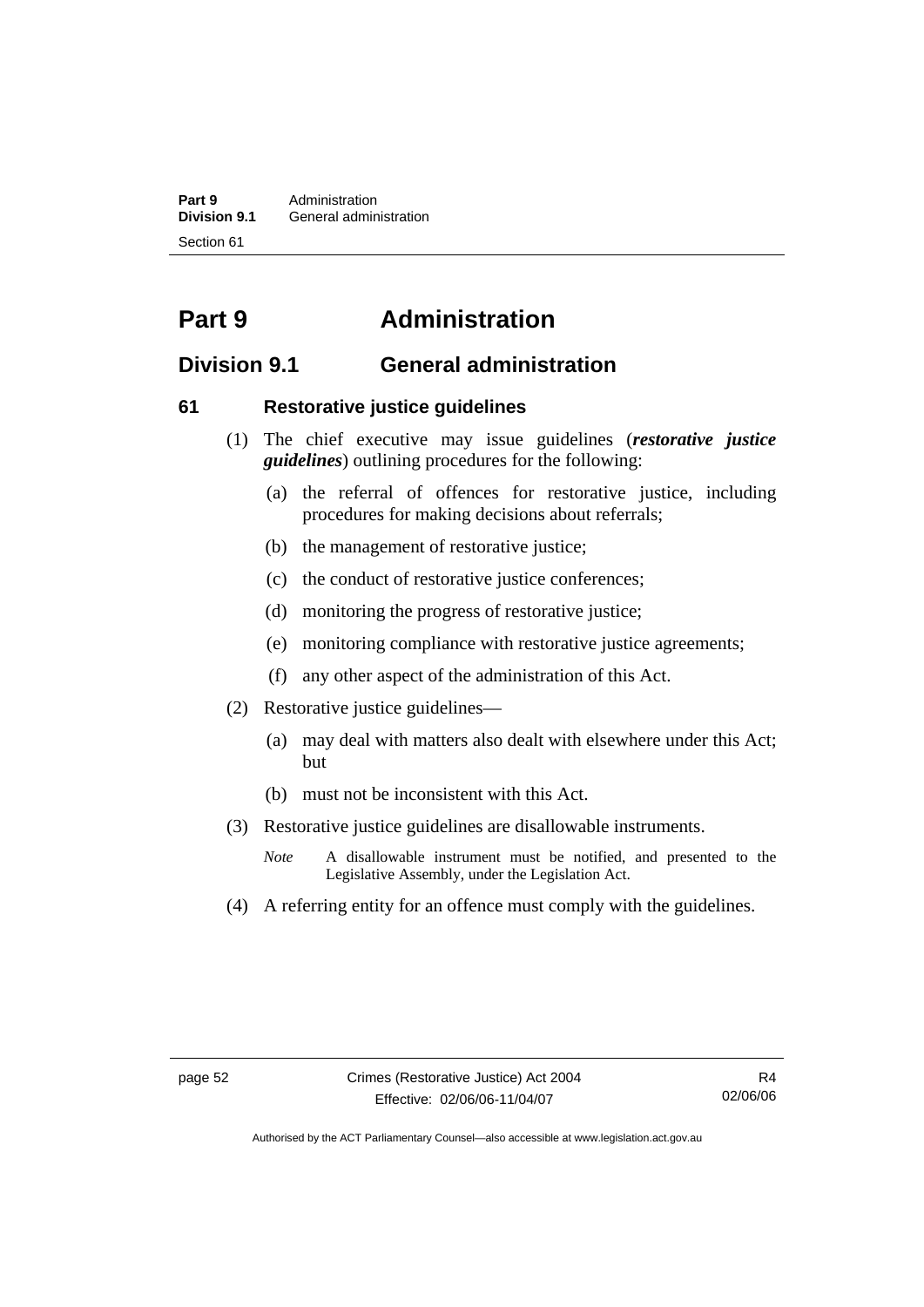# **62 Police participation in restorative justice**

The chief executive may make arrangements with the chief police officer—

- (a) for the participation of police officers in the administration of this Act; and
- (b) for the appointment of police officers to call restorative justice conferences, subject to this Act.

## **63 Information sharing**

- (1) The chief executive may ask a referring entity to give the chief executive information about a victim, the parent of a victim, an offender or anyone else if the information is necessary for the administration of this Act.
- (2) A referring entity must do everything reasonable to comply with a request under subsection (1).

# **64 Secrecy**

(1) In this section:

*secret-keeper* means a person who is exercising, or has exercised, a function under this Act.

#### **Examples**

- 1 a referring entity, or the delegate of a referring entity, if the referring entity or delegate is considering whether to refer an offence for restorative justice
- 2 the chief executive, or a delegate of the chief executive, if the chief executive or delegate is considering whether an offence is suitable for restorative justice, or whether a restorative justice conference for an offence should be called
- 3 the convenor of a restorative justice conference, if the convenor is making preparations for a restorative justice conference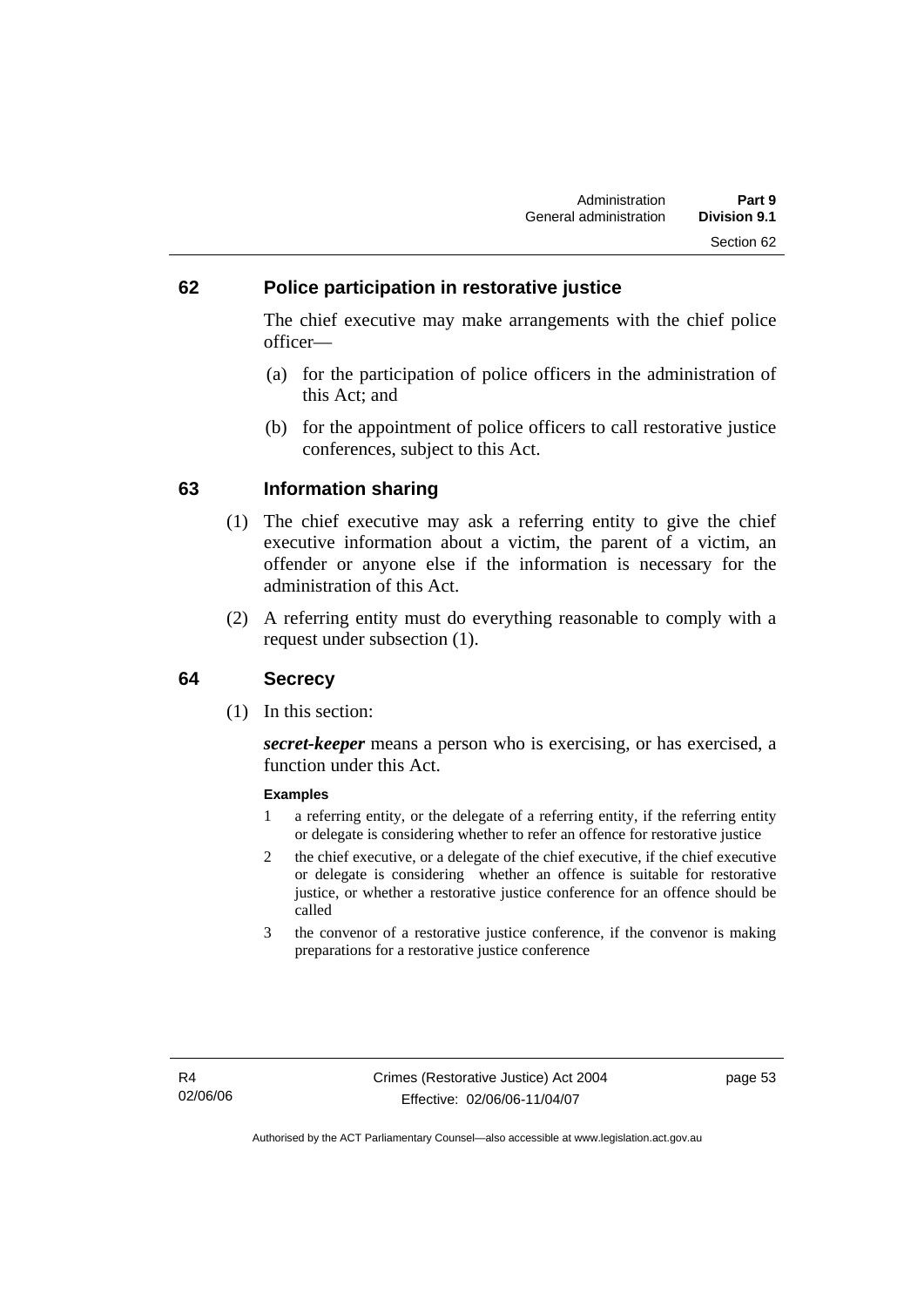| Part 9              | Administration         |
|---------------------|------------------------|
| <b>Division 9.1</b> | General administration |
| Section 64          |                        |

- 4 a staff member of an administrative unit, if the staff member is assisting a secret-keeper mentioned in examples 1, 2 or 3 in carrying out the functions mentioned in those examples
- *Note* An example is part of the Act, is not exhaustive and may extend, but does not limit, the meaning of the provision in which it appears (see Legislation Act, s 126 and s 132).

#### *protected information*—

- (a) means information about a person that is disclosed to, or obtained by, a secret-keeper because of the exercise of a function by the secret-keeper under this Act; but
- (b) does not include information in a restorative justice agreement or information disclosing who attended a restorative justice conference.

#### **Examples of protected information**

- 1 information obtained by a referring entity or the chief executive in assessing the eligibility of a victim, parent or offender for restorative justice
- 2 information obtained by the convenor of a restorative justice conference in preparing the conference
- 3 a transcript (or other record) of what is said during a restorative justice conference that is kept by the convenor or the chief executive
- (2) A secret-keeper commits an offence if the secret-keeper—
	- (a) makes a record of protected information; or
	- (b) directly or indirectly discloses or communicates protected information about someone to someone else.

Maximum penalty: 50 penalty units, imprisonment for 6 months or both.

- (3) Subsection (2) does not apply if the record is made, or the information is disclosed or communicated—
	- (a) under this or any other Act; or
	- (b) in relation to the exercise of a function, as a secret-keeper, under this or any other Act.

| page 54 | Crimes (Restorative Justice) Act 2004 | R4       |
|---------|---------------------------------------|----------|
|         | Effective: 02/06/06-11/04/07          | 02/06/06 |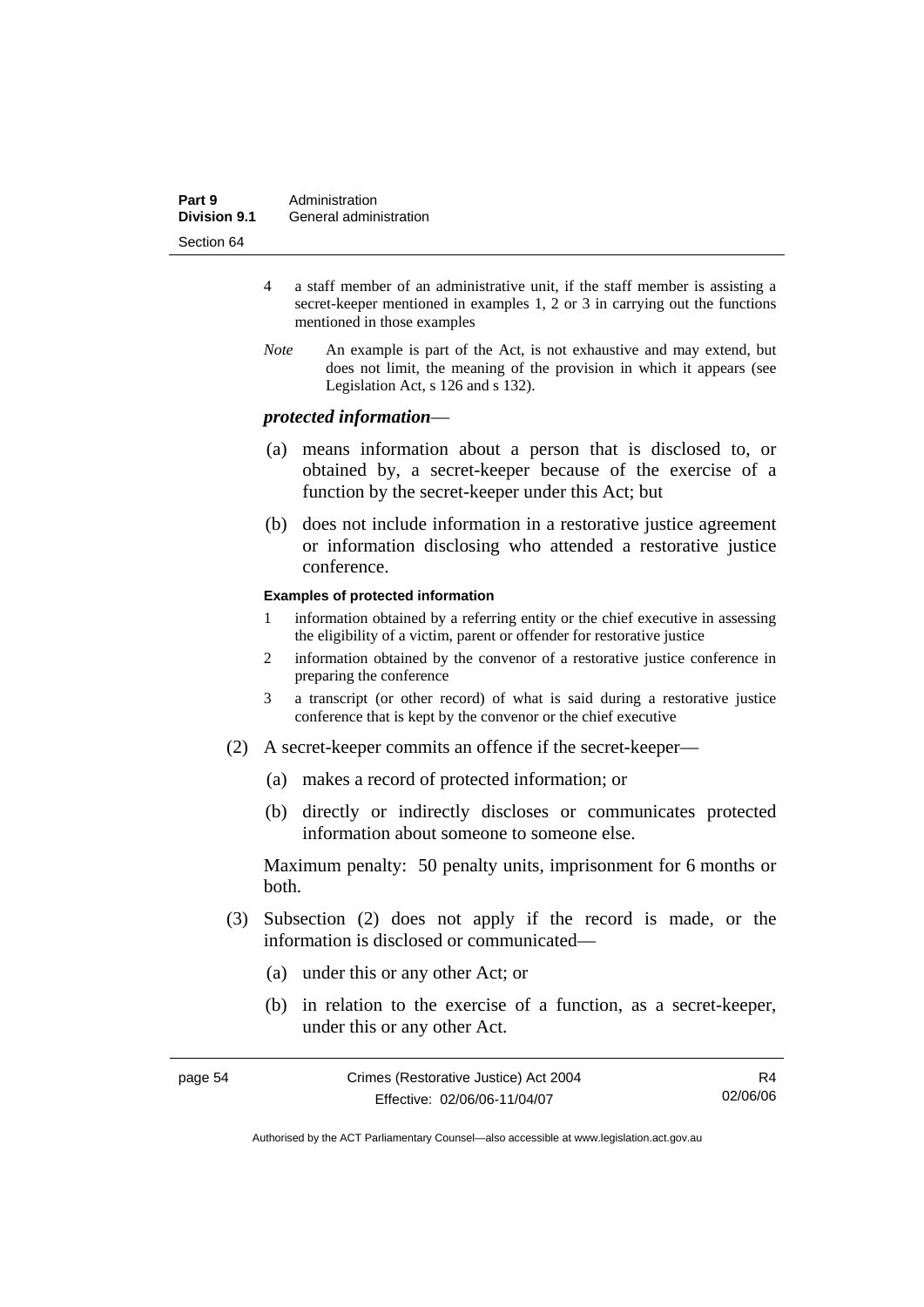- (4) Subsection (2) does not prevent a secret-keeper from divulging or communicating protected information about someone with that person's consent.
- (5) For a civil proceeding, a secret-keeper must not—
	- (a) disclose or communicate protected information to a court; or
	- (b) produce or permit access to a document containing protected information to a court.
- (6) For a criminal proceeding, unless it is necessary to do so to comply with this Act, any other territory law or a law of the Commonwealth, a secret-keeper is not required—
	- (a) to disclose or communicate protected information to a court; or
	- (b) to produce or permit access to a document containing protected information to a court.
	- *Note* The *Freedom of Information Act 1989*, s 38 (Documents to which secrecy provisions of enactments apply) provides that a document is exempt from access requirements under that Act if another Act applies specifically to information of a particular kind in a document and prohibits the disclosure of that information by people mentioned in the other Act. The section is stated to apply whether or not the prohibition is absolute or subject to exceptions or qualification.

# **65 Secrecy about information acquired under other Acts**

- (1) The provisions of another Act imposing restrictions or obligations of secrecy or nondisclosure of information acquired in the administration of that Act apply to a person who, in the exercise of functions under this Act, has access to the information because of the information having been acquired in the administration of the other Act.
- (2) For subsection (1), the person who has access to the information in the exercise of functions under this Act is taken to be a person engaged in the administration of the other Act.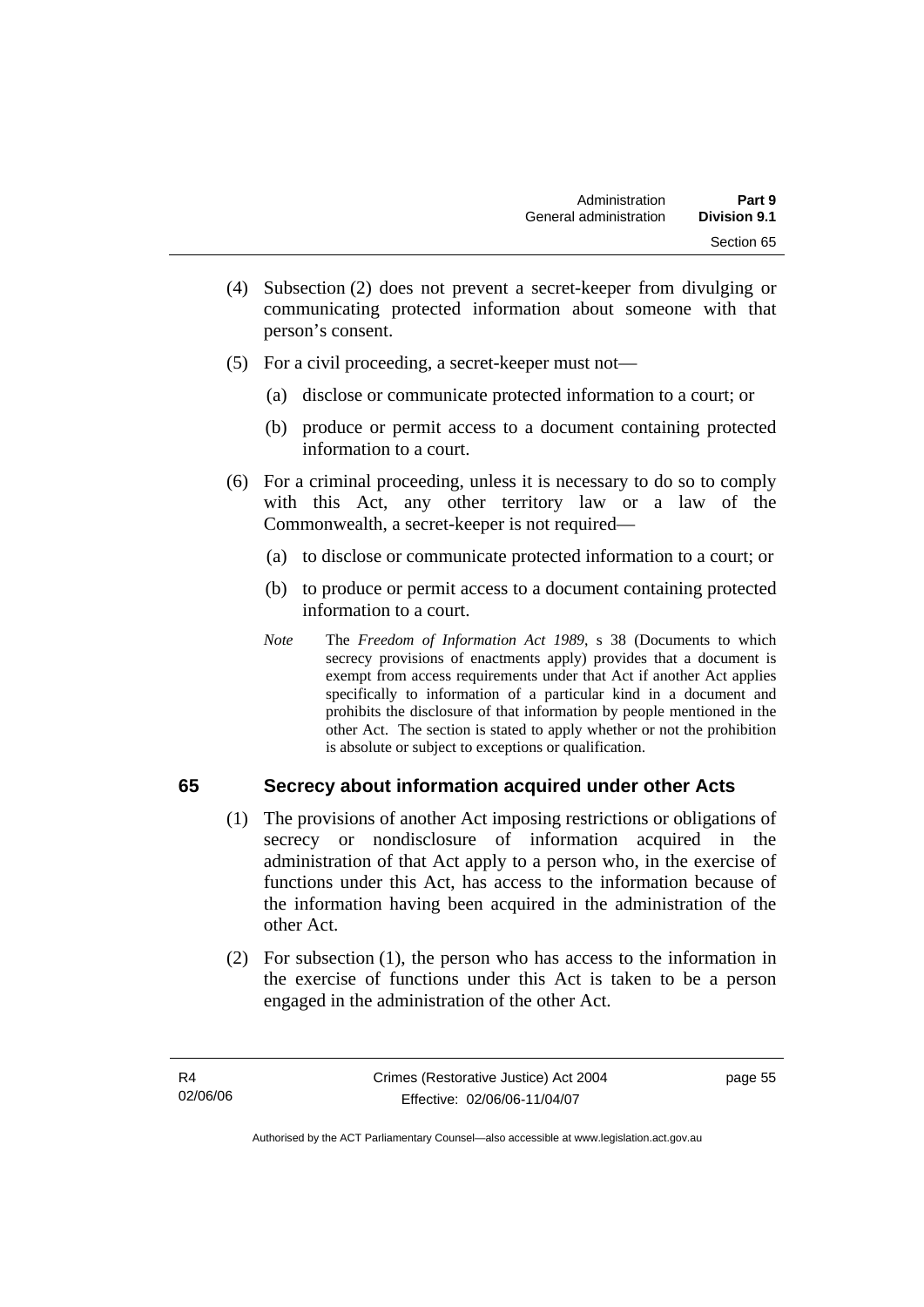| Part 9<br><b>Division 9.2</b> | Administration<br>Reporting and records |
|-------------------------------|-----------------------------------------|
|                               |                                         |
| Section 66                    |                                         |

- (3) Subsection (1) does not prevent—
	- (a) the giving of access to records under this Act; or
	- (b) the preparation and dissemination of guides and aids to finding information contained in the records.

#### **66 Protection from liability**

- (1) A person is not personally liable for anything done or omitted to be done honestly and without negligence—
	- (a) in the exercise of a function under this Act; or
	- (b) in the reasonable belief that the act or omission was in the exercise of a function under this Act.
- (2) Any liability that, apart from subsection (1), would attach to a person attaches instead to the Territory.

# **Division 9.2 Reporting and records**

## **67 Meaning of** *referring entity—***div 9.2**

(1) In this division:

*referring entity*, in relation to an offence—see section 22.

 (2) However, if an offence is referred for restorative justice by a court in making a sentence-related order, *referring entity* means the chief executive (corrections).

### **68 Quarterly reporting by chief executive**

- (1) This section applies in relation to a quarter of a year if—
	- (a) an offence is referred for restorative justice before the start of, or during, the quarter; and
	- (b) restorative justice—
		- (i) has not ended for the offence; or

page 56 Crimes (Restorative Justice) Act 2004 Effective: 02/06/06-11/04/07

R4 02/06/06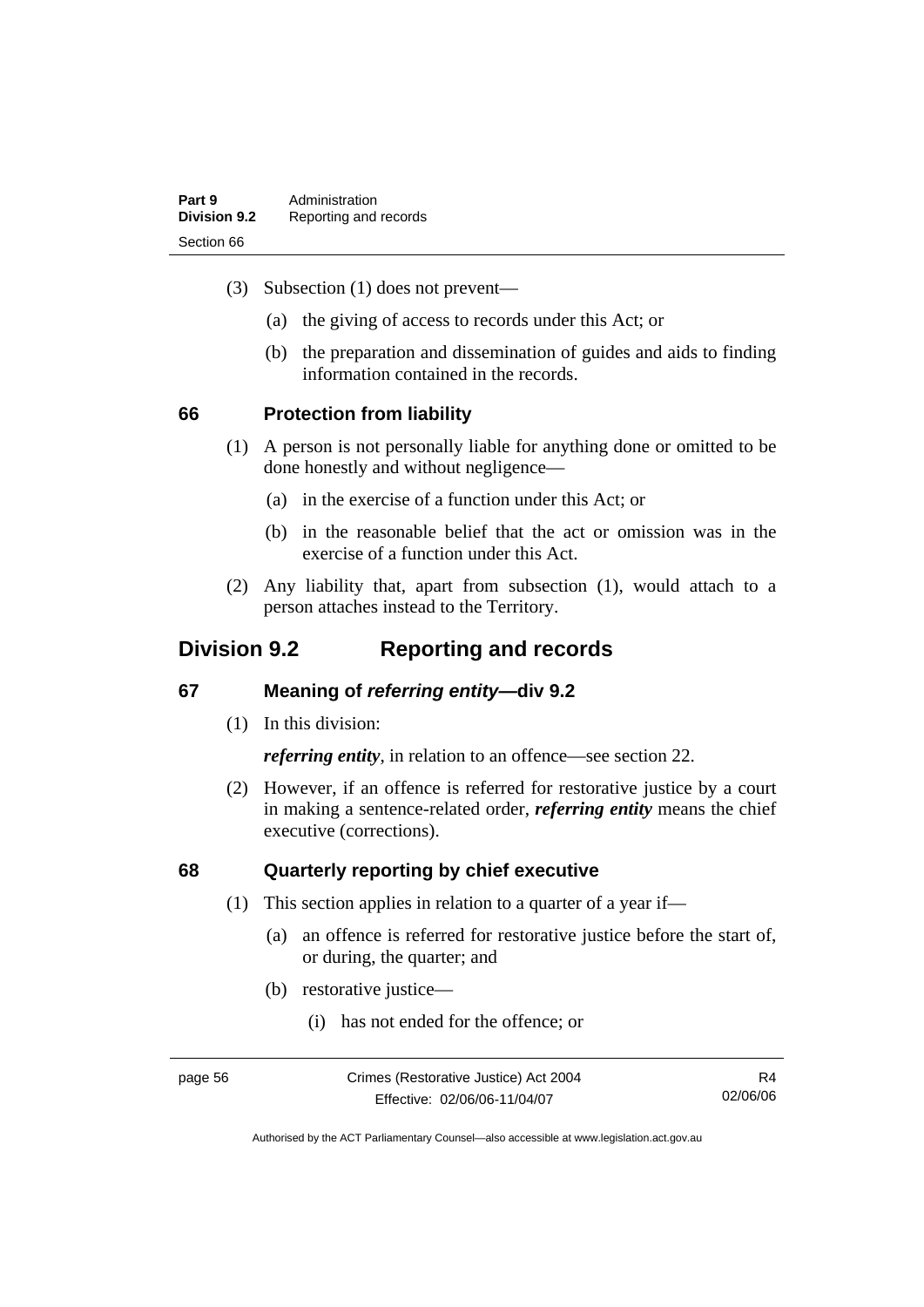- (ii) ended for the offence during the quarter.
- *Note Quarter* is defined in the Legislation Act, dict, pt 1 to mean the 3 months following 1 January, 1 April, 1 July or 1 October in any year.
- (2) Within 7 days after the last day of the quarter, the chief executive (restorative justice) must report to the referring entity on the progress of restorative justice for the offence during the quarter.
	- *Note* Section 72 deals with what happens if the referring entity is the same chief executive as the chief executive (restorative justice), but the referring entity is the chief executive in his or her capacity as chief executive (corrections) or chief executive (children and young people).

 That section provides that the chief executive must ensure that appropriate administrative arrangements are made for the report to be given by a delegate of the chief executive as chief executive (restorative justice) to a delegate of the chief executive as chief executive (corrections) or chief executive (children and young people).

- (3) This section does not apply if the referring entity is the chief executive (restorative justice).
	- *Note* The referring entity may be the chief executive (restorative justice) under table 22, item 1 or 5.
- (4) In this section:

*ends*—restorative justice *ends* for an offence if—

- (a) the chief executive decides that restorative justice is not suitable for the offence; or
- (b) the convenor of a restorative justice conference for the offence discontinues the conference under section 47; or
- (c) a restorative justice conference for the offence is concluded.
- *Note Restorative justice* means the process of restorative justice provided under this Act, including a restorative justice conference (see s 10). Restorative justice, apart from the process provided under this Act that is mentioned in the definition, does not necessarily end as provided in the definition of *ends* for this section.

page 57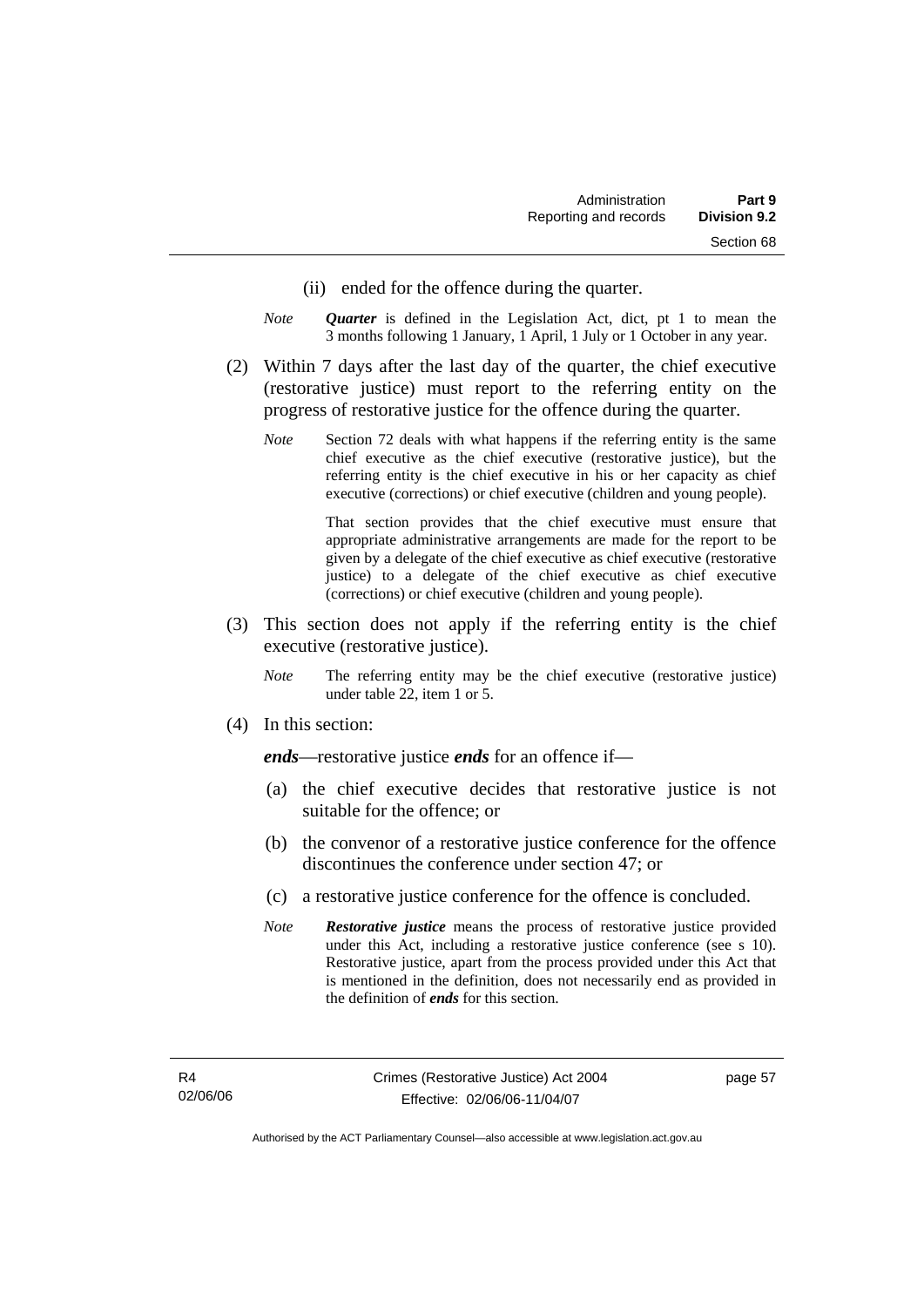# **69 Record-keeping by referring entities**

- (1) If an offence is referred to the chief executive for restorative justice, the referring entity must ensure that appropriate records are kept in relation to—
	- (a) the circumstances in which the referral was made; and
	- (b) the progress of restorative justice for the offence; and
	- (c) the outcome of restorative justice for the offence.
- (2) The referring entity must also ensure that a copy of any restorative justice agreement for the offence (as amended, if at all, under section 55) is kept as part of the records.
- (3) The records mentioned in subsection (1) must be kept as part of the administrative or court records normally kept by the referring entity in relation to the offence.

# **70 Record-keeping by chief executive**

- (1) The chief executive must keep records of—
	- (a) each referral of an offence to the chief executive for restorative justice; and
	- (b) any assessment of suitability for restorative justice under part 7, whether because of a referral of an offence for restorative justice or in other circumstances; and
	- (c) each offence for which a restorative justice conference is called; and
	- (d) each restorative justice conference that is conducted; and
	- (e) each restorative justice conference that is cancelled or discontinued; and
	- (f) each restorative justice agreement that is reached at a conference; and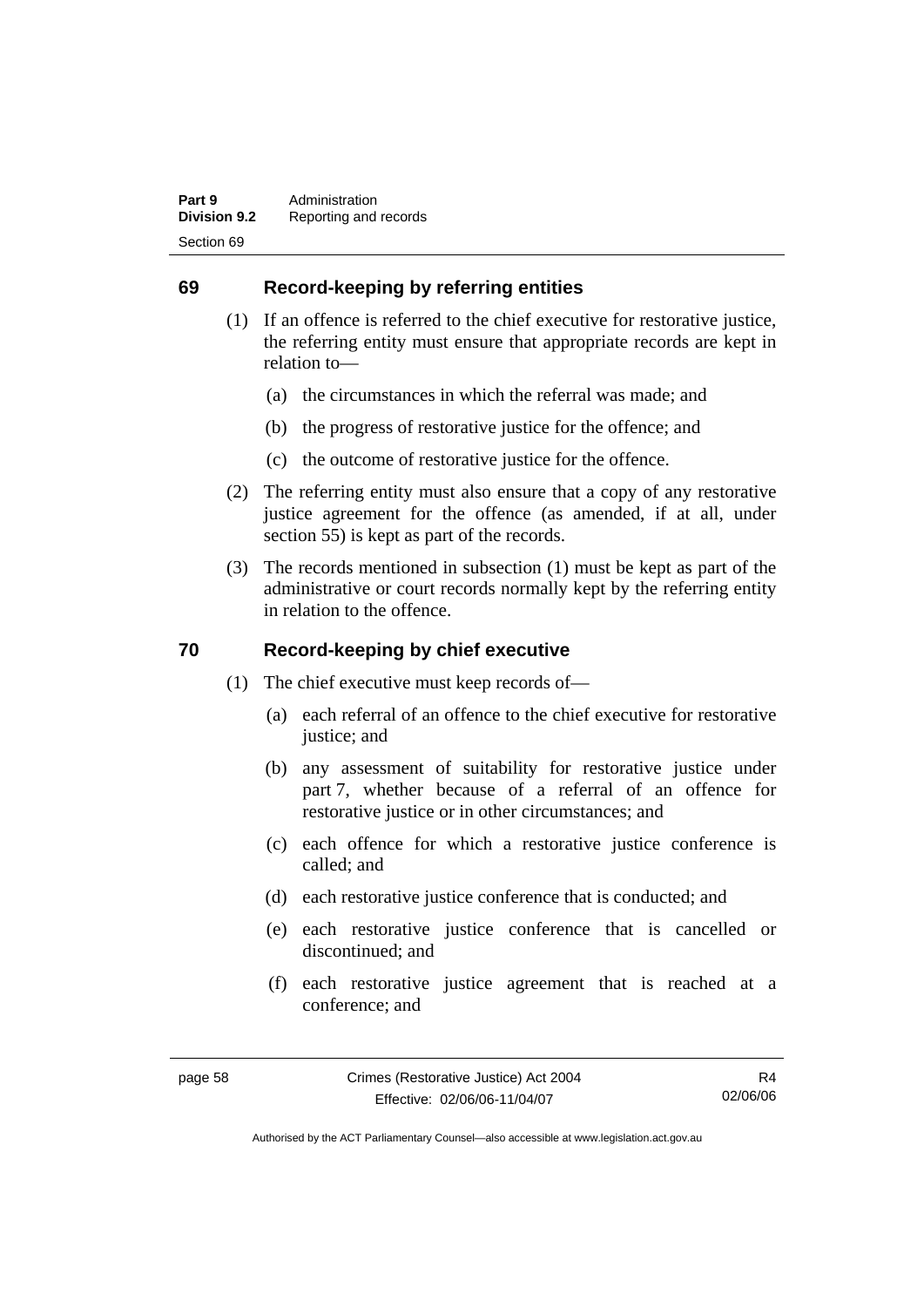- (g) the offender's compliance with each restorative justice agreement.
- (2) The records mentioned in subsection (1) (g) must be kept in consultation with the relevant referring entity.
- (3) A record of an offence for which a restorative justice agreement is reached must include a copy of the restorative justice agreement (as amended, if at all, under section 55).

# **71 Restorative justice database**

- (1) The chief executive must ensure that a database is kept of information in the records required to be kept under section 70 to enable research, analysis and evaluation of restorative justice.
- (2) The database must be kept as required by regulation.
- (3) A regulation made for this section—
	- (a) may allow access to the information in the database by anyone for research, analysis and evaluation of restorative justice; but
	- (b) must not allow access to the information in the database in any form that would allow the identity of anyone taking part in restorative justice to be worked out.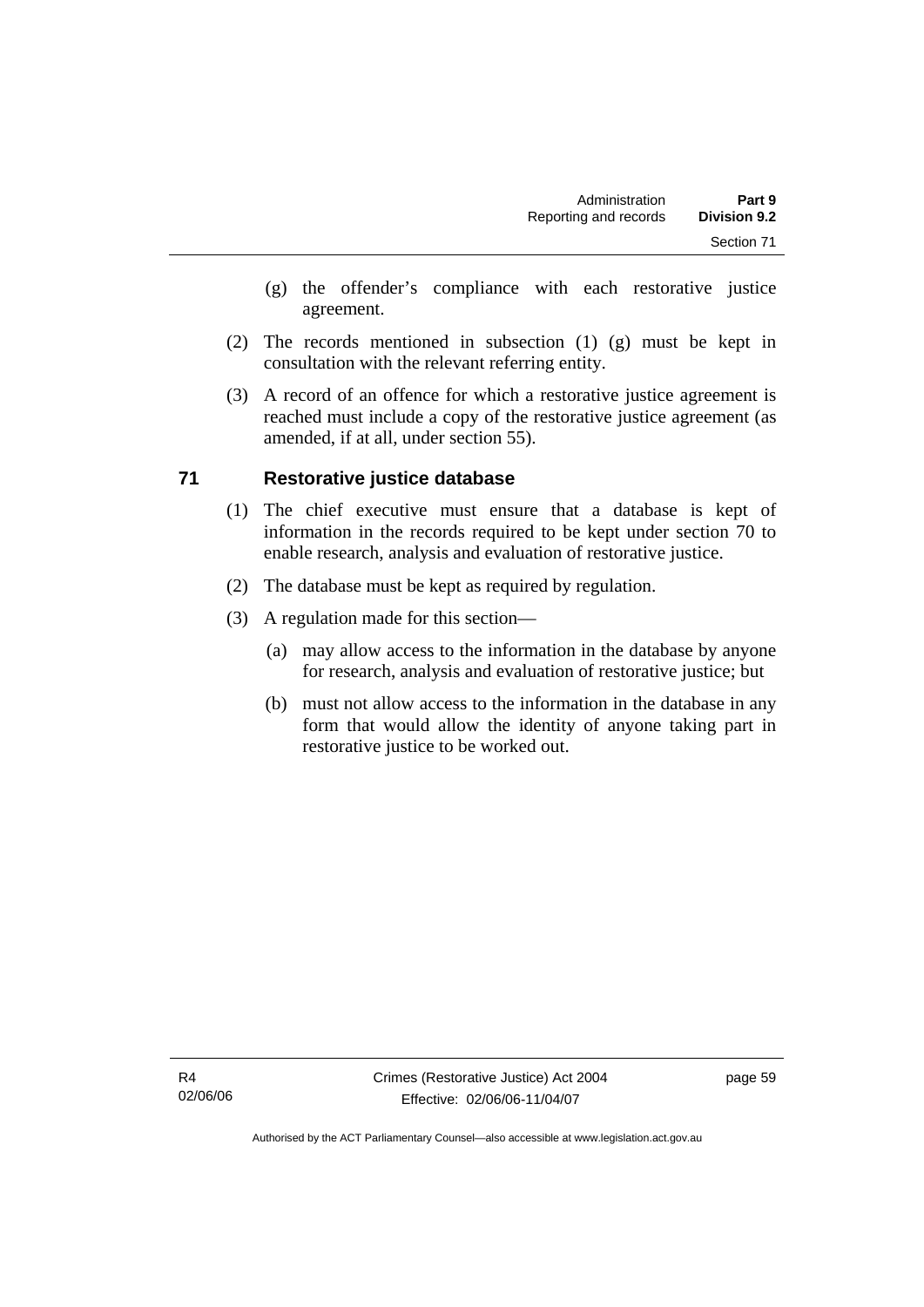#### **Part 10** Miscellaneous

Section 72

# **Part 10 Miscellaneous**

# **72 Exercise of functions by chief executive**

- (1) This section applies if—
	- (a) section 23, section 57, section 58 or section 68 requires a chief executive, in the chief executive's capacity as responsible for a particular matter (the *first capacity*) to give a referral or report to a chief executive, in the chief executive's capacity as responsible for another matter (the *second capacity*); and
	- (b) a single chief executive acts in both the first and second capacities.
- (2) A chief executive mentioned in subsection (1) must ensure that administrative arrangements are made for a delegate of the chief executive in the first capacity to give the referral or report to a delegate of the chief executive in the second capacity who is a different person from the delegate in the first capacity.

#### **Example**

Pat has been found guilty of an offence but, without convicting Pat, the court makes a good behaviour order under the *Crimes (Sentencing) Act 2005*, section 17 (Non-conviction orders—general). The offence is referred for restorative justice by the chief executive (corrections).

After a restorative justice conference, Pat enters into a restorative justice agreement with the victim of the offence. Under the agreement, Pat promises to attend a rehabilitation program on a particular night of the week for 3 months. However, after 2 weeks, Pat breaches the agreement by stopping to attend the program.

The chief executive (restorative justice) becomes aware of the breach of the agreement. Under section 57 (2), the chief executive (restorative justice) must report the breach to the referring entity, the chief executive (corrections). However, the chief executive (restorative justice) is the same person as the chief executive (corrections).

page 60 Crimes (Restorative Justice) Act 2004 Effective: 02/06/06-11/04/07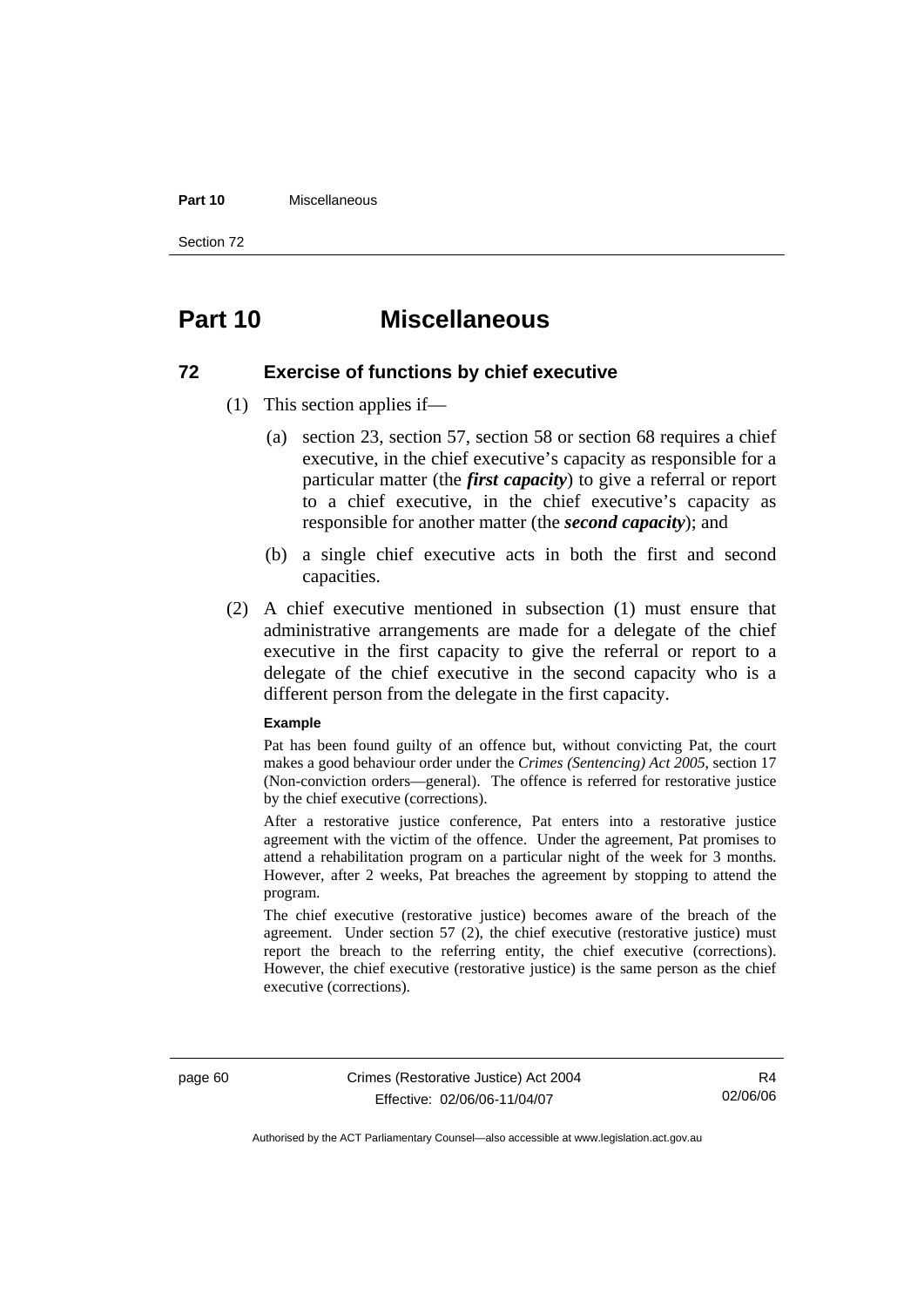This section requires the chief executive to ensure that administrative arrangements are made for the report to be given by a delegate of the chief executive in the chief executive's capacity as administering this Act to someone else who is a delegate of the chief executive in the chief executive's capacity as administering sentence-related orders such as the order for Pat.

*Note* An example is part of the Act, is not exhaustive and may extend, but does not limit, the meaning of the provision in which it appears (see Legislation Act, s 126 and s 132).

# **73 Approved forms**

- (1) The Minister may, in writing, approve forms for this Act.
- (2) If the Minister approves a form for a particular purpose, the form must be used for that purpose.

*Note* For other provisions about forms, see the Legislation Act, s 255.

(3) An approved form is a notifiable instrument.

*Note* A notifiable instrument must be notified under the Legislation Act.

#### **74 Regulation-making power**

- (1) The Executive may make regulations for this Act.
	- *Note* A regulation must be notified, and presented to the Legislative Assembly, under the Legislation Act.
- (2) Without limiting subsection (1), a regulation may make provision in relation to the following:
	- (a) referring entities for table 22, item 6;
	- (b) the qualifications and experience of convenors, for section 40 (2) (a);
	- (c) the functions of convenors, for section 41 (1) (k);
	- (d) the keeping of a database of restorative justice information, for section 71.

page 61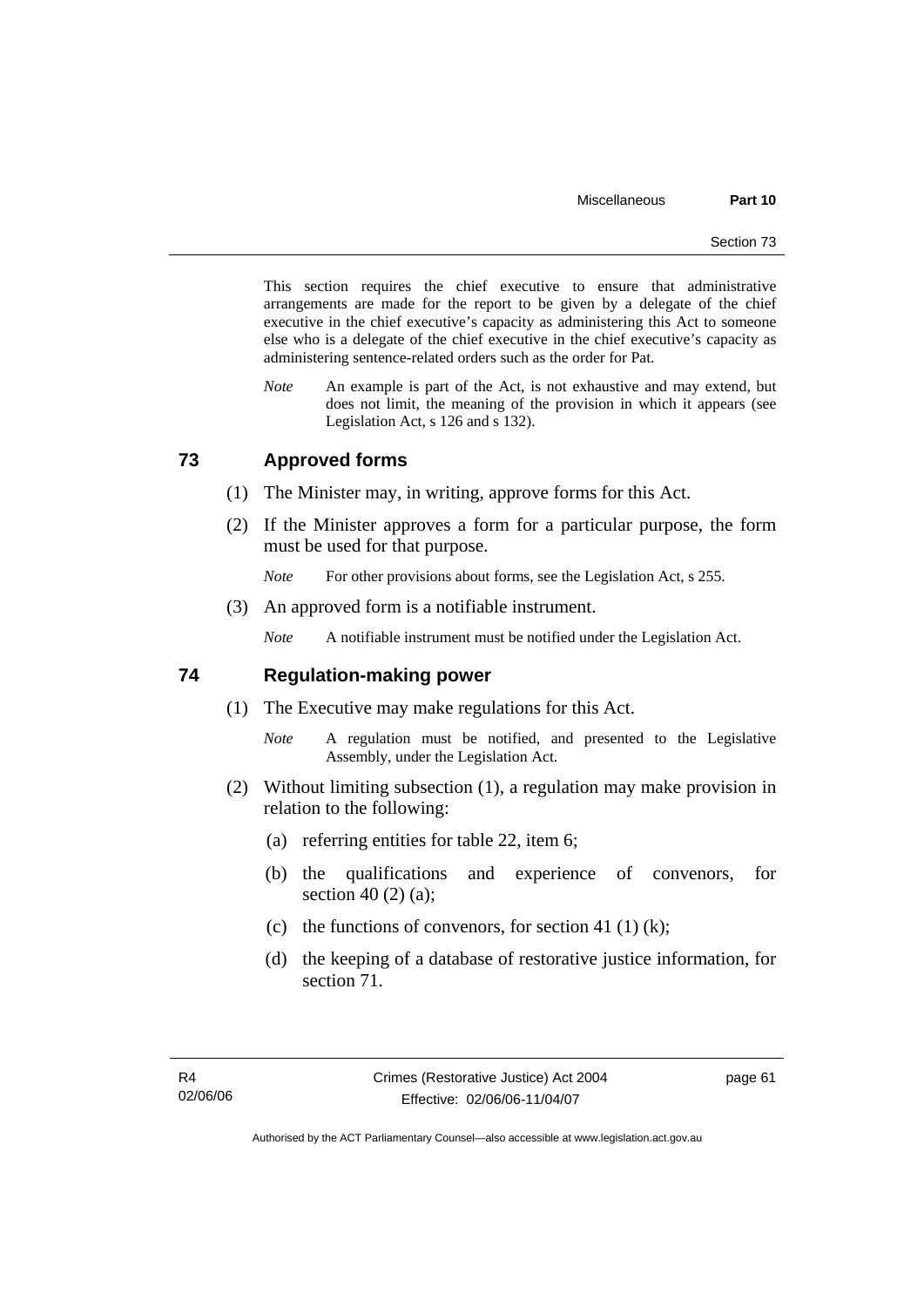#### **Part 10** Miscellaneous

Section 75

## **75 Ministerial reviews**

- (1) The Minister must—
	- (a) begin a review (the *first phase review*) of the operation of restorative justice no later than 18 months after the day this section commences; and
	- (b) present a report on the review to the Legislative Assembly within 3 months after the day the review is started.
- (2) The Minister must—
	- (a) begin another review (the *second phase review*) of the operation of restorative justice no later than 18 months after the phase 2 application day under section 15 (4); and
	- (b) present a report on the review to the Legislative Assembly within 3 months after the day the review is started.
- (3) The first phase and second phase reviews must include an evaluation of restorative justice against the following indicators:
	- (a) victim satisfaction and opportunities for meaningful participation by victims;
	- (b) rehabilitation of offenders who have taken part in restorative justice, including any reduction in recidivism;
	- (c) community satisfaction;
	- (d) reintegration of victims and offenders into the community;
	- (e) respect for the rights of everyone directly involved in restorative justice, and the rights of others in the community;
	- (f) recognition of fairness of process and outcome by victims and offenders.
- (4) This section expires on 1 July 2008.
- (5) This section is a provision to which the Legislation Act, section 88 (Repeal does not end effect of transitional laws etc) applies.

| page 62 | Crimes (Restorative Justice) Act 2004 | R4       |
|---------|---------------------------------------|----------|
|         | Effective: 02/06/06-11/04/07          | 02/06/06 |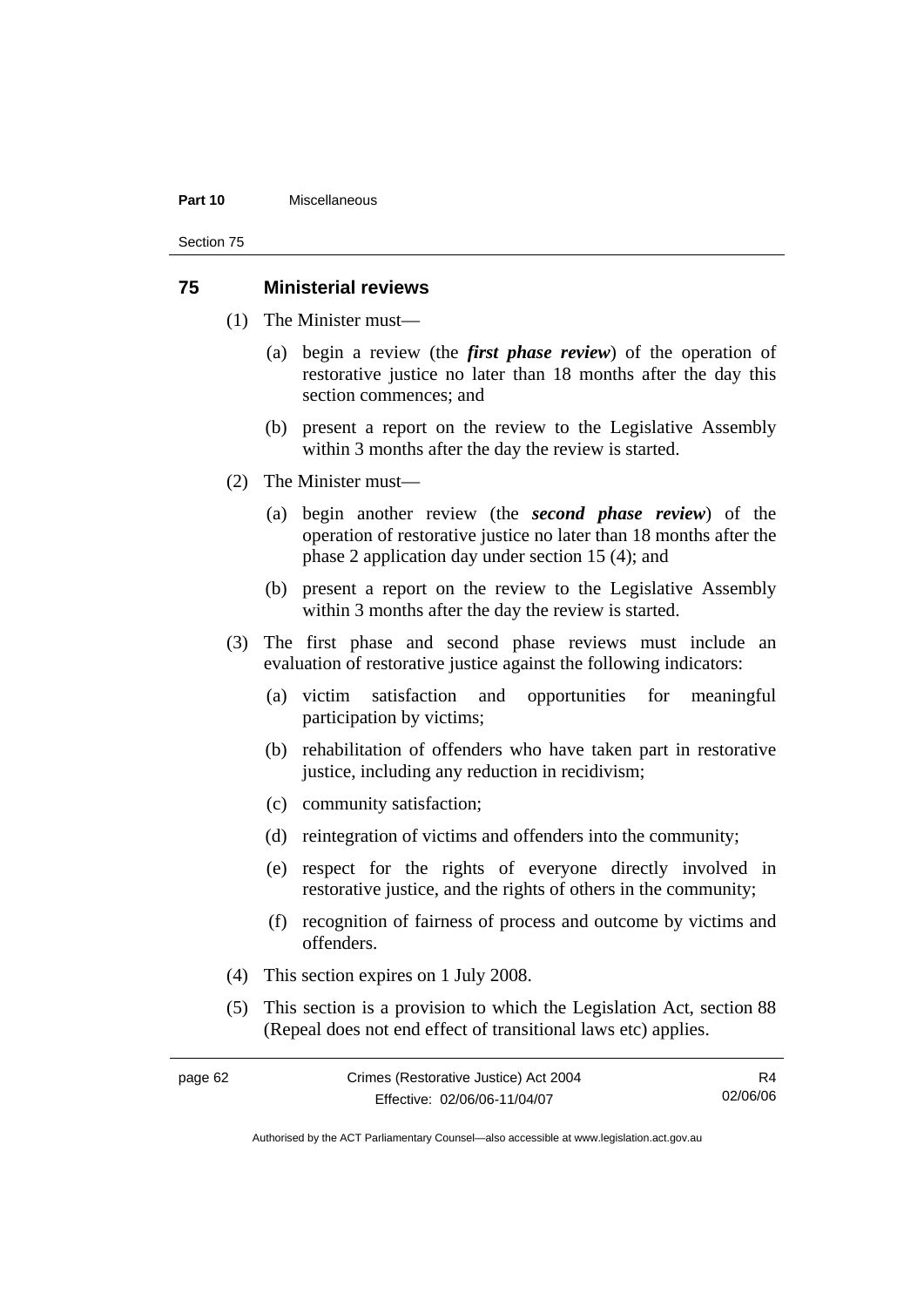# **Dictionary**

(see s 3)

*Note 1* The Legislation Act contains definitions and other provisions relevant to this Act.

*Note 2* For example, the Legislation Act, dict, pt 1 defines the following terms:

- ACT
- adult
- amend
- chief executive (see s 163)
- chief police officer
- child
- Childrens Court
- director of public prosecutions (or DPP)
- domestic partner (see s 169 (1))
- found guilty (of an offence)
- Legislative Assembly
- **Magistrates Court**
- property
- quarter
- sentence administration board
- sitting day
- Supreme Court
- the Territory.

*adult offender*—see section 12.

*chief executive (children and young people)*—see section 22 (2).

*chief executive (corrections)*—see section 22 (2).

*chief executive (restorative justice)*—see section 22 (2).

*Note* If this Act refers simply to *the chief executive*, this is a reference to the chief executive of the administrative unit responsible for the administration of this Act (see Legislation Act, s 163).

| R4       | Crimes (Restorative Justice) Act 2004 | page 63 |
|----------|---------------------------------------|---------|
| 02/06/06 | Effective: 02/06/06-11/04/07          |         |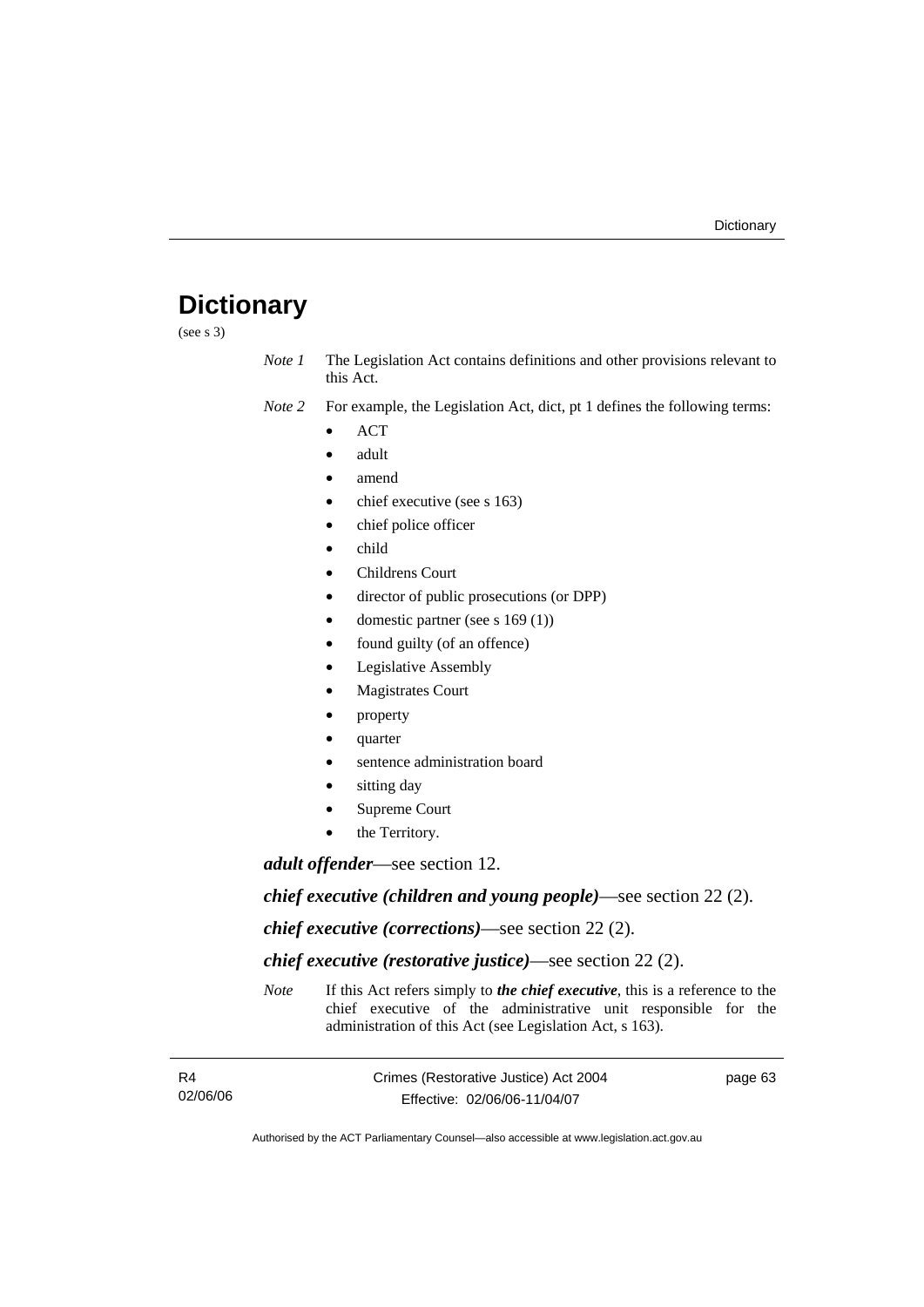*child victim*—see section 11.

*commission*, of an offence that is alleged to have been committed see section 12.

*convenor* means a person appointed as a convenor for part 8 (Restorative justice conferences and agreements) under section 40.

*court referral order*—see section 27 (2) (Referral during court proceeding).

*domestic violence offence*—see section 12.

*eligible offender*—see section 19.

*eligible parent*—see section 18.

*eligible victim*—see section 17.

*less serious offence*— see section 12.

*objects*, of this Act—see section 6.

*offence*—see section 12.

*offender*—see section 12.

*parent*—see section 11.

*personal characteristics*, of a victim, parent of a victim, or offender, for part 7 (Suitability for restorative justice)—see section 29.

*referred*—see section 10.

*referring entity*—

- (a) see section 22; but
- (b) for part 8 (Restorative justice conferences and agreements) see section 38; and
- (c) for division 9.2 (Reporting and records)—see section 67.

*required participant*, in a restorative justice conference, for part 8 (Restorative justice conferences and agreements)—see section 42.

R4 02/06/06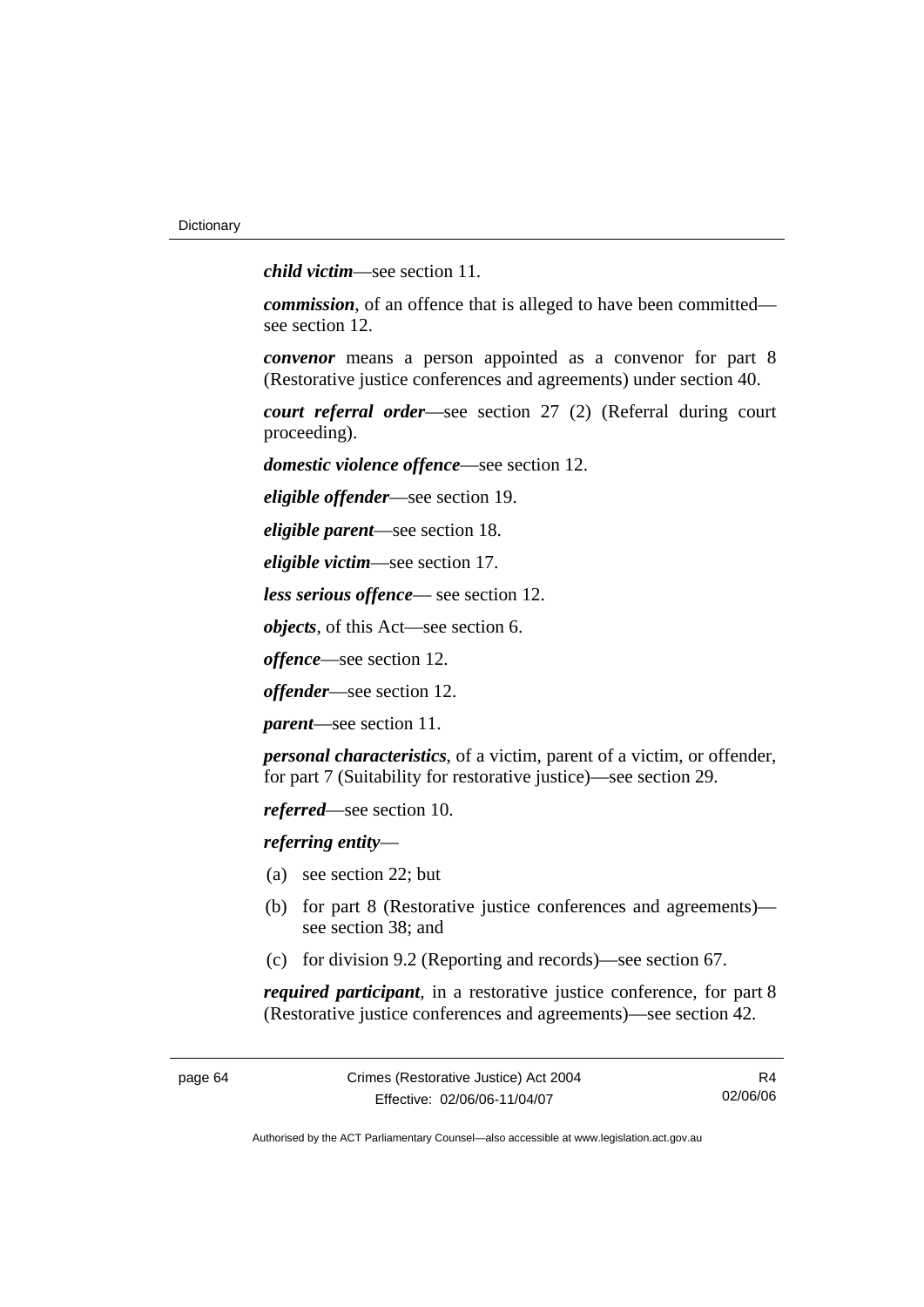*restorative justice*—see section 10.

*restorative justice agreement*—see section 50 (Agreement as object of conference).

*restorative justice conference* means a conference called for part 8 (Restorative justice conferences and agreements).

*restorative justice guidelines*—see section 61.

*section 24 referral conditions*—see section 24 (Referral power).

*sentence-related order*, for an offender who is found guilty of an offence—see section 13.

*serious offence*—see section 12.

*substitute participant*, for part 8 (Restorative justice conferences and agreements)—see section 43.

*suitable*—section 10.

*suitable parent*—see section 35.

*suitable victim*—see section 34.

*victim*—see section 11.

*young offender*—see section 12.

page 65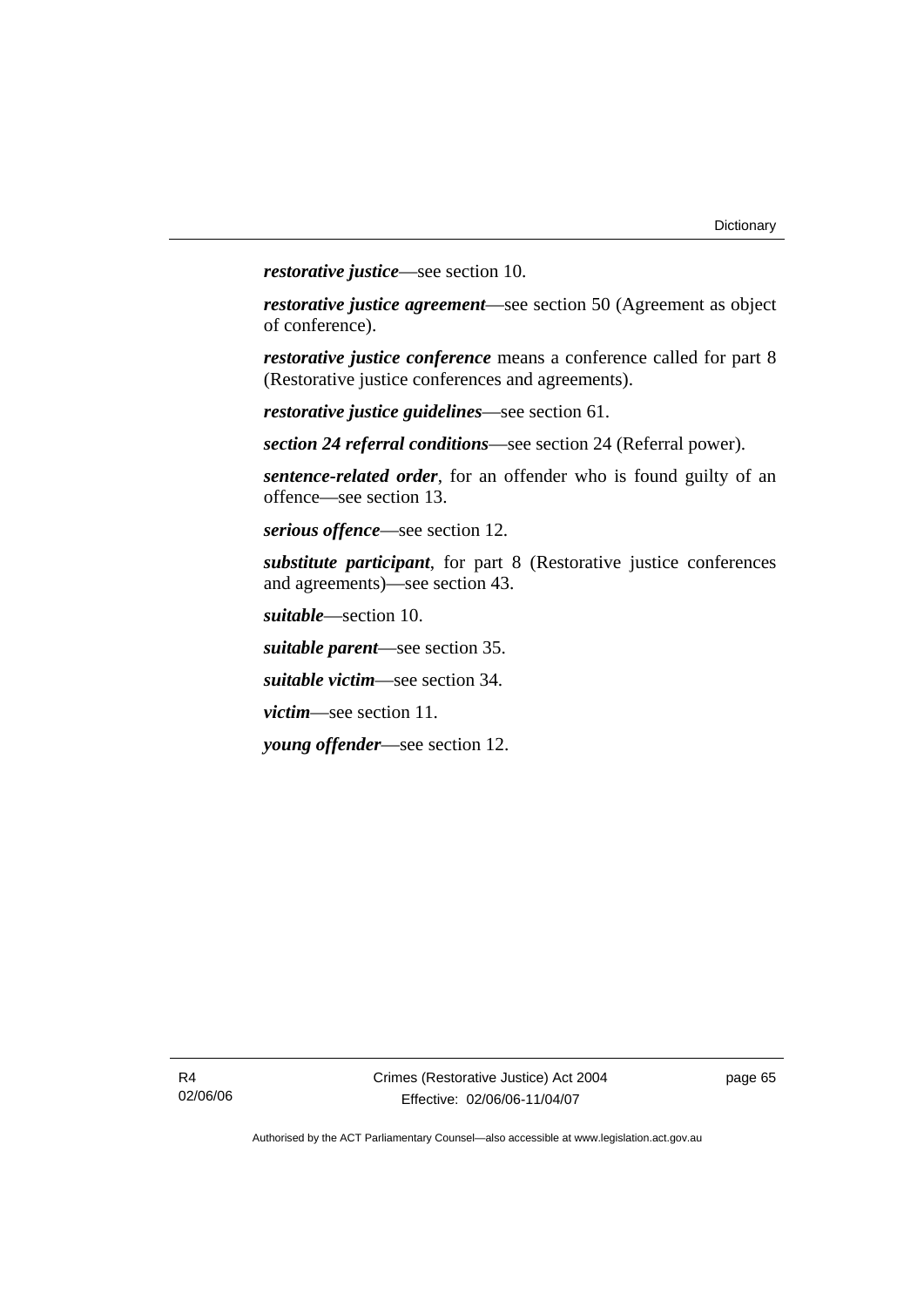1 About the endnotes

## **Endnotes**

## **1 About the endnotes**

Amending and modifying laws are annotated in the legislation history and the amendment history. Current modifications are not included in the republished law but are set out in the endnotes.

Not all editorial amendments made under the *Legislation Act 2001*, part 11.3 are annotated in the amendment history. Full details of any amendments can be obtained from the Parliamentary Counsel's Office.

Uncommenced amending laws and expiries are listed in the legislation history and the amendment history. These details are underlined. Uncommenced provisions and amendments are not included in the republished law but are set out in the last endnote.

If all the provisions of the law have been renumbered, a table of renumbered provisions gives details of previous and current numbering.

The endnotes also include a table of earlier republications.

| $am = amended$                               | $ord = ordinance$                         |  |  |
|----------------------------------------------|-------------------------------------------|--|--|
| $amdt = amendment$                           | $orig = original$                         |  |  |
| $ch = chapter$                               | par = paragraph/subparagraph              |  |  |
| $def = definition$                           | $pres = present$                          |  |  |
| $dict = dictionary$<br>$prev = previous$     |                                           |  |  |
| $disallowed = disallowed by the Legislative$ | $(\text{prev}) = \text{previously}$       |  |  |
| Assembly                                     | $pt = part$                               |  |  |
| $div = division$                             | $r = rule/subrule$                        |  |  |
| $exp = expires/expired$                      | $renum = renumbered$                      |  |  |
| $Gaz = gazette$                              | $reloc = relocated$                       |  |  |
| $hdg =$ heading                              | $R[X]$ = Republication No                 |  |  |
| $IA = Interpretation Act 1967$               | $RI = reissue$                            |  |  |
| $ins = inserted/added$                       | $s = section/subsection$                  |  |  |
| $LA =$ Legislation Act 2001                  | $sch = schedule$                          |  |  |
| $LR =$ legislation register                  | $sdiv = subdivision$                      |  |  |
| $LRA =$ Legislation (Republication) Act 1996 | $sub = substituted$                       |  |  |
| $mod = modified/modification$                | $SL = Subordinate$ Law                    |  |  |
| $o = order$                                  | underlining = whole or part not commenced |  |  |
| $om = omitted/repealed$                      | or to be expired                          |  |  |
|                                              |                                           |  |  |

## **2 Abbreviation key**

page 66 Crimes (Restorative Justice) Act 2004 Effective: 02/06/06-11/04/07

R4 02/06/06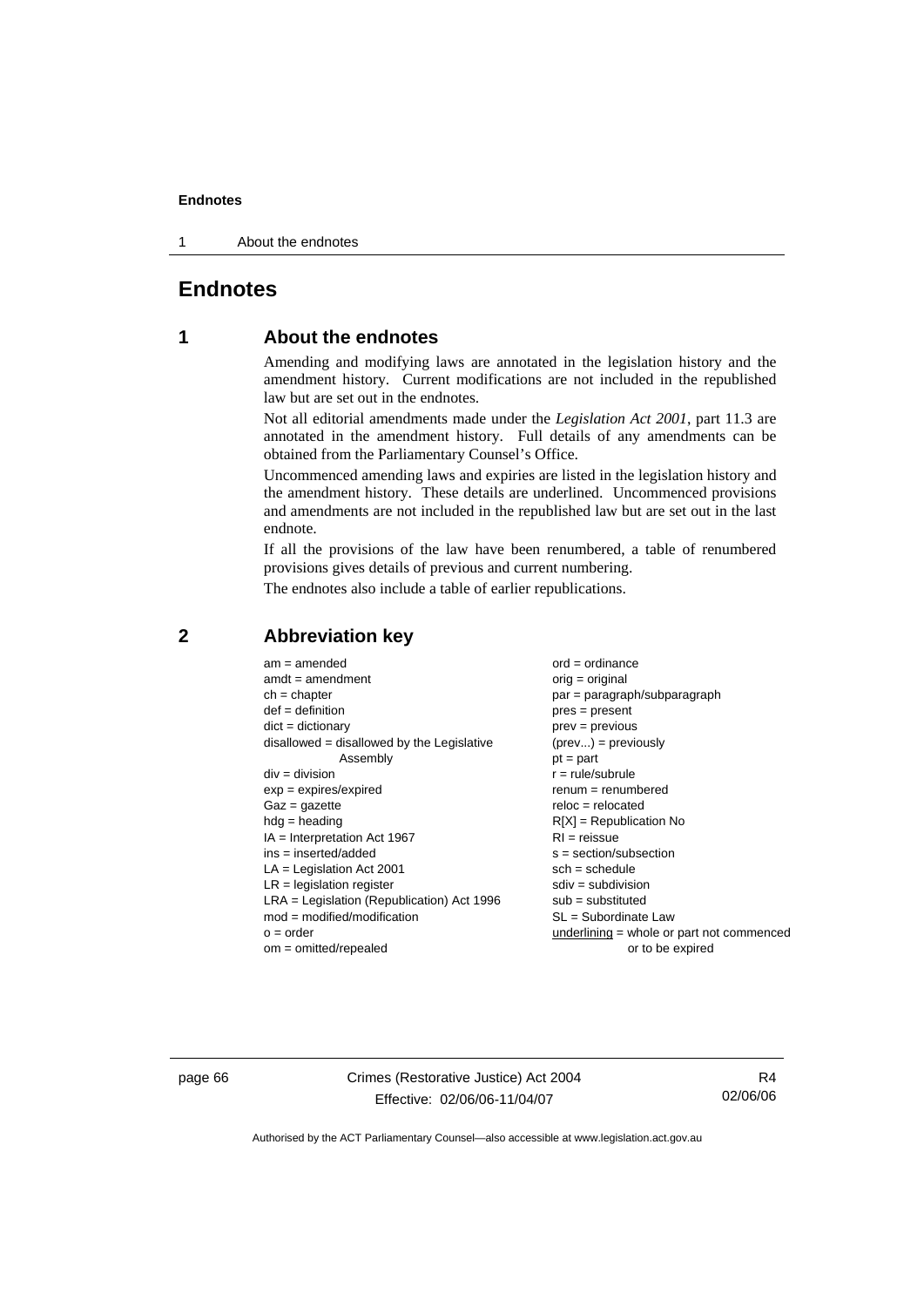## **3 Legislation history**

#### **Crimes (Restorative Justice) Act 2004 A2004-65**

notified LR 6 September 2004

s 1, s 2 commenced 6 September 2004 (LA s 75 (1))

remainder commenced 31 January 2005 (s 2 and CN2004-28)

as amended by

## **Domestic Violence and Protection Orders Amendment Act 2005 A2005-13 sch 1 pt 1.5**

notified LR 24 March 2005 s 1, s 2 commenced 24 March 2005 (LA s 75 (1)) sch 1 pt 1.5 commenced 25 March 2005 (s 2)

#### **Justice and Community Safety Legislation Amendment Act 2005 (No 4) A2005-60 sch 1 pt 1.12**

notified LR 1 December 2005 s 1, s 2 taken to have commenced 23 November 2005 (LA s 75 (2)) sch 1 pt 1.12 commenced 22 December 2005 (s 2 (4))

#### **Civil Unions Act 2006 A2006-22 sch 1 pt 1.8**

notified LR 19 May 2006 s 1, s 2 commenced 19 May 2006 (LA s 75 (1)) sch 1 pt 1.8 awaiting commencement (s 2) *Note* default commencement under LA s 79: 19 November 2006

## **Sentencing Legislation Amendment Act 2006 A2006-23 sch 1 pt 1.10**

notified LR 18 May 2006

s 1, s 2 commenced 18 May 2006 (LA s 75 (1)) sch 1 pt 1.10 commenced 2 June 2006 (s 2 (1) and see Crimes (Sentence Administration) Act 2005 A2005-59 s 2, Crimes (Sentencing) Act 2005 A2005-58, s 2 and LA s 79)

## **4 Amendment history**

#### **Commencement**

s 2 om LA s 89 (4)

**Definitions—offences and offenders**  s 12 def *domestic violence offence* am A2005-13 amdt 1.28

R4 02/06/06 Crimes (Restorative Justice) Act 2004 Effective: 02/06/06-11/04/07

page 67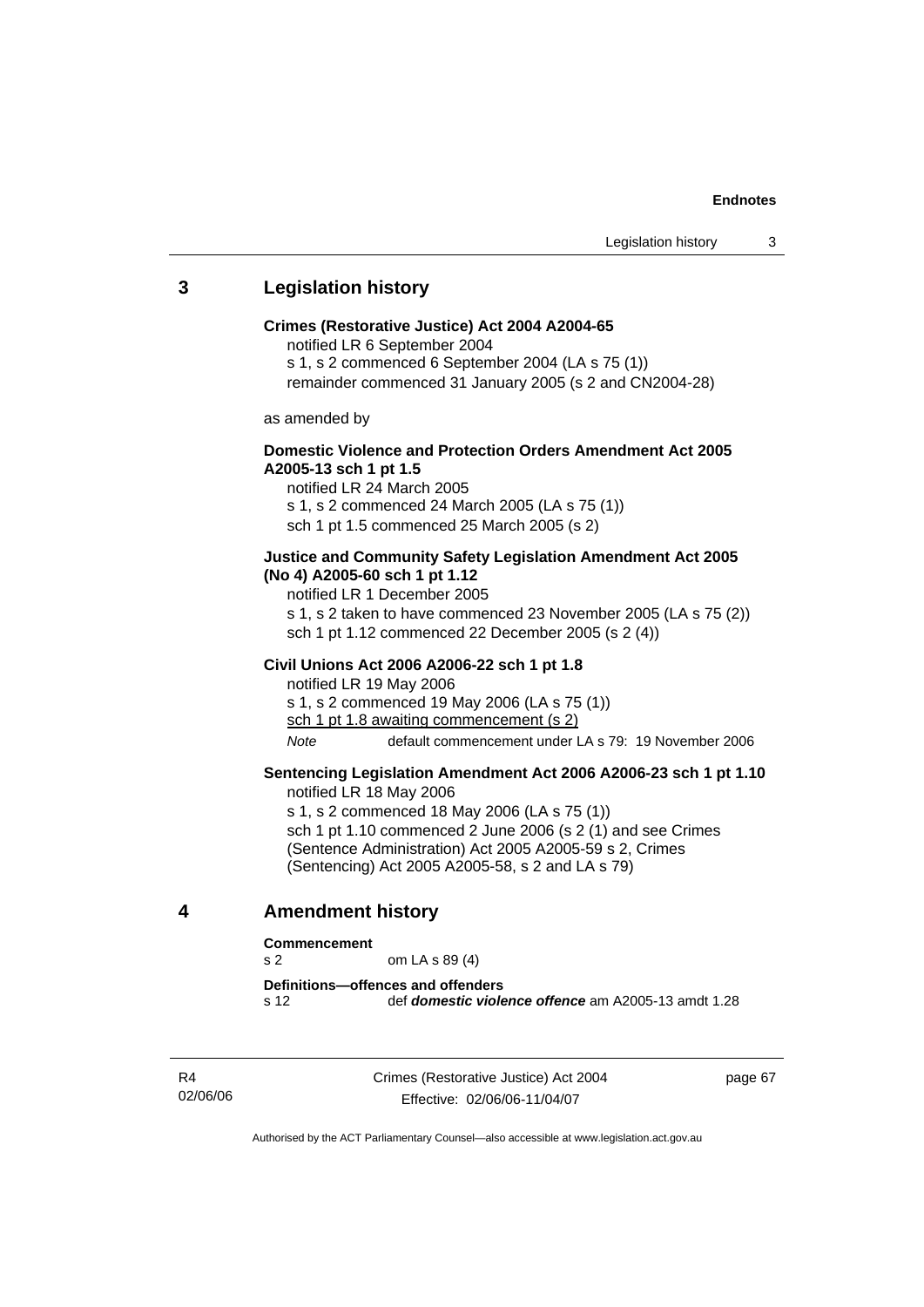| Amendment history<br>4 |  |
|------------------------|--|
|------------------------|--|

```
Definition—sentence-related order 
s 13 sub A2006-23 amdt 1.100 
Application of Act—young offenders and less serious offences 
s 14 (2)-(6) exp on the phase 2 application day (s 14 (4))
Application of Act—generally 
s 15 (4)-(9) exp on the phase 2 application day (s 15 (8))
Application of Act—domestic violence offences 
s 16 (4)-(9) exp on the phase 2 application day (s 16 (7))
Accepting responsibility for offences 
s 20 am A2006-23 amdt 1.101 
Referring entities 
s 22 am A2005-60 amdt 1.53 
Referral by DPP—domestic violence offences committed by young offenders 
s 26 (3)-(8) exp on the phase 2 application day (s 26 (6))
Referral during court proceeding 
s 27 (5)-(10) exp on the phase 2 application day (s 27 (8))
Suitability—general considerations 
s 33 (3)-(8) exp on the phase 2 application day (s 33 (6))
Invited participants 
s 44 am A2006-22 amdt 1.28, amdt 1.29
Amendment of agreement 
s 55 am A2006-23 amdt 1.102 
Exercise of functions by chief executive 
s 72 am A2006-23 amdt 1.103 
Ministerial reviews 
s 75 exp 1 July 2008 (s 75 (4))
Administrative Decisions (Judicial Review) Act 1989, schedule 1, new 
clause 9 
s 76 om LA s 89 (3) 
Crimes Act 1900, section 342 (1) (u) 
s 77 om LA s 89 (3) 
Crimes Act 1900, section 344 (1) (f) 
s 78 om LA s 89 (3) 
Crimes Act 1900, section 364 (1) (k) 
s 79 om LA s 89 (3)
```
page 68 Crimes (Restorative Justice) Act 2004 Effective: 02/06/06-11/04/07

R4 02/06/06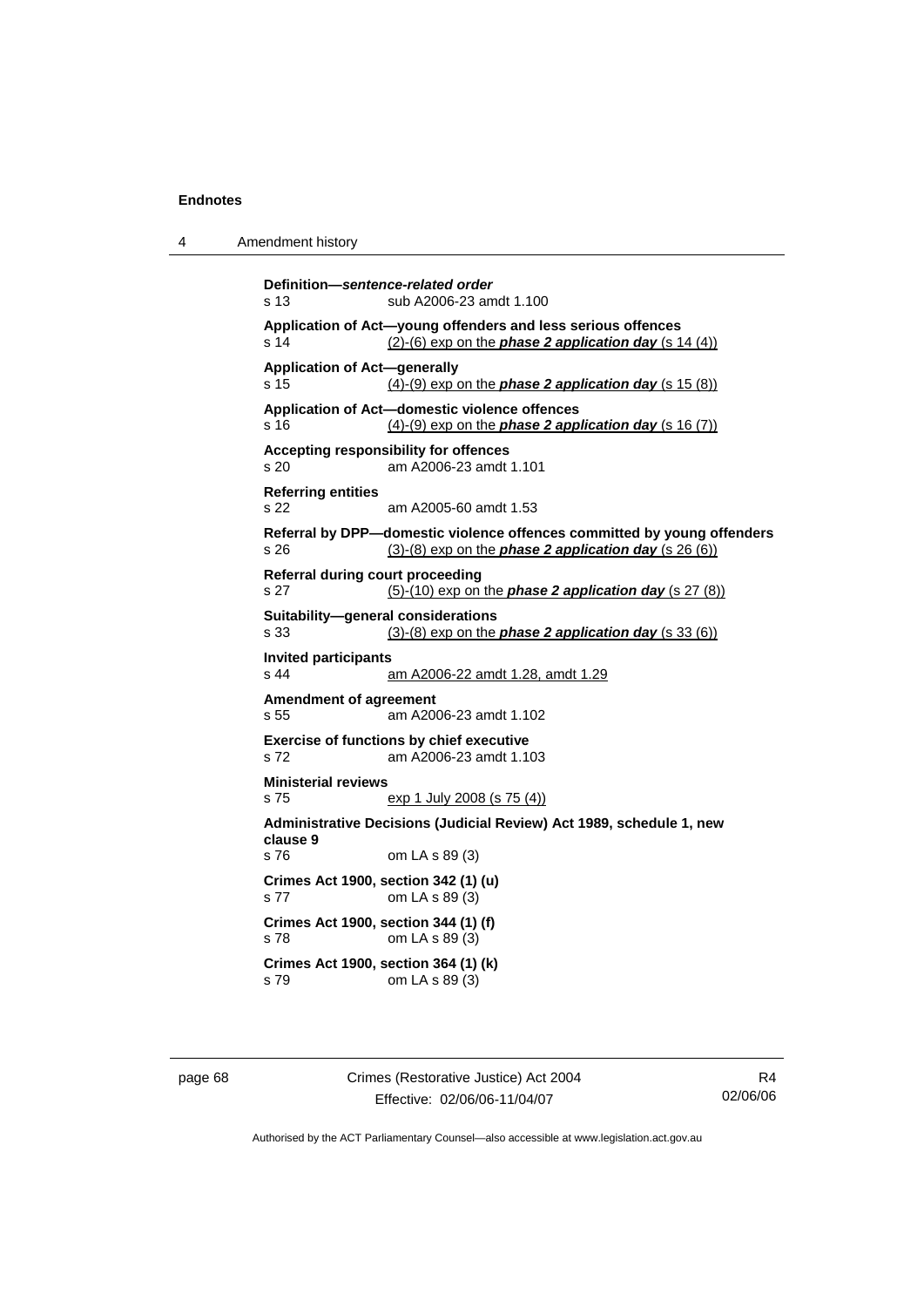## **5 Earlier republications**

Some earlier republications were not numbered. The number in column 1 refers to the publication order.

Since 12 September 2001 every authorised republication has been published in electronic pdf format on the ACT legislation register. A selection of authorised republications have also been published in printed format. These republications are marked with an asterisk (\*) in column 1. Electronic and printed versions of an authorised republication are identical.

| <b>Republication</b><br>No and date | <b>Effective</b>            | Last<br>amendment<br>made by | <b>Republication</b><br>for |
|-------------------------------------|-----------------------------|------------------------------|-----------------------------|
| R1<br>31 Jan 2005                   | 31 Jan 2005-<br>24 Mar 2005 | not amended                  | new Act                     |
| R <sub>2</sub>                      | 25 Mar 2005-                | A2005-13                     | amendments by               |
| 25 Mar 2005                         | 21 Dec 2005                 |                              | A2005-13                    |
| R3                                  | 22 Dec 2005-                | A2005-60                     | amendments by               |
| 22 Dec 2005                         | 1 June 2006                 |                              | A2005-60                    |

## **6 Uncommenced amendments**

The following amendments have not been included in this republication because they were uncommenced at the republication date:

## **Civil Unions Act 2006 A2006-22 sch 1 pt 1.8**

# **Part 1.8 Crimes (Restorative Justice) Act 2004**

## **[1.28] Section 44 (1) (d)**

*omit* 

domestic relationship

*substitute* 

personal relationship

R4 02/06/06 Crimes (Restorative Justice) Act 2004 Effective: 02/06/06-11/04/07

page 69